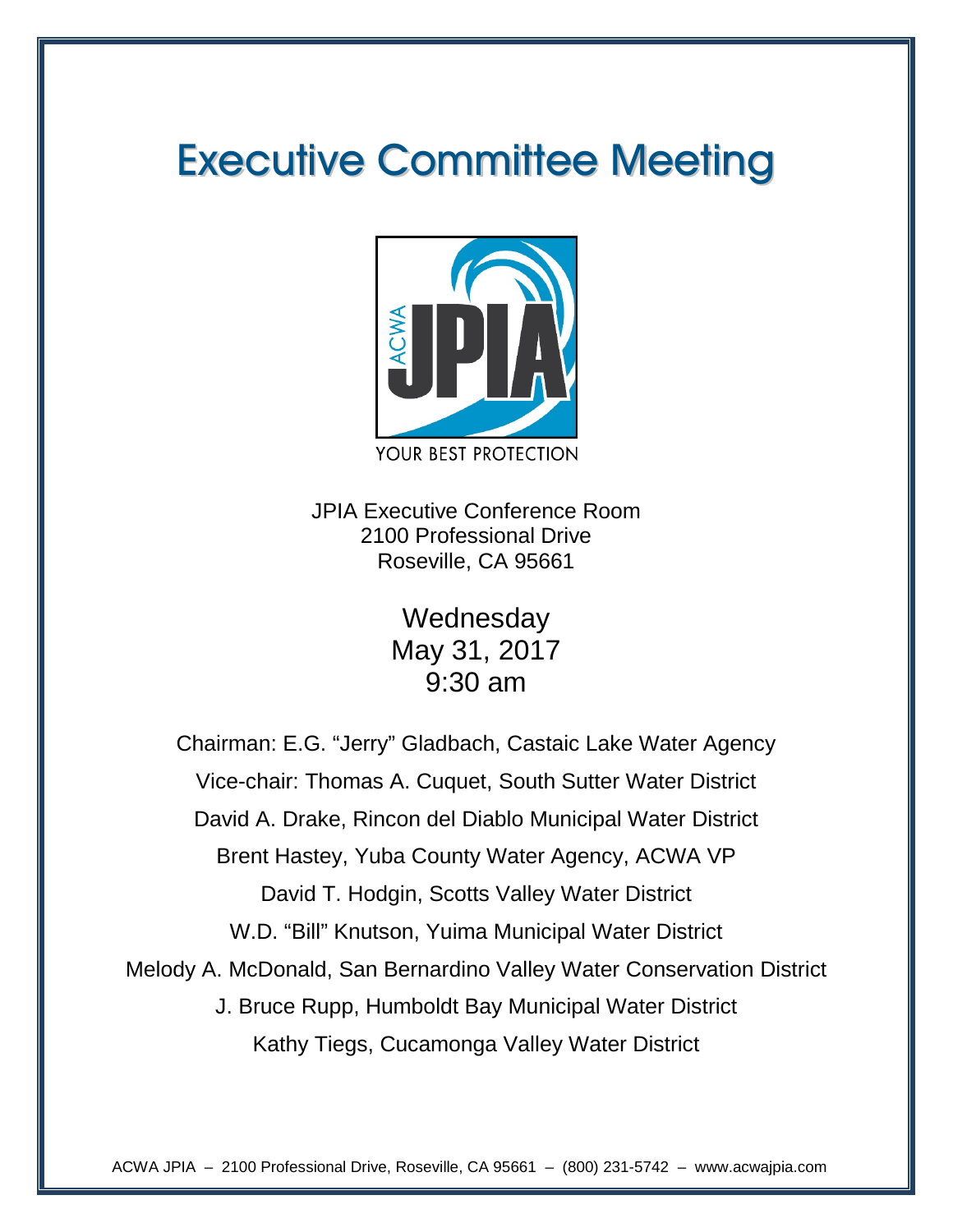

# EXECUTIVE COMMITTEE MEETING

AGENDA

JPIA Executive Conference Room 2100 Professional Drive, Roseville, CA 95661 (800) 231-5742 - **[WWW.ACWAJPIA.COM](http://www.acwajpia.com/)**

#### **Wednesday, May 31, 2017 – 9:30 AM**

#### WebEx call-in: **(855) 749-4750**; Access code: **803 511 538**; Password: **1234**

This meeting shall consist of a simultaneous WebEx teleconference call at the ACWA JPIA,

2100 Professional Drive, Roseville, CA 95661 and the following remote sites:

- Gladbach 27491 Hillcrest Place, Valencia
- Cuquet, 2244 Catlett Road, Pleasant Grove
- Drake 2067 Wineridge Place, Suite E, Escondido
- Hodgin 552-97 Bean Creek Road, Scotts Valley
- Knutson 15426 Stillbrook Lane, Pauma Valley
- McDonald 346 S "I" Street, Unit 7, San Bernardino
- Rupp 229 Boyle Drive, Eureka
- Scaglione 201 Vallecitos de Oro, San Marcos
- Tiegs 5454 Briar Tree Place, Rancho Cucamonga

#### **WELCOME**

#### **CALL TO ORDER AND ANNOUNCEMENT OF QUORUM**

**ANNOUNCEMENT RECORDING OF MEETING** This meeting may be recorded to assist in preparation of minutes. Recordings will only be kept 30 days following the meeting, as mandated by the California Brown Act.

**PUBLIC COMMENT** Members of the public will be allowed to address the Executive Committee on any agenda item prior to the Committee's decision on the item. They will also be allowed to comment on any issues that they wish which may or may not be on the agenda. If anyone present wishes to be heard, please let the Chairman know.

#### **INTRODUCTIONS**

#### **ADDITIONS TO OR DELETIONS FROM THE AGENDA**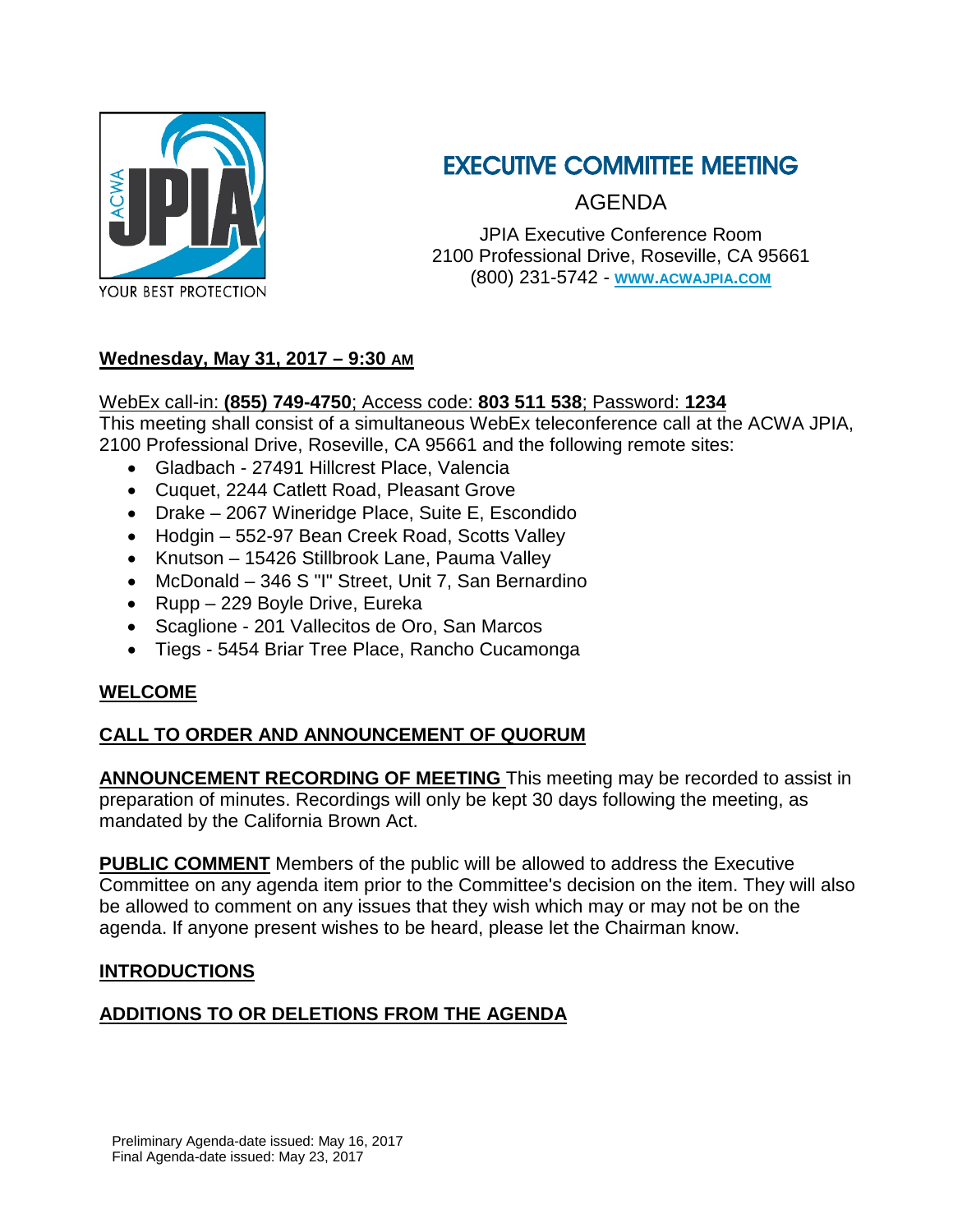| Presenter | L.   | <b>CONSENT AGENDA</b>                                                                                                                                                                                                                  |               |                               |                         | Page# |  |  |
|-----------|------|----------------------------------------------------------------------------------------------------------------------------------------------------------------------------------------------------------------------------------------|---------------|-------------------------------|-------------------------|-------|--|--|
| Gladbach  | *    | A. Approve the minutes of May 8, 2017 meeting.                                                                                                                                                                                         |               |                               |                         |       |  |  |
|           |      | B. Approve the JPIA disbursements of:                                                                                                                                                                                                  |               |                               |                         |       |  |  |
|           |      | Vendor Payments, Employee Benefits Claim Payments, Payroll,<br>and summary of confidential claims payments for the Liability,<br>Property, & Workers Compensation Programs: April 1-15, 2017;<br>April 16-30, 2017 and May 1-15, 2017. |               |                               |                         |       |  |  |
| Thesing   |      | C. Approve Recreational Activities / Special Events.                                                                                                                                                                                   |               |                               |                         |       |  |  |
| Gladbach  |      | D. Approve an excused absence for any Executive Committee<br>member.                                                                                                                                                                   |               |                               |                         |       |  |  |
|           | Ш.   | <b>ADMINISTRATION</b>                                                                                                                                                                                                                  |               |                               |                         |       |  |  |
| Gladbach  |      | A. Report on meetings attended on behalf of the JPIA.                                                                                                                                                                                  |               |                               |                         |       |  |  |
|           | III. | <b>MEMBERSHIP</b>                                                                                                                                                                                                                      |               |                               |                         |       |  |  |
|           |      | A. Review and take action on membership applications.                                                                                                                                                                                  |               |                               |                         |       |  |  |
| Watkins   | *    | <b>District</b><br><b>Twentynine Palms Water</b><br><b>District</b>                                                                                                                                                                    | <u>TIV's</u>  | <b>Payroll</b><br>\$1,067,910 | Program<br>Work<br>Comp | 7     |  |  |
| Watkins   | *    | <b>Yuba County Water Agency</b>                                                                                                                                                                                                        | \$446,949,121 | \$7,207,528                   | Liability<br>Property   | 9     |  |  |
| Watkins   | *    | Sonoma Valley Groundwater<br><b>Sustainability Agency</b>                                                                                                                                                                              |               | \$0                           | Liability               | 11    |  |  |
| Kyburz    | *    | <b>Tri-County Water Agency</b>                                                                                                                                                                                                         |               | \$0                           | Liability               | 12    |  |  |
|           | IV.  | <b>MISCELLANEOUS</b>                                                                                                                                                                                                                   |               |                               |                         |       |  |  |
|           |      | A. Discuss future agenda items.                                                                                                                                                                                                        |               |                               |                         |       |  |  |

**\*** B. Review the availability of the Committee members for upcoming meeting – June 27, 2017 at 1:00 pm. **13**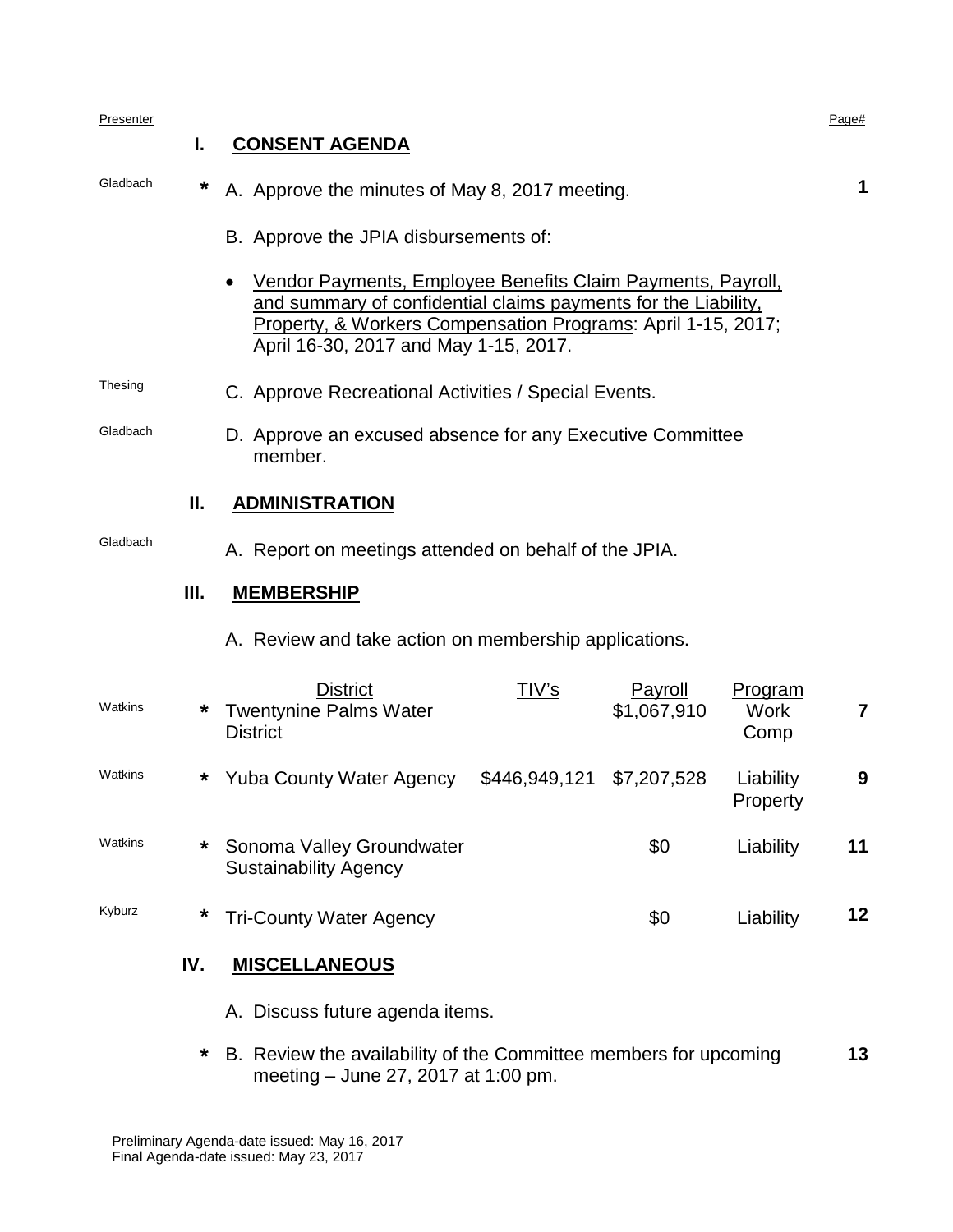Presenter Presenter Page that the extension of the extension of the extension of the extension of the extension of the extension of the extension of the extension of the extension of the extension of the extension of the e

#### **V. CLOSED SESSION**

Greenfield Announcement of items to be discussed in closed session.

Conference with Legal Counsel (tort liability losses, public liability losses/claims, or workers' compensation liability claims) – Pursuant to Government Code Sec. 54956.95.

Nogosek 1. Hernandez v. Merced Irrigation District.

#### **ADJOURN**

**\***Related items enclosed.

*Americans With Disabilities Act – The JPIA conforms to the protections and prohibitions contained in Section 202 of the Americans with Disabilities Act of 1990 and the Federal Rules and Regulations adopted in implementation thereof. A request for disability-related modification or accommodation, in order to participate in a public meeting of the JPIA, shall be made to: Bobbette Wells, Executive Assistant to the CEO, ACWA JPIA, PO Box 619082, Roseville, CA 95661-9082; telephone (916) 786-5742. The JPIA's normal business hours are Monday – Friday, 7:30 a.m. to 4:30 p.m. (Government Code Section 54954.2, subdivision. (a)(1).)*

*Written materials relating to an item on this Agenda that are distributed to the JPIA's Executive Committee within 72 hours before it is to consider the item at its regularly scheduled meeting will be made available for public inspection at ACWA JPIA, 2100 Professional Drive, Roseville, CA 95661-3700; telephone (916) 786- 5742. The JPIA's normal business hours are Monday – Friday, 7:30 a.m. to 4:30 p.m.*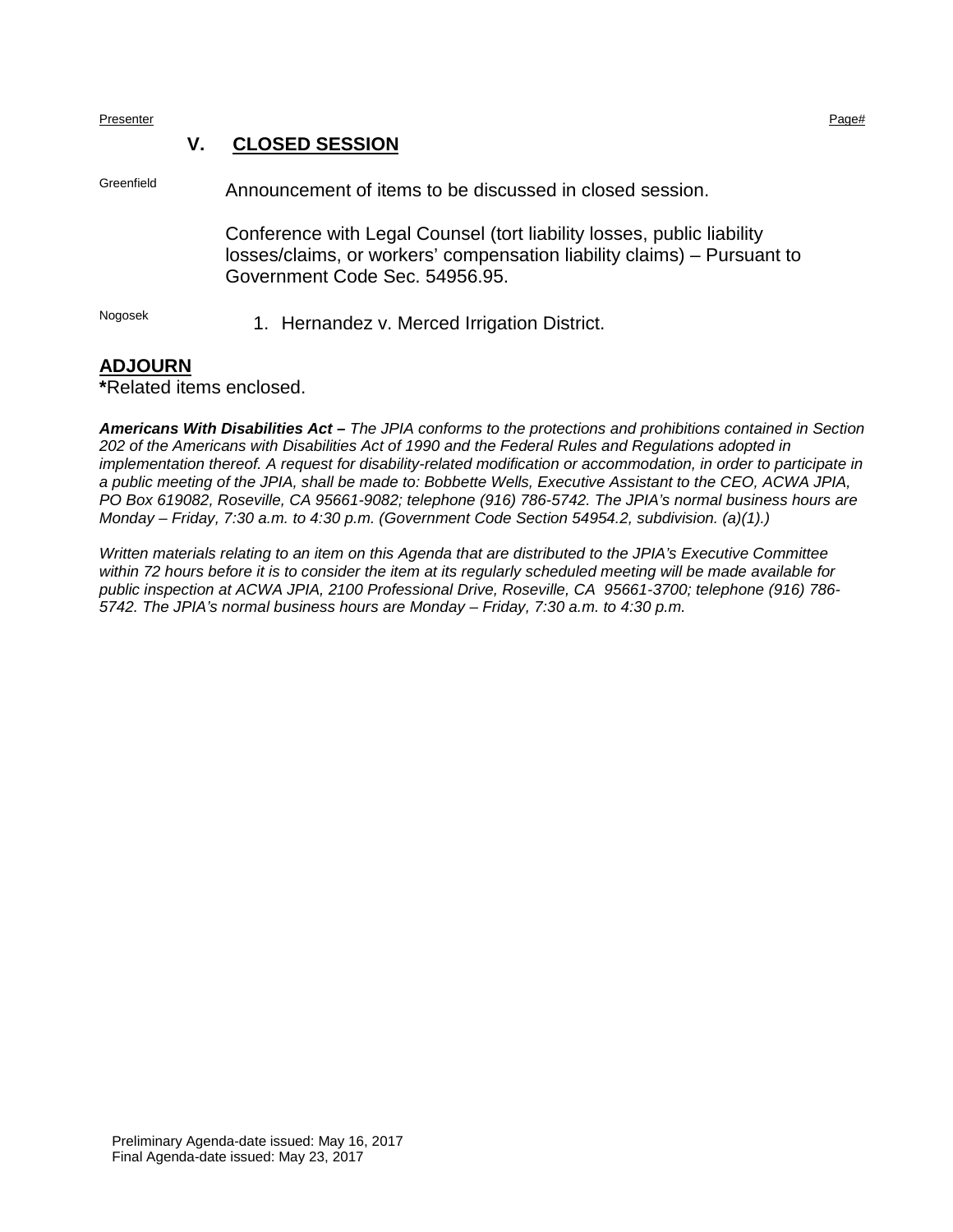*Unapproved Minutes*

**1**



### **Executive Committee Meeting**

Hyatt Regency Monterey One Old Golf Course Road Monterey, CA 93940 (831) 372-1234

**May 8, 2017**

#### **MEMBERS PRESENT**

Chairman: E.G. "Jerry" Gladbach, Castaic Lake Water Agency Vice-chair: Thomas A. Cuquet, South Sutter Water District Brent Hastey, Yuba County Water Agency, ACWA Vice President David T. Hodgin, Scotts Valley Water District W.D. "Bill" Knutson, Yuima Municipal Water District Melody A. McDonald, San Bernardino Valley Water Conservation District J. Bruce Rupp, Humboldt Bay Municipal Water District

#### **MEMBERS ABSENT**

David Drake, Rincon del Diablo Municipal Water District

#### **STAFF PRESENT**

Chief Executive Officer/Secretary: Walter "Andy" Sells Carol Barake, Risk Management Program Manager Chimene Camacho, HR Coordinator David deBernardi, Director of Finance Robert Greenfield, General Counsel Robin Hudson, Receptionist/Office Assistant Sylvia Robinson, Publications & Web Editor Patricia Slaven, Director of Administration Sandra Smith, Employee Benefits Manager Dianna Sutton, Finance Manager Karen Thesing, Director of Insurance Services Bobbette Wells, Executive Assistant to the CEO (Recording Secretary)

#### **OTHERS IN ATTENDANCE**

See attendance list.

#### **WELCOME**

Chairman Gladbach welcomed everyone in attendance.

#### **CALL TO ORDER AND ANNOUNCEMENT OF QUORUM**

Chairman Gladbach called the meeting to order at 10:15 am. He announced there was a quorum.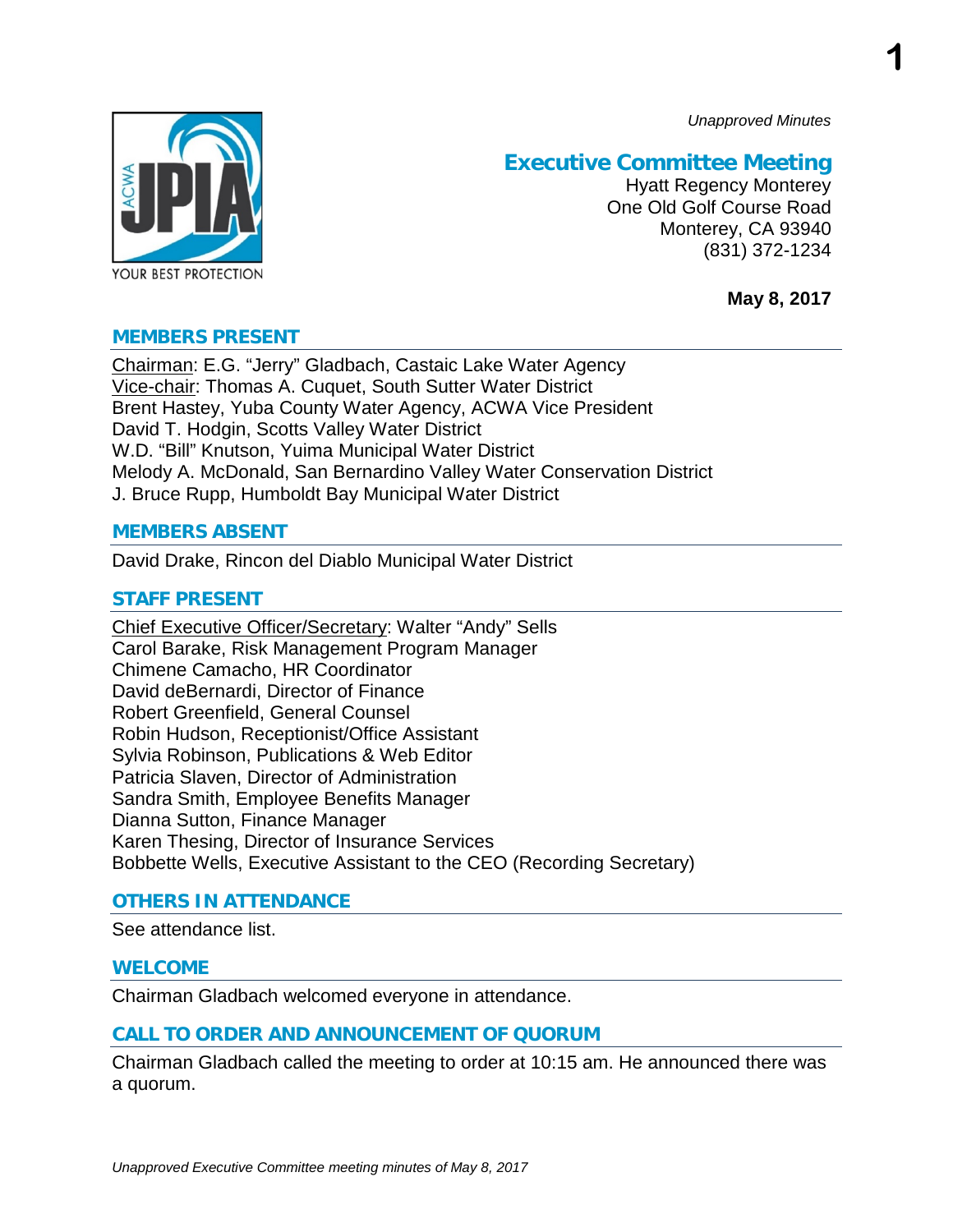#### **PLEDGE OF ALLEGIANCE/EVACUATION PROCEDURES**

Chairman Gladbach led the Pledge of Allegiance and Mr. Sells gave the evacuation procedure instructions.

#### **ANNOUNCEMENT RECORDING OF MINUTES**

Chairman Gladbach announced that the meeting would be recorded to assist in preparation of minutes. Recordings are only kept 30 days following the meeting, as mandated by the California Brown Act.

#### **PUBLIC COMMENT**

Chairman Gladbach noted that, as the agenda stated, members of the public would be allowed to address the Executive Committee on any agenda item prior to the Committee's decision on that item. Comments on any issues on the agenda, or not on the agenda, were also welcomed. No comments were brought forward.

#### **ADDITIONS TO OR DELETIONS FROM THE AGENDA**

Chairman Gladbach asked for any additions to, or deletions from, the agenda; staff had none.

#### **CONSENT AGENDA**

Chairman Gladbach called for approval of the Consent Agenda:

M/S/C (Hodgin/McDonald) (Cuquet-Yes; Gladbach-Yes; Hastey-Yes; Hodgin-Yes; Knutson-Yes; McDonald-Yes; Rupp-Yes): That the Executive Committee approve the minutes of the March 21, 2017 meeting; excuse the absence of Director Drake; and approve the JPIA disbursements of:

Vendor Payments, Employee Benefits Claim Payments, Payroll, and summary of confidential claims payments for the Liability, Property, & Workers' Compensation Programs: March 1-15, 2017; and March 16-31, 2017.

#### **ADMINISTRATION**

#### Meetings attended on behalf of the JPIA

Director McDonald, Director Cuquet, and Chairman Gladbach all stated that they had participated in check deliveries at several water districts.

#### Changes to the JPIA Employee Handbook

Ms. Slaven explained that the California Supreme court recently found that all communications involving public business are subject to the California Public Records Act (CPRA), regardless of the account or device used. It is the content of the message, not the device used, that makes it subject to the CPRA.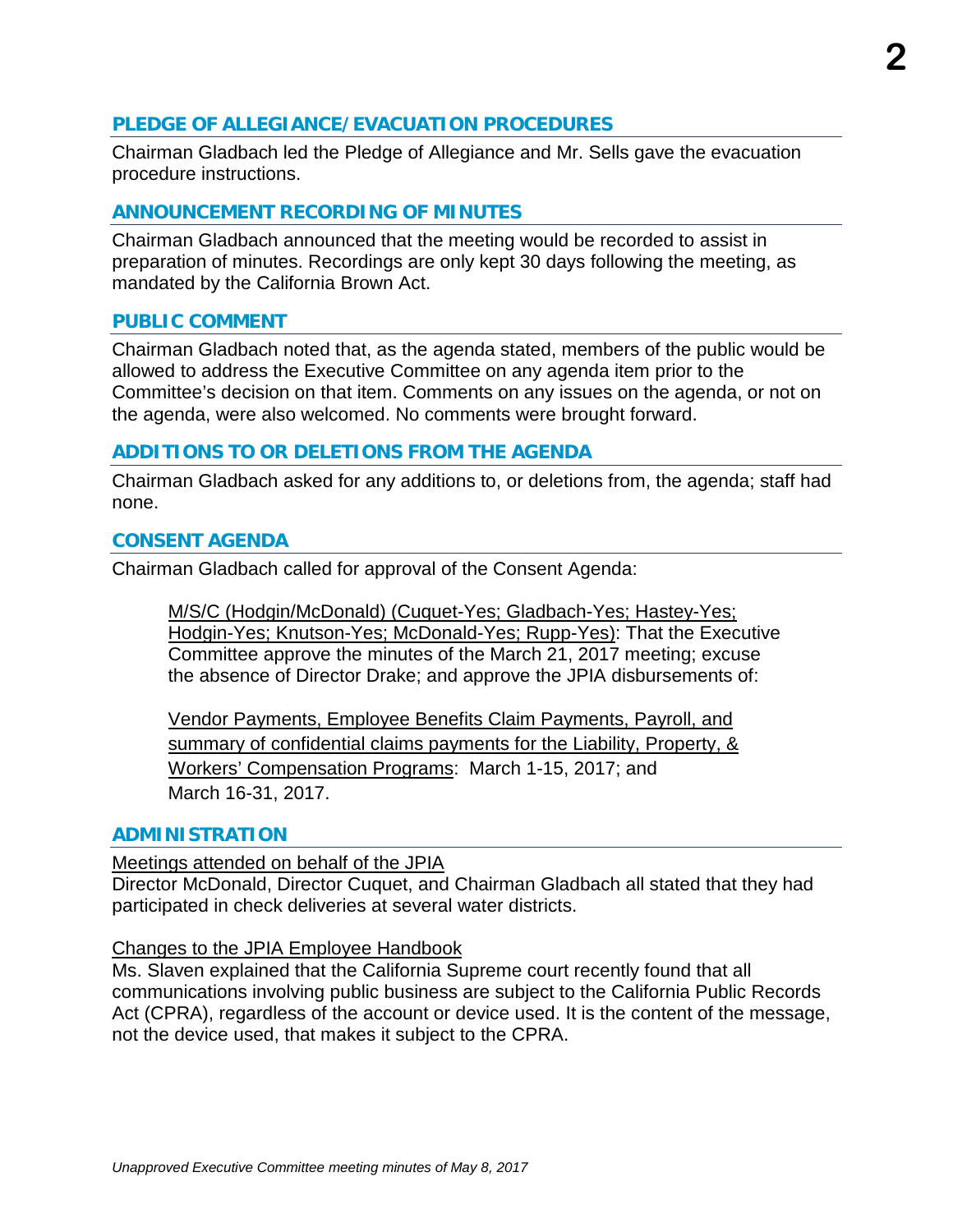The changes strengthened some wording in the Electronic Communication policy to comply with CPRA regulations. A Public Records Request Policy was added to the handbook.

M/S/C (Hastey/McDonald) (Cuquet-Yes; Gladbach-Yes; Hastey-Yes; Hodgin-Yes; Knutson-Yes; McDonald-Yes; Rupp-Yes): That the Executive Committee approve the changes to the JPIA Employee Handbook, as presented.

#### Premium Pricing for Groundwater Sustainability Agencies

Groundwater Sustainability Agencies (GSAs) are in the process of preparing and submitting plans to the Department of Water Resources by the June 30, 2017 deadline. The JPIA has received inquiries from several GSAs about participating in our existing Liability Program.

During the initial stage of GSA formation, and the next stage of Groundwater Sustainability Plan preparation, staff has concluded there is minimal exposure from an insurance perspective for a covered loss.

None of the GSAs that have contacted the JPIA have any payroll at this time. Staff proposed billing the new GSAs the current Pooled Liability Program minimum premium of \$2,250. Additionally, those GSAs that include members already participating in the JPIA Pooled Liability Program, staff proposed reducing the rate charged to the GSA an amount equal the percentage of the GSA members participating in the Pooled Liability Program up to a maximum of 50%, or \$1,125.

Once the GSA becomes operational and begins hiring staff, securing facilities, and installing infrastructure then the normal premium calculation process would begin.

M/S/C (Hodgin/Knutson) (Cuquet-Yes; Gladbach-Yes; Hastey-Yes; Hodgin-Yes; Knutson-Yes; McDonald-Yes; Rupp-Yes): That the Executive Committee approve the pricing structure for Groundwater Sustainability Agencies, as presented.

#### **PROGRAMS**

#### Risk Management Committee

Committee Chairman Hodgin reported on the Risk Management Committee's meeting on May 8, 2017. There were no action items for approval by the Executive Committee.

#### Liability Program Committee

Committee Chair McDonald reported on the recommendations of the Liability Program Committee's meeting on April 4, 2017. Approved action item(s) were brought to the Executive Committee for approval.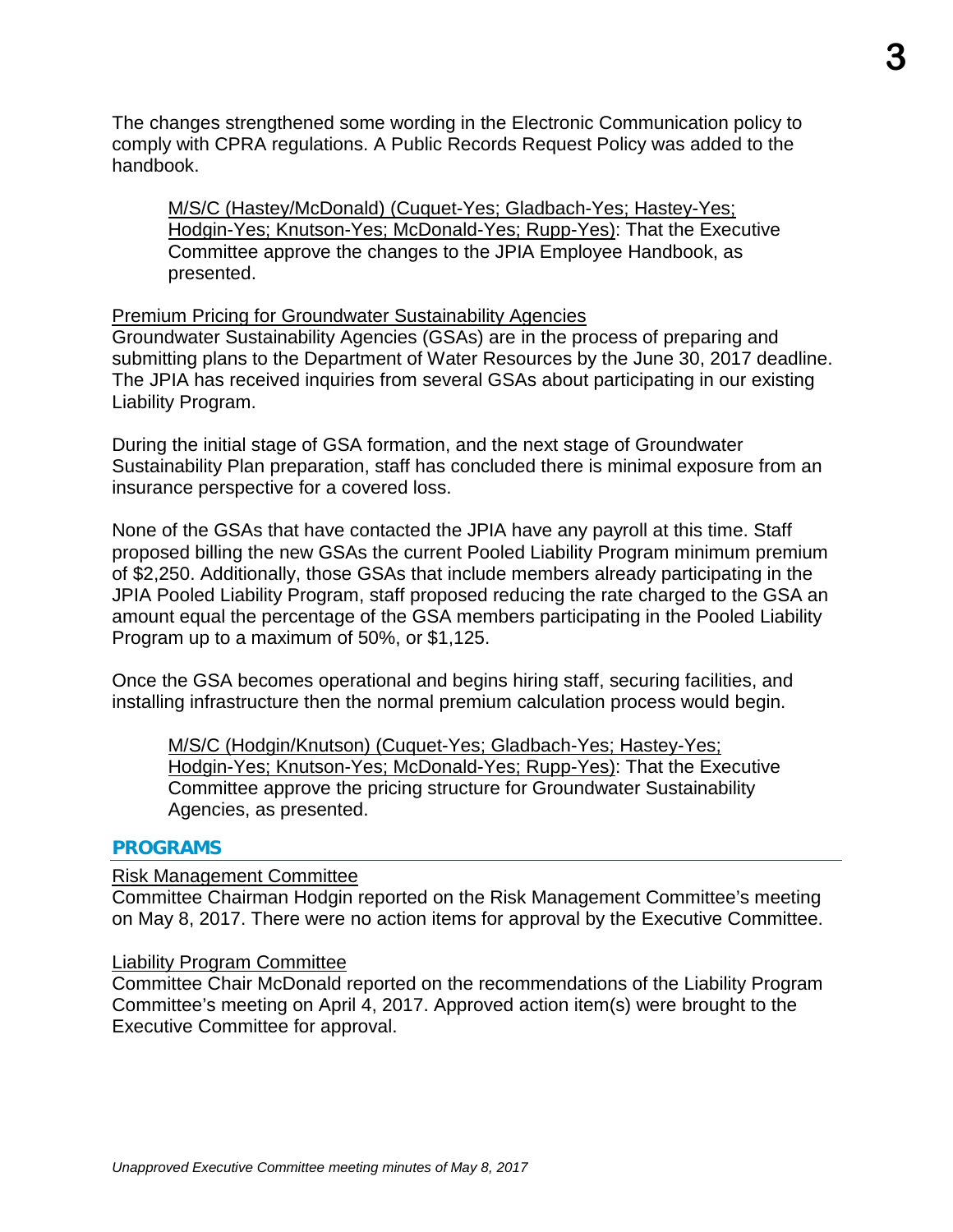Ms. Thesing highlighted the significant changes to the Memorandum of Liability Coverage (MOLC). One item, on page 70 of the packet, was pulled from the changes to bring to the next meeting for review.

*"In consideration of the premium charged, it is understood and agreed that neither the Mendota Diversion Dam nor the Berrenda Mesa Dam shall be defined as a dam under this Memorandum."*

M/S/C (McDonald/Hodgin) (Cuquet-Yes; Gladbach-Yes; Hastey-Yes; Hodgin-Yes; Knutson-Yes; McDonald-Yes; Rupp-Yes): That the Executive Committee accept the recommendation of the Liability Program Committee to approve the changes to the Memorandum of Liability Coverage, as presented, excluding the "red-lined" item on page 70 as noted above.

#### Employee Benefits Program Committee

Committee Chairman Rupp reported on the Employee Benefits Program Committee's meeting on April 4, 2017 and discussed ways to save money within the Program. There were no action items at this meeting.

#### **CEO UPDATE**

#### CEO Update

Mr. Sells, and staff, updated the Committee on the progress to the Organizational Goals & Objectives for 2017.

- 1. Expand membership outreach Ms. Thesing reviewed her department's part in expanding membership.
- 2. Utilize IT systems for data analysis Mr. Sells discussed the JPIA's need for updated computer systems.
- 3. Begin upgrade for the website Ms. Slaven went over the plans for updating the website.
- 4. Mr. deBernardi explained that a Request for Proposal went out for actuary services. Aon Global Services was selected as the JPIA's new actuary.

#### **MISCELLANEOUS**

Future agenda items None stated.

#### **Availability for next meeting**

No conflicts noted for the upcoming meeting on May 31, 2017. Director McDonald requested that the meeting be moved to an earlier time, as she has a conflict later in the day.

The Executive Committee meeting adjourned at 11:22 am.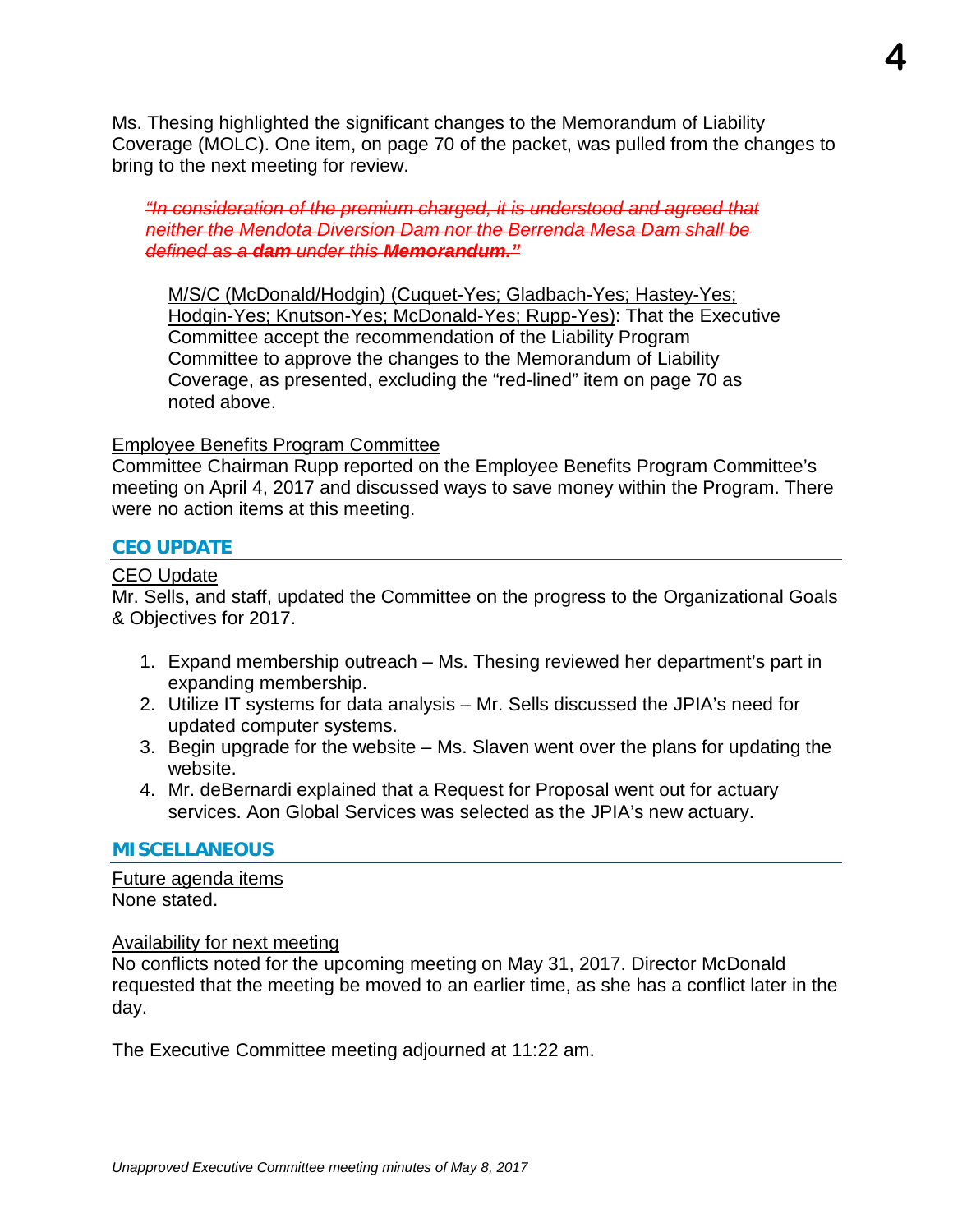### Attest:

X

E. G. "Jerry" Gladbach Chairman

X

Walter A. Sells Secretary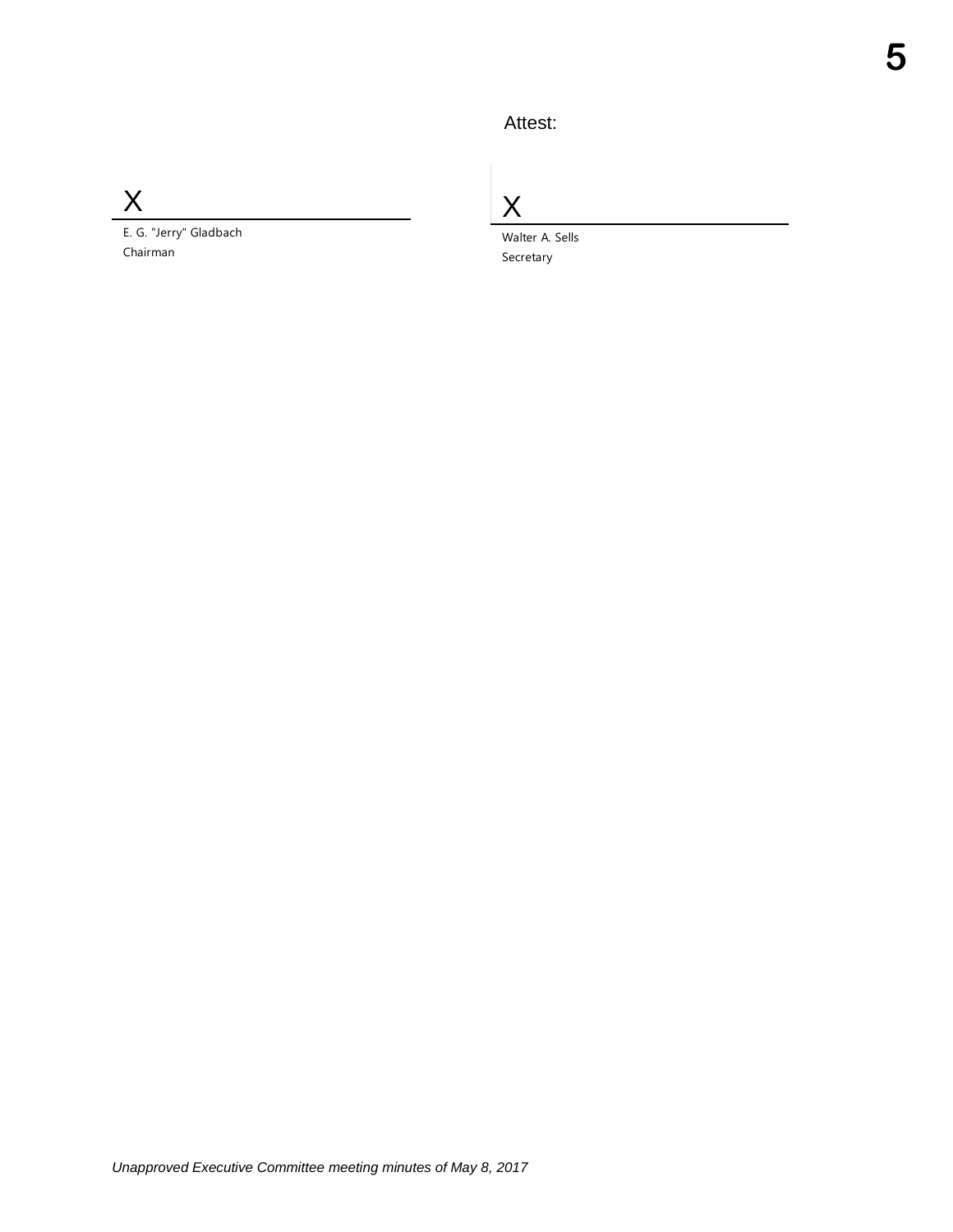#### **JPIA EXECUTIVE COMMITTEE MEETING**

Alameda County Water District **Alameda County Water District** Alamede County Water Director Antelope Valley-East Kern Water Agency **Neal Weisenberger** Director Borrego Water District **Harry Ehrlich Harry Ehrlich** Director Central Basin Municipal Water District **Director Bilgerian Dina Hidalgo** Director HR Chino Basin Watermaster **Bob Kuhn** Bob Kuhn Director Crescenta Valley Water District **Creaming Creaming Creaming Creaming Creaming Creaming Creaming Creaming Creaming** Cucamonga Valley Water District **Cucamonga Valley Water District Cucamonga** Director Del Paso Manor Water District **Ray Wilson** Ray Wilson **Director** Director Elsinore Valley Municipal Water District Phil Williams Director Florin Resource Conservation District **Mark Madison** Mark Madison General Manager Foothill Municipal Water District **Mel Matthews** Director Friant Power Authority Carl Janzen Director Friant Water Users Authority Carl Janzen Director Helix Water District Lisa Stoia Director of Admin Kings River Conservation District **Randy Shilling Alternate Director** Randy Shilling Alternate Director Madera Irrigation District **Carl Janzen** Carl Janzen Director Madera-Chowchilla Water & Power Authority Carl Janzen Carl Director Mission Springs Water District Nancy Wright Nancy Wright Director Mission Springs Water District **Randy Duncan** Randy Duncan Alternate Director Palm Ranch Irrigation District Wayne Nygaard Director Rancho California Water District **National Control Control Control Control** Director Rincon del Diablo Municipal Water District Greg Thomas General Manager Sacramento Suburban Water District **Mitch Dion** Mitch Dion Director of Engineering San Gabriel Basin Water Quality Authority **Bob Kuhn Chang Contained Basis Contained Basis** Director Sunnyslope County Water District **Connective County Victor** Judi Johnson **Director** Director Tehachapi-Cummings County Water District **Sound Accord Director** Jonathan Hall **Director** Three Valleys Municipal Water District **Bob Kuhn** Bob Kuhn Director Vallecitos Water District **Thomas Scaglione** Finance Chairman Chairman Vista Irrigation District Eldon Boone General Manager Wheeler Ridge-Maricopa Water Storage District James Smith Controller

**District / Organization Name Access Access Position** Name Position

ACWA **ACWA Jennifer Persike** Deputy Exec. Director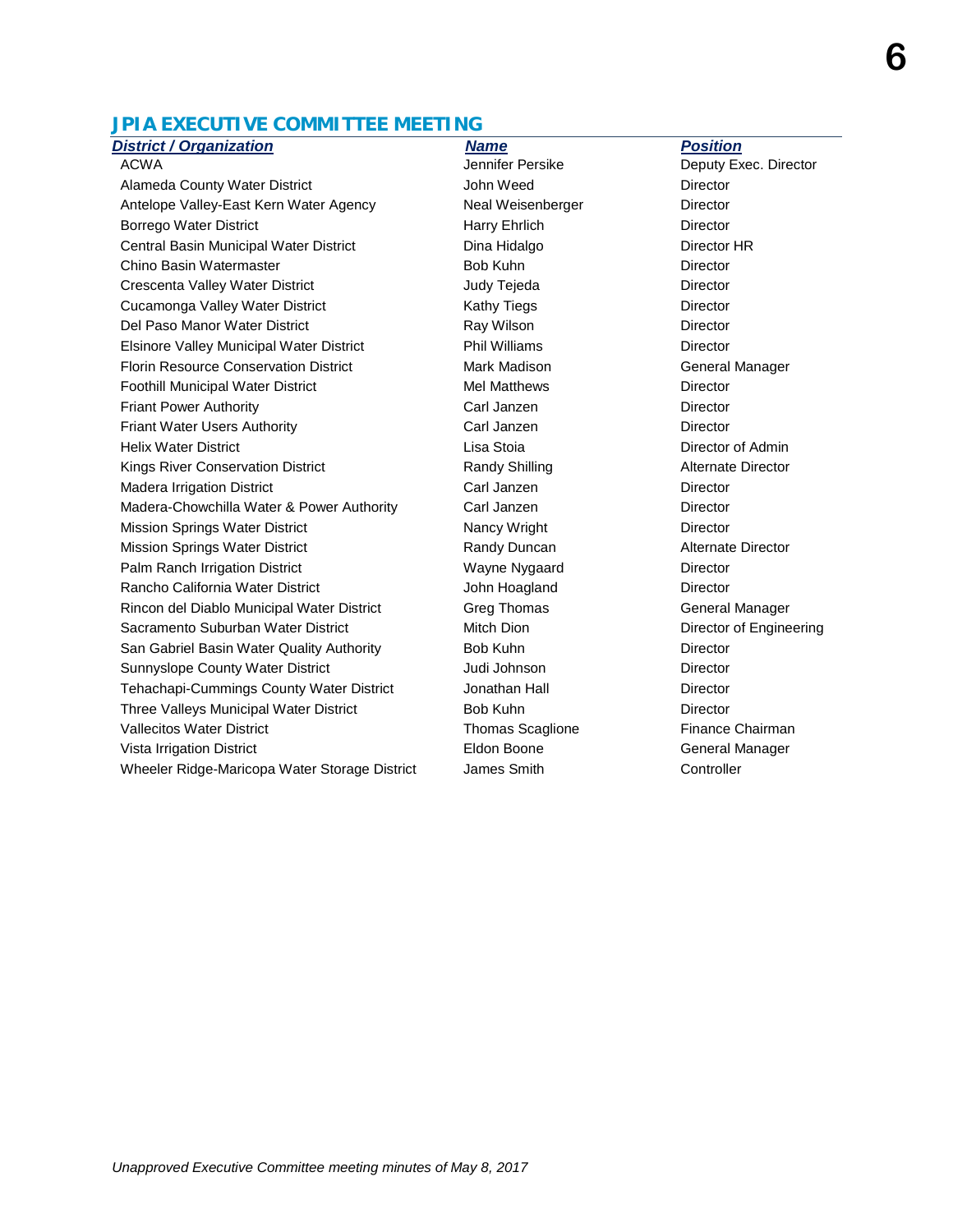# **ACWA JPIA Membership Approval Request** May 31, 2017

#### **DISTRICT INFORMATION**

Twentynine Palms Water District **Workers' Comp.** Applying Twentynine Palms, CA Liability Liability 1986 San Bernardino County **Property** Property 1986

Program Join Date<br>Workers' Comp. Applying Employee Benefits 2012

| Date Formed:      | 1955                             |
|-------------------|----------------------------------|
| Type of Agency:   | <b>California Water District</b> |
| Date Joined ACWA: | 1956                             |

#### **LINES OF COVERAGE**

| <b>Program</b> | Payroll     | Quoted<br>Premium | Current<br>Premium | Current<br>Carrier |
|----------------|-------------|-------------------|--------------------|--------------------|
| Work Comp      | \$1,067,910 | \$49,933          | <b>Unknown</b>     | <b>SDRMA</b>       |

#### **BACKGROUND**

Twentynine Palms Water District serves the city of Twentynine Palms, as well as outlying areas by pumping and distributing local ground water.

The District serves a population of approximately 18,000 residents, within an 87 square mile area. It maintains approximately 8,000 meter services, 200 miles of pipeline and 17 million gallons of water storage capacity. In 1955, when physical operations began, the District served a population of 4,675 residents, within an area of 26.7 square miles

Recently, the District has transferred the fire protection services to be annexed to the County Fire District.

#### **PAYROLL CLASSIFICATION**

| <b>Class</b> |                              | Number of        |                |
|--------------|------------------------------|------------------|----------------|
| Code         | <b>Classification</b>        | <b>Employees</b> | <b>Payroll</b> |
| 7520         | <b>Waterworks Operations</b> | 12               | \$791,874      |
| 8810         | Clerical                     | 5                | 276,036        |
|              | <b>Total Payroll</b>         |                  | \$1,067,910    |

Total number of employees is 17.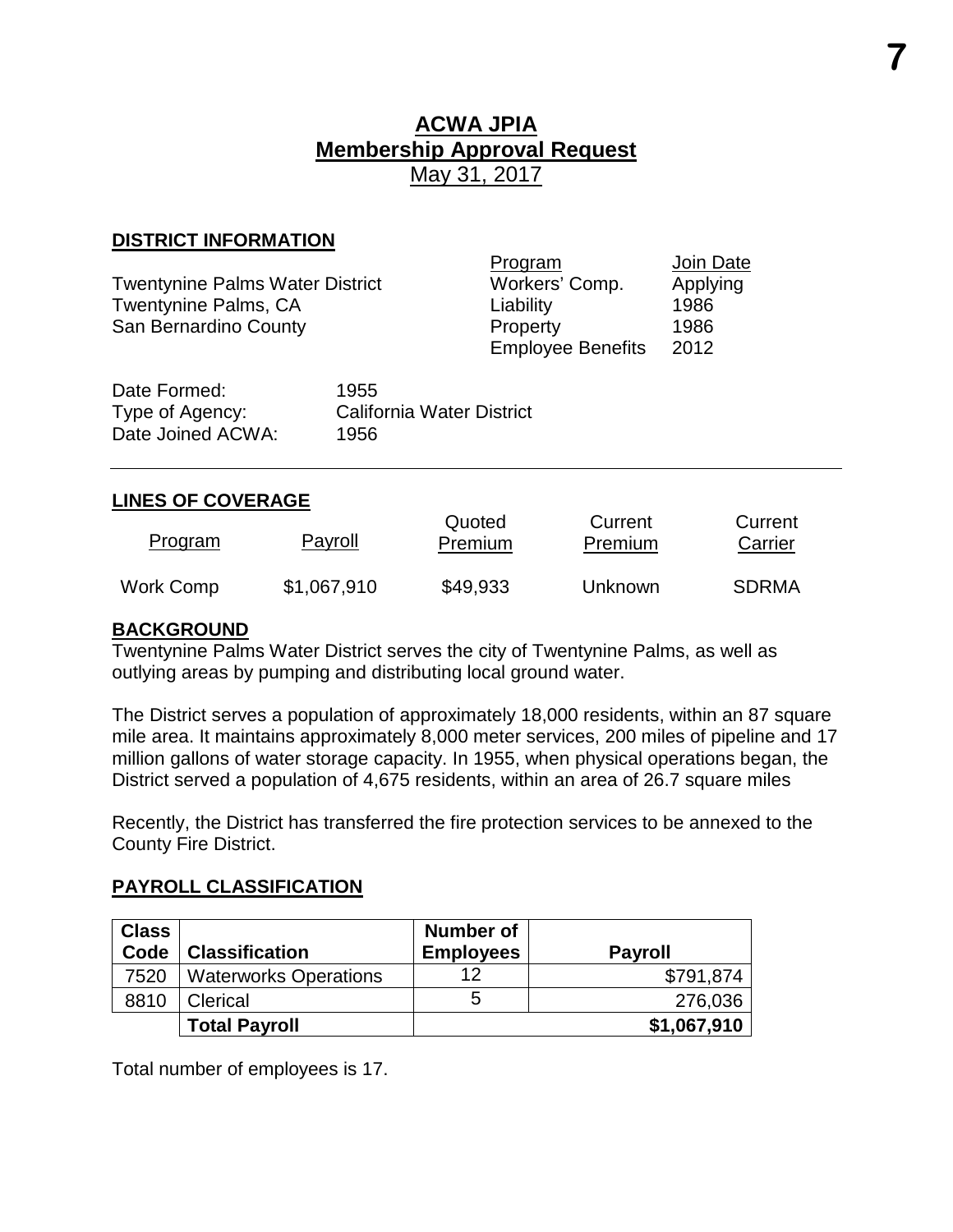#### **LOSS HISTORY**

| <b>Policy Year</b> |                | <b>Claims</b> | <b>Total Cost</b> | <b>Comments</b>                     |
|--------------------|----------------|---------------|-------------------|-------------------------------------|
|                    | Medical        | Comp.         |                   |                                     |
| 2015 to 2016       | 2              |               | 30,034            |                                     |
| 2014 to 2015       |                | 3             | 70,407            | Slip/fall (firefighter)             |
| 2013 to 2014       |                |               | 108,812           | Injured while jumping (firefighter) |
| 2012 to 2013       |                |               | 270               |                                     |
| 2011 to 2012       |                | 2             | 101,658           | Cumulative trauma                   |
|                    | 5-year average |               | \$62,236          |                                     |

The calculated Experience Modifier is 1.77.

Previous Experience Modifiers per Loss Data collected:

| <b>Coverage Period</b> | Member | Member Type | Pool    |
|------------------------|--------|-------------|---------|
|                        |        | Average     | Average |
| 2016-17                | 1.45   | 1.14        | 1.02    |
| 2015-16                | 1.50   | 1.17        | 1.05    |
| 2014-15                | .99    | 1.10        | 1.14    |
| 2013-14                | .87    | 1.04        | 1.08    |
| 2012-13                | .91    | 1.04        | 1.06    |
| 2011-12                | .73    | .98         | 1.00    |
| 2010-11                | .94    | .98         | 1.00    |
| 2009-10                | .90    | .97         | 1.01    |
| 2008-09                | .90    | .97         | 1.01    |
| 2007-08                | 1.17   | .97         | .98     |
| 10-year average        | 1.04   | 1.05        | 1.05    |

#### **RISK MANAGEMENT**

The District has consistently committed to following best practices with risk management recommendations, and has adopted the JPIA's Commitment to Excellence program. A future visit is scheduled for June 2017, program and policy updates are to be reviewed.

#### **RECOMMENDATION**

That the Executive Committee approve Twentynine Palms Water District's application for admission into the Workers' Compensation Program effective July 1, 2017.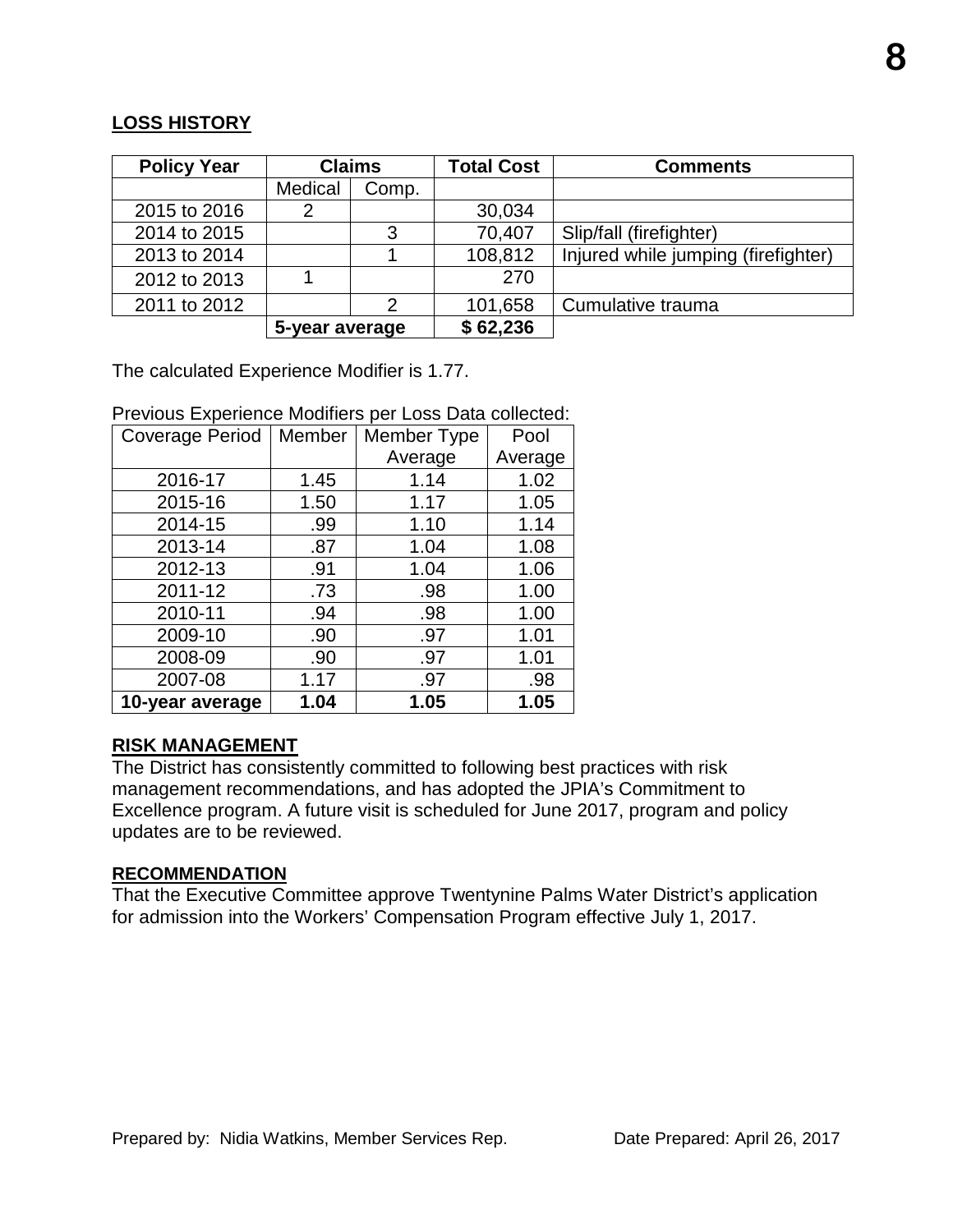# **ACWA JPIA Membership Approval Request** May 31, 2017

#### **DISTRICT INFORMATION**

Yuba County Water Agency **Program Program Mate Solution**<br>Marysville, CA **Program Program Applying** Marysville, CA **Liability Applying** Yuba County **Property Property** Applying

Workers' Comp. 2017

Date Formed: 1959 Date Joined ACWA: 1981

Type of Agency: California Water District

#### **LINES OF COVERAGE**

|                | TIVs/         | Quoted    | Current   | Current                     |
|----------------|---------------|-----------|-----------|-----------------------------|
| <b>Program</b> | Payroll       | Premium   | Premium   | Carrier                     |
| Liability      | \$7,207,528   | \$144,871 | Unknown   | <b>American Alternative</b> |
| Property       | \$446,949,121 | \$352,622 | \$532,907 | Liberty Surplus Ins.        |

#### **BACKGROUND**

Yuba County Water Agency (YCWA) was established in 1959 to improve flood protection and provide a water supply in Yuba County. The Agency's primary missions are flood protection, water supply, fishery protection and enhancement, hydroelectric generation and recreation at New Bullard's Bar Reservoir. The Agency also provides water storage, groundwater management, wholesale of water to local irrigation districts and water transfers. YCWA owns and operates facilities with a total storage capacity of approximately 1 million acre-feet of water and 397 megawatts of hydropower generation capacity.

Each year, YCWA provides wholesale water service, about 300,000 acre-feet of water to eight local water districts known as "member units." Those districts convey water supplies to Yuba County farmers and ranchers including: Brophy Water District, Browns Valley Irrigation District, Cordua Irrigation District, Dry Creek Mutual Water Company, Hallwood Irrigation Company, Ramirez Water District, South Yuba Water District, and Wheatland Water District.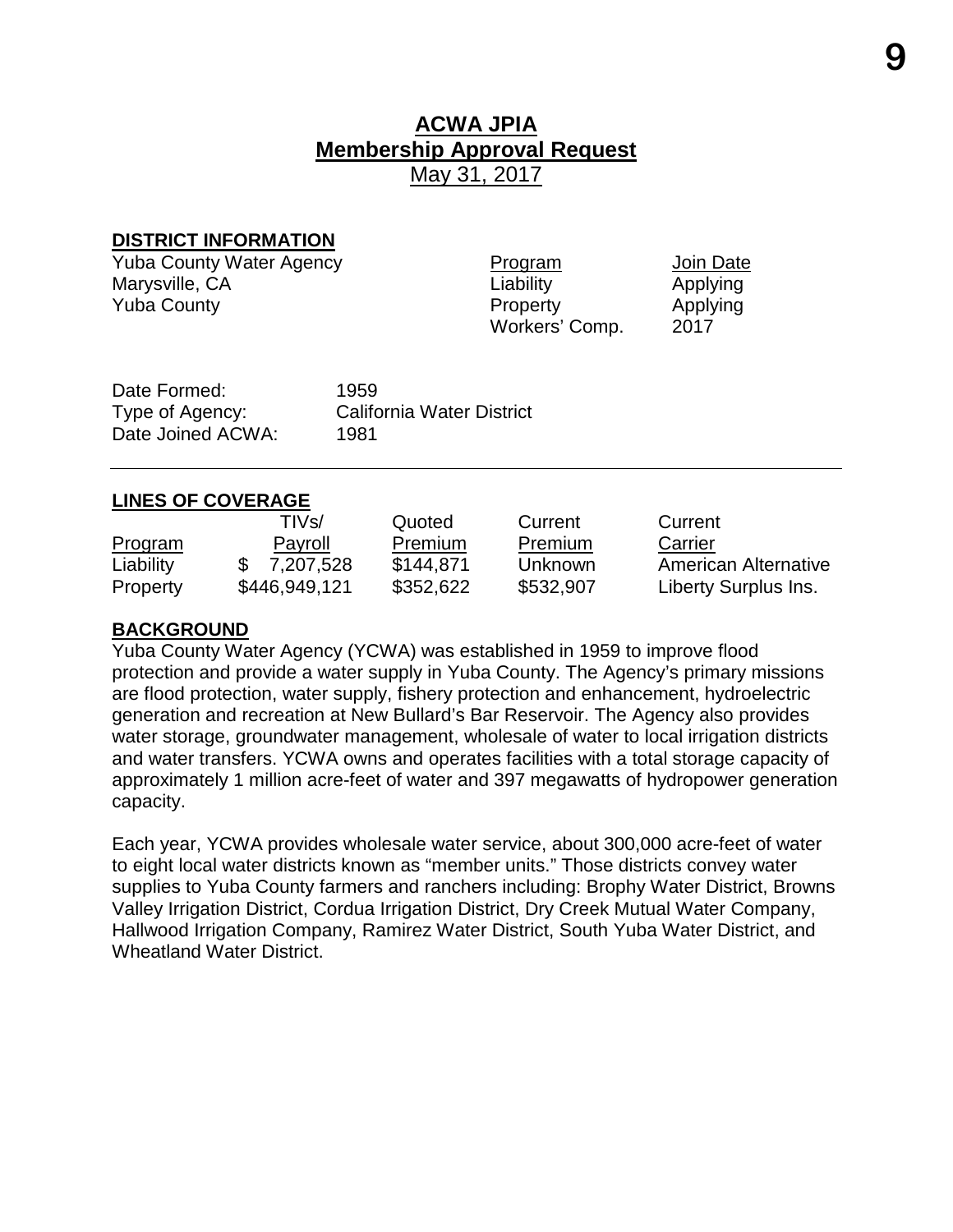#### **LOSS HISTORY**

The Agency has a below average claim history for the last 10 years. There have been only four (4) liability claims in the past 10 years with total paid of \$11,961; average claim \$2,990. There have been only three (3) property losses in the past 10 years with total loss amount of \$33,610; average claim \$11,203. In the past three years, there have been no claims.

#### **RISK MANAGEMENT**

Date of Assessment: May 31, 2017

Risk Management Advisors: Robin Flint, Carole Barake, Chuck Wagenseller

As of the date of this report, staff is gathering documentation and will conduct an assessment on May 31, 2017. Barring adverse findings discovered during the assessment, staff will move application forward to admission to Liability and Property Programs effective June 30, 2017.

#### **RECOMMENDATION**

That the Executive Committee approve Yuba County Water Agency's application for admission into the Liability and Property Programs, subject to risk assessment findings.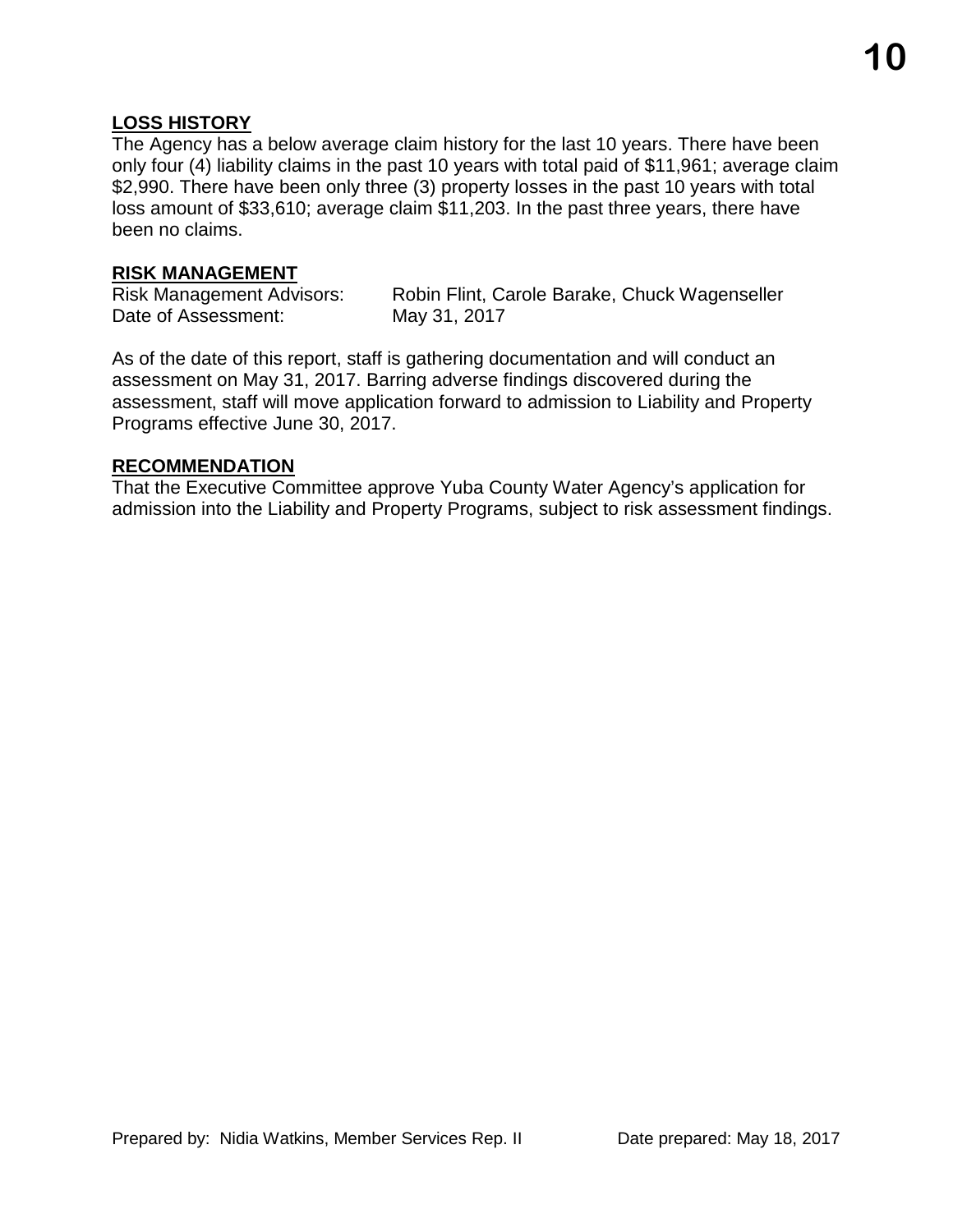### **ACWA JPIA Membership Approval Request** May 31, 2017

#### **DISTRICT INFORMATION**

| <b>Sonoma Valley</b>                                      |                                                                 | Program<br>Liability | Join Date<br>Applying |
|-----------------------------------------------------------|-----------------------------------------------------------------|----------------------|-----------------------|
| <b>Groundwater Sustainability Agency</b><br>Sonoma County |                                                                 |                      |                       |
| Date Formed:<br>Type of Agency:<br>Date Joined ACWA:      | 2017<br><b>Groundwater Sustainability Agency</b><br>In progress |                      |                       |
|                                                           |                                                                 |                      |                       |

#### **LINES OF COVERAGE**

| Program   | Payroll | Quoted<br>Premium | Current<br>Premium | Current<br>Carrier |
|-----------|---------|-------------------|--------------------|--------------------|
| Liability | \$0     | \$1,875           | N/A                | N/A                |

#### **BACKGROUND**

Groundwater Sustainability Agencies (GSA) are in the process of preparing and submitting their plans by the June 30, 2017 deadline, as required under the Sustainable Groundwater Management Act. The Sonoma Valley Groundwater Sustainability Agency is being formed and seeking coverage. Current membership is as follows:

| <b>Members</b>                                  | <b>Existing JPIA Member</b><br><b>Programs Participating</b>                      |
|-------------------------------------------------|-----------------------------------------------------------------------------------|
| Sonoma Resource Conservation<br><b>District</b> | <b>No</b>                                                                         |
| North Bay Water District                        | <b>No</b>                                                                         |
| City of Sonoma                                  | <b>No</b>                                                                         |
| Valley of the Moon Water District               | Yes, Since 1987<br>Liability, Property, WC & Employee<br><b>Benefits Programs</b> |
| County of Sonoma                                | <b>No</b>                                                                         |
| Sonoma County Water Agency                      | <b>No</b>                                                                         |

#### **RECOMMENDATION**

That the Executive Committee approve Sonoma Valley Groundwater Sustainability Agency's application for admission to the Liability Program.

Prepared by: Nidia Watkins, Member Services Rep. Date prepared: May 18, 2017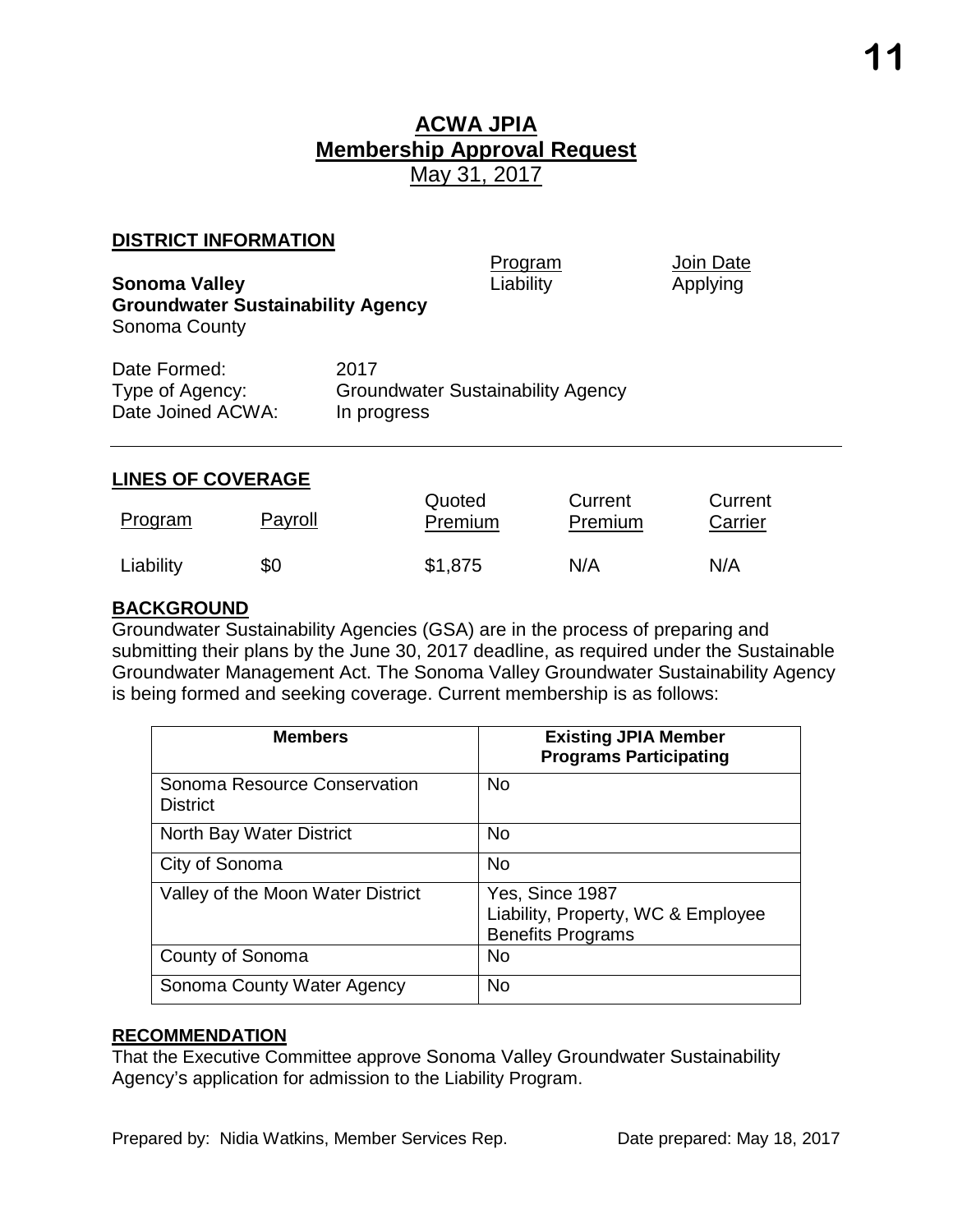## **ACWA JPIA Membership Approval Request** May 31, 2017

#### **DISTRICT INFORMATION**

Tri-County Water Authority Corcoran, CA Kings County

Program Join Date<br>
Liability Applying

| Date Formed:      | 2014                                     |
|-------------------|------------------------------------------|
| Type of Agency:   | <b>Groundwater Sustainability Agency</b> |
| Date Joined ACWA: | 2015                                     |

#### **LINES OF COVERAGE**

| <b>Program</b> | Payroll | Quoted<br>Premium | Current<br>Premium | Current<br>Carrier                         |
|----------------|---------|-------------------|--------------------|--------------------------------------------|
| Liability      | \$0     | \$1,508           | \$2,600            | <b>Allied World</b><br><b>Insurance Co</b> |

#### **BACKGROUND**

Groundwater Sustainability Agencies (GSA) are in the process of preparing and submitting their plans by the June 30, 2017 deadline as required under the Sustainable Groundwater Management Act. The Tri-County Water Authority was formed in November 2014. Current membership is as follows:

| <b>Members</b>         | <b>Existing JPIA Member</b><br><b>Programs Participation</b> |
|------------------------|--------------------------------------------------------------|
| Angiola Water District | Yes, since 1987<br>Liability, Property, Work. Comp. &        |
|                        | <b>Employee Benefits</b>                                     |
| Deer Creek Storm Water | <b>No</b>                                                    |
| <b>District</b>        |                                                              |
| County of Kings        | No                                                           |

#### **RECOMMENDATION**

That the Executive Committee approve Tri-County Water Authority's application for admission to the Liability Program.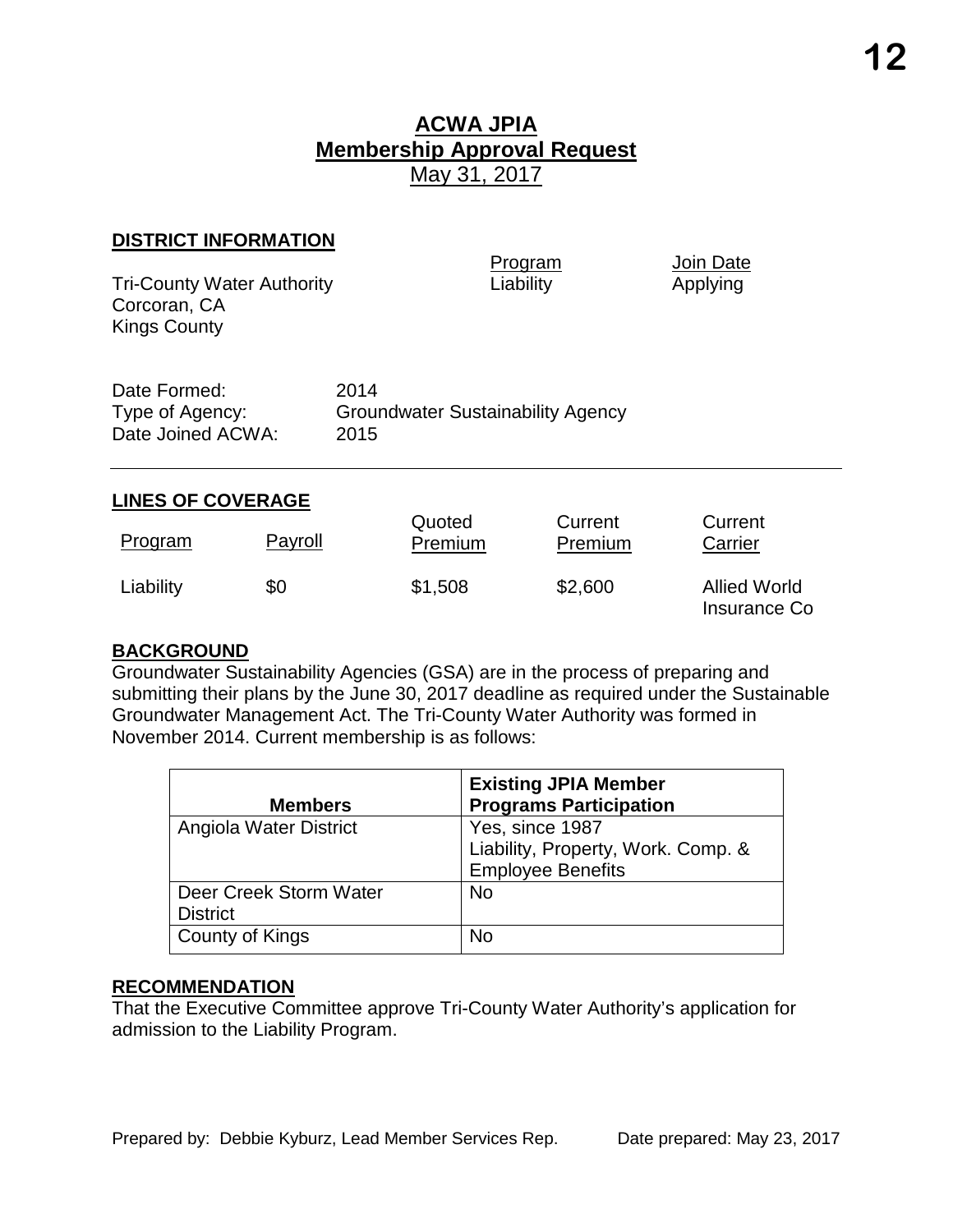

# **JPIA MEETING & CONFERENCE CALENDAR – 2017**

|                                 | <b>BOARD OF</b>                               |                  |                                                           | <b>PERSONNEL</b> |                                                            |  |                         |                  | PROGRAMS        |                            | <b>RISK</b> |
|---------------------------------|-----------------------------------------------|------------------|-----------------------------------------------------------|------------------|------------------------------------------------------------|--|-------------------------|------------------|-----------------|----------------------------|-------------|
| <b>MEETING</b><br><b>DATES</b>  | <b>DIRECTORS</b>                              | <b>EXECUTIVE</b> |                                                           |                  | &<br><b>AUDIT</b>                                          |  | Emp.<br><b>Benefits</b> | <b>Liability</b> | <b>Property</b> | <b>Work</b><br><b>Comp</b> | <b>MGMT</b> |
| FEB <sub>7</sub>                |                                               | 8:30 AM          |                                                           |                  |                                                            |  |                         |                  |                 |                            |             |
| <b>FEB 28</b>                   |                                               |                  |                                                           |                  | $1:00$ PM                                                  |  |                         |                  |                 |                            |             |
| <b>MAR 20</b>                   |                                               |                  |                                                           |                  | $1:00$ PM                                                  |  |                         |                  |                 | 3:00 PM                    |             |
| <b>MAR 21</b>                   |                                               | 8:30 AM          |                                                           |                  |                                                            |  |                         |                  |                 |                            |             |
| APR <sub>4</sub>                |                                               |                  |                                                           |                  |                                                            |  | $1:00$ PM               | 9:00 AM          |                 |                            |             |
| MAY <sub>8</sub>                | 1:30 PM                                       | 10:15 AM         |                                                           |                  |                                                            |  |                         |                  |                 |                            | 8:30 AM     |
| MAY <sub>9</sub>                | <b>ACWA CONFERENCE MAY 9 TO 12 - MONTEREY</b> |                  |                                                           |                  |                                                            |  |                         |                  |                 |                            |             |
| <b>MAY 31</b>                   |                                               | 9:30 AM          |                                                           |                  |                                                            |  |                         |                  |                 |                            |             |
| <b>JUN 27</b>                   |                                               | 1:00 PM          |                                                           |                  |                                                            |  | 9:00 AM                 |                  |                 |                            |             |
| <b>JUL 20</b>                   |                                               |                  | 11:00 AM<br><b>ONTARIO</b>                                |                  |                                                            |  |                         |                  |                 |                            |             |
| <b>Aug 29</b>                   |                                               |                  | 10:00 AM                                                  |                  | $1:00$ PM                                                  |  |                         | 3:00 PM          |                 |                            |             |
| <b>Aug 30</b>                   |                                               | 8:30 AM          |                                                           |                  |                                                            |  |                         |                  |                 |                            |             |
| <b>SEP 12</b>                   |                                               |                  | CAJPA CONFERENCE SEPTEMBER 12 TO 15 - SOUTH LAKE TAHOE CA |                  |                                                            |  |                         |                  |                 |                            |             |
| <b>OCT 31</b>                   |                                               | 11:00 AM         | 9:00 AM                                                   |                  |                                                            |  |                         |                  |                 |                            |             |
| <b>Nov 27</b><br><b>ANAHEIM</b> | 1:30 PM                                       | 10:15 AM         |                                                           |                  |                                                            |  |                         |                  |                 |                            |             |
| <b>Nov 28</b>                   |                                               |                  |                                                           |                  | <b>ACWA CONFERENCE NOVEMBER 28 TO DECEMBER 1 - ANAHEIM</b> |  |                         |                  |                 |                            |             |

|                      | ,,,,,<br>$\mathcal{L} = \mathcal{L}$ | FEB          | MAR | <b>APR</b> | <b>MA</b>    | JUN   | JUI | <b>AUG</b> | $\sim$ $-$ | DС                            | <b>NOV</b> | ס≡ס   |
|----------------------|--------------------------------------|--------------|-----|------------|--------------|-------|-----|------------|------------|-------------------------------|------------|-------|
| <b>JPIA CLOSED</b>   | 2/16                                 | $\sim$<br>∠∪ |     |            | $\sim$<br>20 |       |     |            |            |                               | 23/24      | 25/26 |
| <b>MGR MEETINGS</b>  |                                      |              |     |            |              |       |     |            |            |                               |            |       |
| <b>STAFF Q&amp;A</b> |                                      |              |     |            | י י          |       |     |            |            |                               |            |       |
| <b>RM @ JPIA</b>     |                                      | 8-9          |     |            |              | 14-15 |     | 8-9        |            | 44<br>$\overline{a}$<br>1 – 1 |            |       |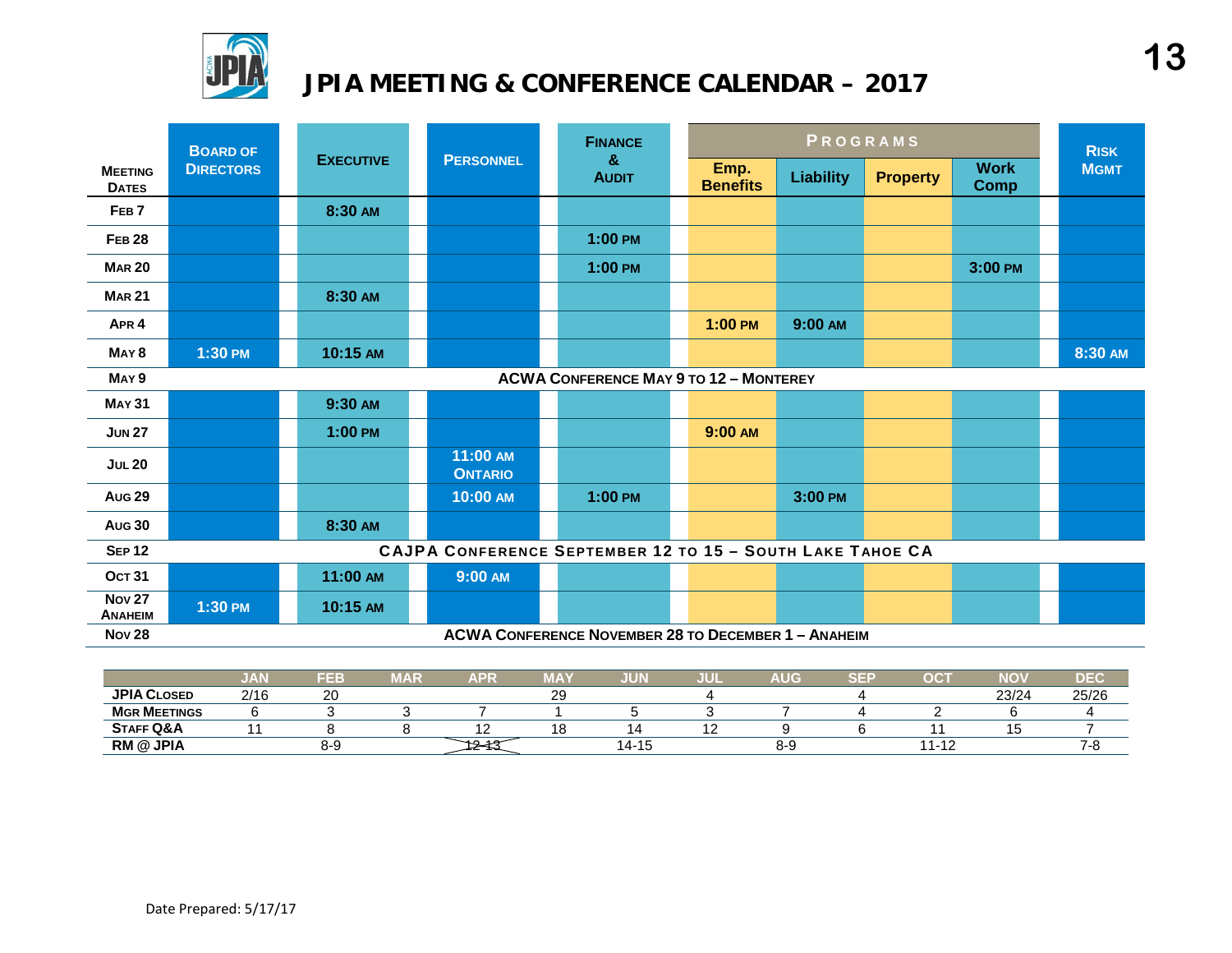to 4/15/2017

# From 4/1/2017 **Example 20 Transform Controller Authority** Check Number Check Number

| <b>Check</b><br><b>Number</b> | <b>Check</b><br><b>Date</b> | <b>Name</b>                                    | <b>Invoice</b><br><b>Description</b>                                                                                        | <b>Amount</b> | <b>Batch ID</b> |
|-------------------------------|-----------------------------|------------------------------------------------|-----------------------------------------------------------------------------------------------------------------------------|---------------|-----------------|
|                               |                             | <b>BALDY MESA WATER</b>                        |                                                                                                                             | 339.22        |                 |
| 53741                         | 04/13/2017                  | <b>DISTRICT</b>                                | RPA Fund Refund for BALDY<br><b>MESA WATER DISTRICT</b>                                                                     |               | 5156            |
| 53988                         | 04/05/2017                  | CYNTHIA A. BUSCHMANN                           | <b>VISION REIMBURSEMENT</b>                                                                                                 | 500.00        | 5116            |
| 53989                         | 04/05/2017                  | <b>MELODY A TUCKER</b>                         | STAFF TRAVEL 3/28/17                                                                                                        | 44.35         | 5116            |
| 53990                         | 04/05/2017                  | <b>SARAH CRAWFORD</b>                          | <b>STAFF TRAINING ATD</b><br><b>TRAVEL 3/23/17</b>                                                                          | 73.33         | 5116            |
| 53991                         | 04/05/2017                  | SANTA FE IRRIGATION<br><b>DISTRICT</b>         | 2017-18 PROPERTY<br>PROGRAM REFUND ON<br><b>REVISED INVOICE</b>                                                             | 698.00        | 5116            |
| 53992                         | 04/05/2017                  | <b>DISTRICT</b>                                | YUIMA MUNICIPAL WATER REFUND ON OVERPAYMENT<br><b>WORKERS COMP PREMIUMS</b><br>JAN-MAR 2016 \$448.52<br>APR-JUN 2016<br>.06 | 404.77        | 5116            |
| 53993                         | 04/05/2017                  | <b>BURKETTS OFFICE</b>                         | JUL-SEP 2017 (43.81)<br><b>OFFICE SUPPLIES</b>                                                                              | 2,823.12      | 5116            |
|                               |                             | SUPPLIES, INC.                                 |                                                                                                                             |               |                 |
| 53994                         | 04/05/2017                  | <b>CREATIVE PLANT</b><br><b>DESIGNS</b>        | MONTHLY MAINTENANCE<br><b>APRIL 2017</b>                                                                                    | 160.00        | 5116            |
| 53995                         | 04/05/2017                  | FIRST ALARM SECURITY<br><b>AND PATROL</b>      | PATROL SERVICES FOR<br><b>APRIL 2017</b>                                                                                    | 37.79         | 5116            |
| 53996                         | 04/05/2017                  | LEVEL <sub>3</sub><br>COMMUNICATIONS, LLC      | <b>CONFERENCE CHARGES</b><br>2/27/17-3/24/17                                                                                | 89.24         | 5116            |
| 53997                         | 04/05/2017                  | STANDARD INSURANCE<br><b>COMPANY1</b>          | <b>LONG TERM DISABILITY</b><br><b>APRIL 2017</b>                                                                            | 3,229.88      | 5116            |
|                               |                             |                                                | POLICY #00 649299 0002                                                                                                      |               |                 |
| 53998                         | 04/05/2017                  | TOTALFUNDS BY HASLER POSTAGE                   |                                                                                                                             | 751.39        | 5116            |
| 53999                         | 04/05/2017                  |                                                | UNITED PARCEL SERVICE DELIVERY SERVICE 3/20/17<br>TO 3/24/17                                                                | 352.82        | 5116            |
| 54000                         | 04/05/2017                  | <b>VALLECITOS WATER</b><br><b>DISTRICT</b>     | <b>FINCO MTG</b><br>MEALS/MISC-TOM<br><b>SCAGLIONE 3/20-21/17</b>                                                           | 1,896.97      | 5116            |
| 54001                         | 04/05/2017                  | <b>VALLEY FIRE AND</b><br>SECURITY ALARMS, INC | <b>SECURITY AND FIRE</b><br>SPRINKLER MONITORING<br>FOR APRIL 2017                                                          | 70.00         | 5116            |
| 54002                         | 04/05/2017                  | <b>XEROX CORPORATION</b>                       | <b>STAPLES CARTRIDE/WASTE</b><br>2101 BOOKLET MAKER STAP                                                                    | 432.57        | 5116            |
| 54003                         | 04/12/2017                  | <b>KAREN THESING</b>                           | <b>TRANING MEALS/MISC</b><br>3/29-30/17                                                                                     | 545.37        | 5136            |
| 54004                         | 04/12/2017                  | <b>MELODY A TUCKER</b>                         | <b>STAFF DMEC MEETING</b><br><b>TRAVEL 4/7/17</b>                                                                           | 22.26         | 5136            |
| 54005                         | 04/12/2017                  | THOMAS A. CUQUET                               | EXCO TRAVEL 3/20, 3/21 AND<br>3/31/17                                                                                       | 915.44        | 5136            |
| 54006                         | 04/12/2017                  | <b>WILBERT D. KNUTSON</b>                      | <b>EXCO CHECK DELIVERY</b><br>4/4/17 TRAVEL                                                                                 | 2,038.73      | 5136            |
| 54007                         | 04/12/2017                  | MERLE J. ALESHIRE                              | EB COMMITTEE MEETING<br>MEALS/MISC 4/4/17                                                                                   | 530.48        | 5136            |
| 54008                         | 04/12/2017                  | <b>CLARK PEST CONTROL</b>                      | PEST CONTROL SERVICE ON<br>4/5/17                                                                                           | 78.00         | 5136            |
| 54009                         | 04/12/2017                  | CONCUR TECHNOLOGIES APRIL 2017<br><b>INC</b>   | CUSTOMER #1000089986                                                                                                        | 300.00        | 5136            |
| 54010                         | 04/12/2017                  |                                                | Paradyme Sound and Vision SHARP LC-70LE661U HDTV<br>FOR EXCO ROOM                                                           | 3,073.37      | 5136            |
| 54011                         | 04/12/2017                  |                                                | UNITED PARCEL SERVICE DELIVERY SERVICE 3/27/17<br>TO 3/31/17                                                                | 381.67        | 5136            |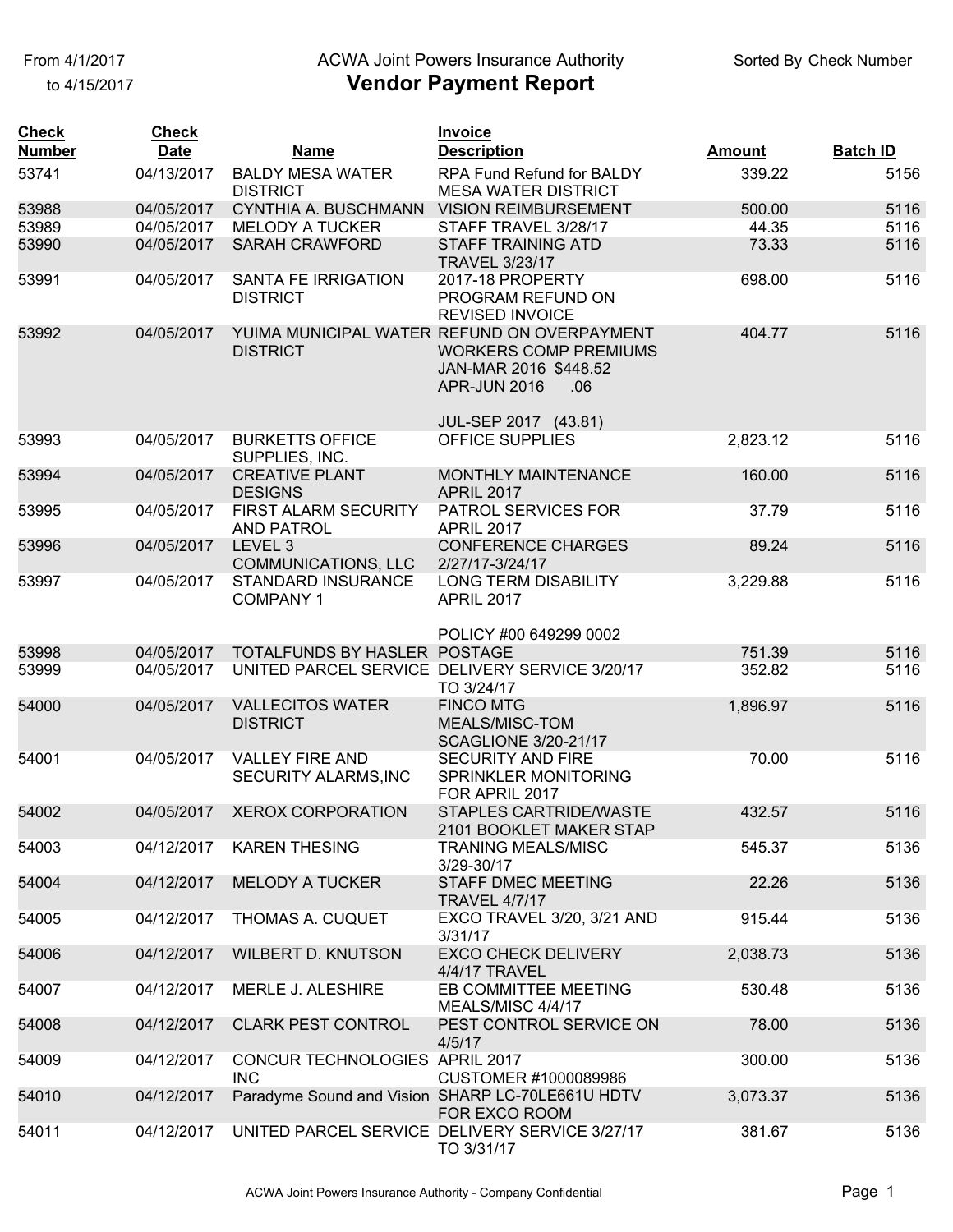### From 4/1/2017 **Example 20 Transform Controller Authority** Check Number Check Number

| <b>Check</b><br><b>Number</b> | <b>Check</b><br><b>Date</b> | <b>Name</b>                                                   | <b>Invoice</b><br><b>Description</b>                                | <b>Amount</b> | <b>Batch ID</b> |
|-------------------------------|-----------------------------|---------------------------------------------------------------|---------------------------------------------------------------------|---------------|-----------------|
| 54012                         | 04/12/2017                  | WORKCOMPEDI, INC.                                             | <b>CLEARINGHOUSE MONTHLY</b><br>MINIMUM MARCH 2017                  | 300.00        | 5136            |
| 54013                         | 04/12/2017                  | <b>XEROX CORPORATION</b>                                      | WC4260X WC4260X METER<br><b>USAGE APRIL 2017</b>                    | 3,230.24      | 5136            |
| ACH: 0003566                  | 04/03/2017                  | <b>BLUEPAY</b>                                                | <b>CREDIT CARD PROCESSING</b><br>FEES FOR MARCH 2017                | 45.95         | 5119            |
| ACH: 0003567                  | 04/05/2017                  | <b>CITY OF ROSEVILLE</b>                                      | UTILITY BILLING FOR 2/6/17<br>TO 3/7/17                             | 2,297.84      | 5120            |
| ACH: 0003568                  | 04/06/2017                  | LEE S. PATTON                                                 | Patton Lee                                                          | 698.45        | 5125            |
| ACH: 0003569                  | 04/06/2017                  | PATRICIA SLAVEN-IRVIN                                         | MICROWAVE FOR KITCHEN                                               | 309.56        | 5125            |
| ACH: 0003570                  | 04/06/2017                  | <b>CAROL BARAKE</b>                                           | CELL PHONE 2/14/17 TO<br>3/13/17                                    | 50.00         | 5125            |
| ACH: 0003571                  | 04/06/2017                  | DAVID A DRAKE                                                 | <b>EXCO MEETING TRAVEL</b><br>3/21/17                               | 1,279.49      | 5125            |
| ACH: 0003572                  | 04/06/2017                  | DEBORAH JEAN KYBURZ                                           | <b>INSURANCE LICENSE</b><br>RENEWAL 4/2017-2019                     | 170.00        | 5125            |
| ACH: 0003573                  | 04/06/2017                  | MELODY A.<br>HENRIQUES-McDONALD                               | EXCO PER DIEM 3/28/17<br><b>CHECK DELIVERY</b>                      | 326.19        | 5125            |
| ACH: 0003574                  | 04/06/2017                  | <b>SYLVIA ROBINSON</b>                                        | 2017 ACWA SPRING<br><b>CONFERENCE SUPPLIES</b>                      | 1,523.10      | 5125            |
| ACH: 0003575                  | 04/06/2017                  | <b>BOBBETTE WELLS</b>                                         | <b>VISION</b><br>REIMBURSEMENT-SELF                                 | 45.00         | 5125            |
| ACH: 0003576                  | 04/07/2017                  | PG and E                                                      | GAS CHARGES FOR 2/16/17<br>TO 3/19/17                               | 954.26        | 5128            |
| ACH: 0003577                  | 04/07/2017                  | <b>CONSOLIDATED</b><br><b>COMMUNICATIONS</b>                  | ACCT #916-774-7040/0<br>LONG DISTANCE SERVICE<br>2/13/17 TO 3/10/17 | 2,024.93      | 5129            |
| ACH: 0003578                  | 04/10/2017                  | KRONICK, MOSKOVITZ,<br>TIEDEMANN AND GIRARD APRIL 2017        | RECORD STORAGE FEE FOR                                              | 50.00         | 5134            |
| ACH: 0003579                  | 04/10/2017                  | <b>DOUGLAS</b><br>PROFESSIONAL OWNERS ACCT# RM 1601<br>ASSOC. | 2ND QUARTER ASSESSMENT                                              | 2,249.75      | 5135            |
| ACH: 0003580                  | 04/10/2017                  | <b>BLUEPAY</b>                                                | <b>MONTHLY FEE FOR MARCH</b><br>2017                                | 10.00         | 5137            |
| ACH: 0003581                  | 04/11/2017                  | ANTHEM BLUE CROSS OF<br><b>CALIFORNIA</b>                     | <b>EGWP PREMIUM PAYMENT</b><br>HMO APRIL 2017                       | 3,521.37      | 5142            |
| ACH: 0003582                  | 04/11/2017                  | MHN MANAGED HEALTH<br><b>NETWORK</b>                          | PREMIUM PAYMENT FOR<br><b>APRIL 2017</b>                            | 5,655.87      | 5143            |
| ACH: 0003583                  | 04/11/2017                  | DeltaCare USA                                                 | PREMIUMS FOR APRIL 2017                                             | 7,563.05      | 5144            |
| ACH: 0003584                  | 04/11/2017                  | <b>VISION SERVICE PLAN</b>                                    | PREMIUM PAYMENT FOR<br><b>APRIL 2017</b>                            | 14,553.00     | 5145            |
| ACH: 0003585                  | 04/11/2017                  | <b>STANDARD LIFE</b><br><b>INSURANCE COMPANY</b>              | PREMIUM PAYMENT FOR<br><b>APRIL 2017</b>                            | 55,313.79     | 5146            |
| ACH: 0003586                  | 04/11/2017                  | <b>VISION SERVICE PLAN</b>                                    | MARCH 2017 CLAIMS                                                   | 108,007.10    | 5147            |
| ACH: 0003587                  | 04/11/2017                  | <b>STEALTH BENEFIT</b><br><b>SOLUTIONS</b>                    | EB EXCESS INS PREMIUMS-<br><b>APRIL 2017</b>                        | 134,083.95    | 5148            |
| ACH: 0003588                  | 04/11/2017                  | ANTHEM BLUE CROSS OF PREMIUM PAYMENT FOR<br><b>CALIFORNIA</b> | <b>APRIL 2017</b>                                                   | 180,958.47    | 5149            |
| ACH: 0003589                  | 04/11/2017                  | ANTHEM BLUE CROSS OF PREMIUM HMO PAYMENT<br><b>CALIFORNIA</b> | FOR APRIL 2017                                                      | 2,275,046.47  | 5150            |
| ACH: 0003590                  | 04/11/2017                  | KAISER PERMANENTE -<br><b>NORTH</b>                           | PREMIUM PAYMENT FOR<br><b>APRIL 2017</b>                            | 466,937.91    | 5151            |
| ACH: 0003591                  | 04/11/2017                  | KAISER PERMANENTE -<br><b>SOUTH</b>                           | PREMIUM PAYMENT FOR<br><b>APRIL 2017</b>                            | 1,113,554.87  | 5152            |
| ACH: 0003592                  | 04/12/2017                  | <b>WALTER A SELLS</b>                                         | <b>CHECK PRESENTATION</b><br>MEALS/MISC 3/14-15/17                  | 61.87         | 5153            |
| ACH: 0003593                  | 04/12/2017                  | RICHARD SCOTT WOOD                                            | Wood Scott                                                          | 616.41        | 5153            |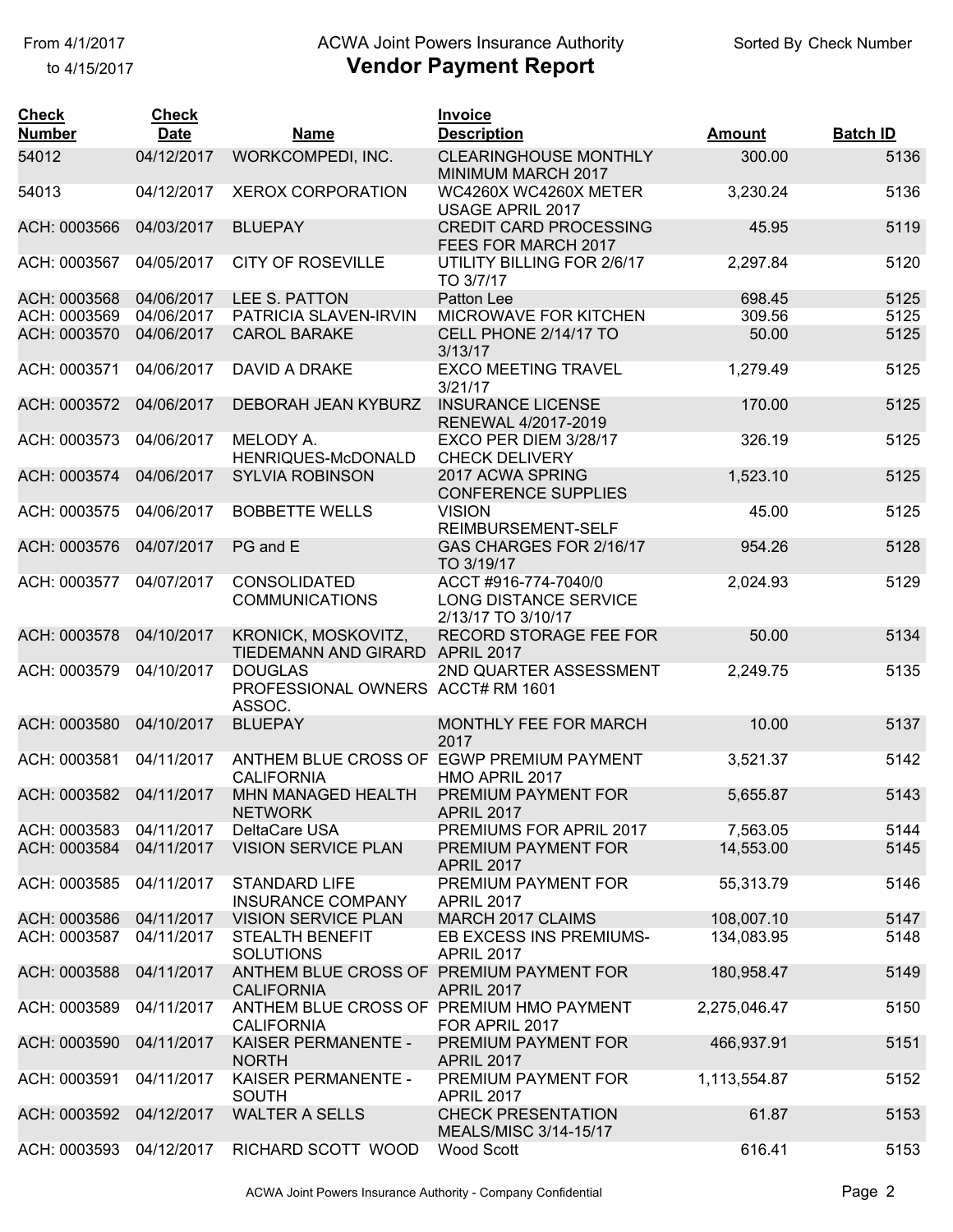to 4/15/2017

#### From 4/1/2017 **Example 20 Transform Controller Authority** Check Number Check Number

| <b>Check</b><br><b>Number</b> | <b>Check</b><br><b>Date</b> | <b>Name</b>                                                   | Invoice<br><b>Description</b>                                                                                                 | <b>Amount</b> | <b>Batch ID</b> |
|-------------------------------|-----------------------------|---------------------------------------------------------------|-------------------------------------------------------------------------------------------------------------------------------|---------------|-----------------|
| ACH: 0003594                  | 04/12/2017                  | LEE S. PATTON                                                 | Patton Lee                                                                                                                    | 136.97        | 5153            |
| ACH: 0003595                  | 04/12/2017                  | <b>ROBIN FLINT</b>                                            | <b>Flint Robin</b>                                                                                                            | 545.48        | 5153            |
| ACH: 0003596                  | 04/12/2017                  | <b>KEITH FORBES</b>                                           | <b>TRAINING MEALS/MISC</b><br>3/28/17                                                                                         | 584.81        | 5153            |
| ACH: 0003597                  | 04/12/2017                  | <b>BRENT HASTEY</b>                                           | EXCO TRAVEL 4/4/17                                                                                                            | 320.84        | 5153            |
| ACH: 0003598                  | 04/12/2017                  | PETER KUCHINSKY II                                            | <b>MEMBER TRAINING</b><br>MEALS/MISC 3/29-30/17                                                                               | 123.96        | 5153            |
| ACH: 0003599                  | 04/12/2017                  | MELODY A.<br>HENRIQUES-McDONALD                               | <b>LIABILITY MEETING</b><br><b>MEALS/MISC 4/3-4/17</b>                                                                        | 1,359.25      | 5153            |
| ACH: 0003600                  | 04/12/2017                  | <b>DAVID HODGIN -</b><br><b>PATHFINDER</b>                    | EXCO MEALS 3/20-21/17                                                                                                         | 856.74        | 5153            |
| ACH: 0003601                  | 04/12/2017                  | NIDIA M. WATKINS                                              | STAFF TRAVEL 3/16/17                                                                                                          | 39.27         | 5153            |
| ACH: 0003602                  | 04/13/2017                  | <b>ATT MOBILITY</b>                                           | <b>WIRELESS CHARGES FOR</b><br>2/20/17-3/19/17                                                                                | 758.89        | 5157            |
| ACH: 0003603                  | 04/14/2017                  | AON RISK INSURANCE<br><b>SERVICES WEST</b>                    | NEW-CRIME-EXCESS<br>PT/BOND KERN COUNTY<br><b>WATER</b><br>POLICY #CCP005622714<br><b>TERM: APR-01-2016 TO</b><br>APR-01 2019 | 1,409.00      | 5166            |
| ACH: 0003604                  | 04/14/2017                  | <b>INTERNAL REVENUE</b><br><b>SERVICE</b>                     | FEDERAL PAYROLL TAXES<br>FOR STAFF PAYROLL 4/14/17                                                                            | 25,076.22     | 5167            |
| ACH: 0003605                  | 04/14/2017                  | <b>EMPLOYMENT</b><br><b>DEVELOPMENT</b><br><b>DEPARTMENT</b>  | STATE PAYROLL TAXES FOR<br>STAFF PAYROLL 4/14/17                                                                              | 6,854.22      | 5168            |
| ACH: 0003606                  | 04/14/2017                  | <b>SAM'S CLUB</b>                                             | <b>BREAK ROOM SUPPLIES</b>                                                                                                    | 187.14        | 5169            |
| ACH: 0003608                  | 04/13/2017                  | <b>LINCOLN FINANCIAL</b><br><b>GROUP</b>                      | LINCOLN 457<br><b>CONTRIBUTIONS FOR STAFF</b><br>PAYROLL 4/14/17                                                              | 2,221.07      | 5171            |
| ACH: 0003609                  | 04/13/2017                  | <b>Payroll Clearing Account</b>                               | STAFF PAYROLL 4/14/17                                                                                                         | 117,455.18    | 5172            |
| ACH: 0003610                  | 04/13/2017                  | <b>HEALTH EQUITY</b>                                          | STAFF HSA CONTRIBUTIONS<br>FOR 4/14/17 PAYROLL                                                                                | 3,466.18      | 5173            |
| ACH: 0003611                  | 04/12/2017                  | <b>HEALTH EQUITY</b>                                          | HSA ADMIN FEE FOR APRIL<br>2017                                                                                               | 91.45         | 5174            |
| ACH: 0003612                  | 04/12/2017                  | <b>AMERICAN FUNDS</b><br><b>GROUP</b>                         | <b>STAFF ROTH IRA</b><br>CONTRIBUTIONS FOR 4/14/17<br><b>PAYROLL</b>                                                          | 461.50        | 5175            |
| ACH: 0003614 04/13/2017       |                             | <b>PUBLIC EMPLOYEES</b><br><b>RETIREMENT SYSTEM</b>           | STAFF 457 CONTRIBUTIONS<br>FOR 4/14/17 PAYROLL                                                                                | 7,336.08      | 5182            |
| ACH: 0003615                  | 04/13/2017                  | PUBLIC EMPLOYEES<br><b>RETIREMENT SYSTEM</b>                  | <b>EMPLOYER CONTRIBUTIONS</b><br>PEPRA FOR 4/14/17 PAYROLL                                                                    | 26,887.50     | 5183            |
| EBC: 0001421                  | 04/01/2017                  | ANTHEM BLUE CROSS OF EB CLAIM PAYMENTS<br><b>CALIFORNIA</b>   | CK#616561-CK#616639                                                                                                           | 11,772.35     | 5112            |
| EBC: 0001422                  | 04/01/2017                  | ANTHEM BLUE CROSS OF EB ELECTRONIC CLAIM<br><b>CALIFORNIA</b> | <b>PAYMENTS</b><br>EG28037498-EG28037615                                                                                      | 34,428.28     | 5113            |
| EBC: 0001423                  | 04/03/2017                  | ANTHEM BLUE CROSS OF EB CLAIM PAYMENTS<br><b>CALIFORNIA</b>   | CK#616640-CK#616765                                                                                                           | 39,136.93     | 5114            |
| EBC: 0001424                  | 04/03/2017                  | ANTHEM BLUE CROSS OF EB ELECTRONIC CLAIM<br><b>CALIFORNIA</b> | <b>PAYMENTS</b><br>EG28052233-EG28052360                                                                                      | 108,766.81    | 5115            |
| EBC: 0001425                  | 04/04/2017                  | ANTHEM BLUE CROSS OF EB CLAIM PAYMENTS<br><b>CALIFORNIA</b>   | CK#616766-CK#616887                                                                                                           | 30,603.15     | 5117            |
| EBC: 0001426                  | 04/04/2017                  | ANTHEM BLUE CROSS OF EB ELECTRONIC CLAIM<br><b>CALIFORNIA</b> | <b>PAYMENTS</b><br>EG28064911-EG28065081                                                                                      | 100,418.99    | 5118            |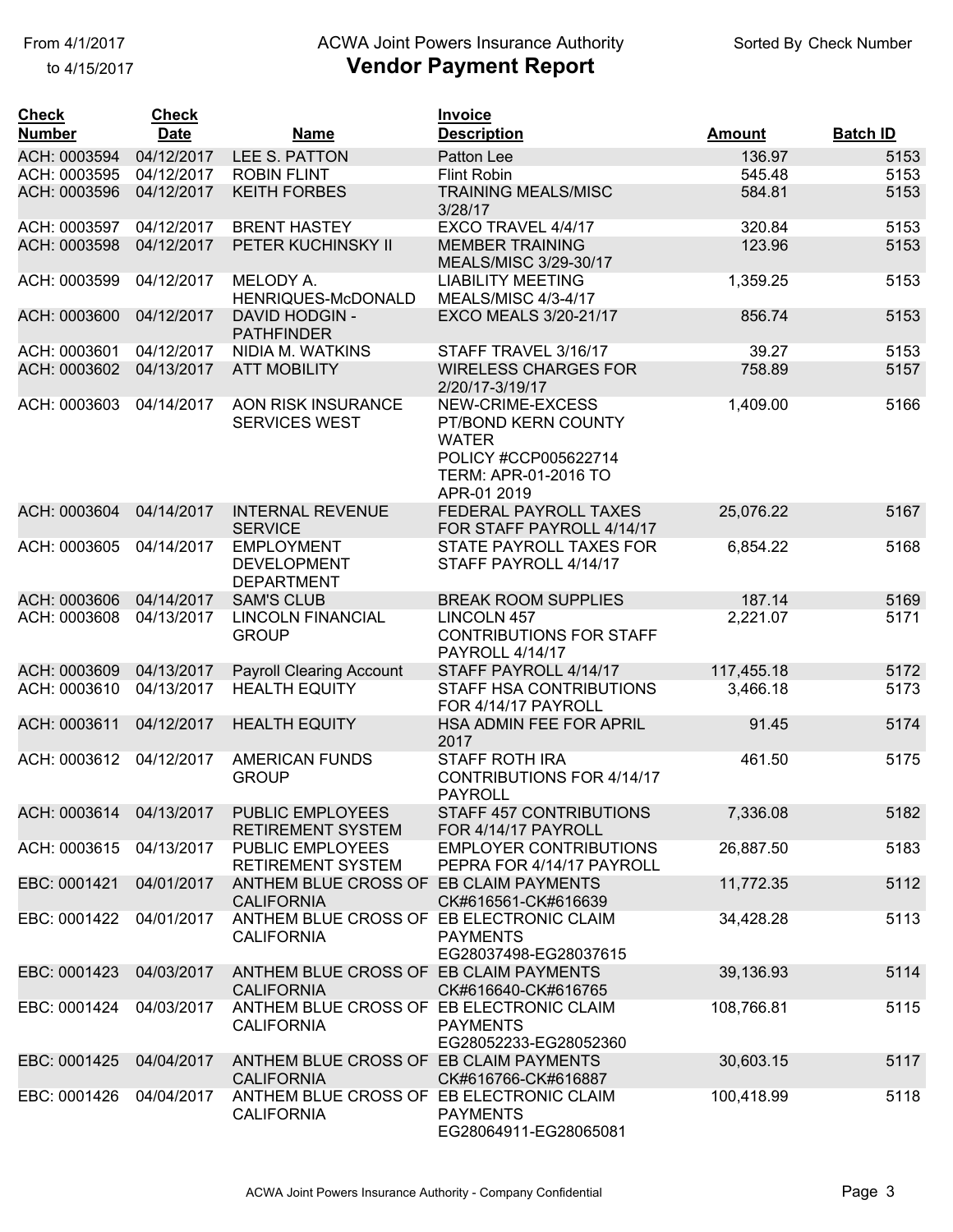### From 4/1/2017 **Example 20 Transform Controller Authority** Check Number Check Number

| <b>Check</b><br><b>Number</b> | <b>Check</b><br><b>Date</b> | <u>Name</u>                                                     | <b>Invoice</b><br><b>Description</b>             | <u>Amount</u> | <b>Batch ID</b> |
|-------------------------------|-----------------------------|-----------------------------------------------------------------|--------------------------------------------------|---------------|-----------------|
| EBC: 0001427                  | 04/05/2017                  | <b>DELTA DENTAL</b>                                             | DELTA DENTAL EB CLAIM                            | 189,033.02    | 5121            |
|                               |                             | <b>INSURANCE COMPANY</b>                                        | PAYMENTS MARCH 24 TO<br>MARCH 30,2017            |               |                 |
| EBC: 0001428                  | 04/05/2017                  | ANTHEM BLUE CROSS OF EB CLAIM PAYMENTS<br><b>CALIFORNIA</b>     | CK#616888-CK#617073                              | 41,386.76     | 5122            |
| EBC: 0001429                  | 04/05/2017                  | ANTHEM BLUE CROSS OF EB ELECTRONIC CLAIM<br><b>CALIFORNIA</b>   | <b>PAYMENTS</b><br>EG28078650-EG28078864         | 114,408.73    | 5123            |
| EBC: 0001430                  | 04/06/2017                  | ANTHEM BLUE CROSS OF RX/OUT OF AREA CLAIMS<br><b>CALIFORNIA</b> | FOR MARCH 27 TO MARCH<br>31,2017                 | 455,034.09    | 5124            |
| EBC: 0001431                  | 04/06/2017                  | ANTHEM BLUE CROSS OF EB CLAIM PAYMENTS<br><b>CALIFORNIA</b>     | CK#617074-CK#617230                              | 65,459.28     | 5126            |
| EBC: 0001432                  | 04/06/2017                  | ANTHEM BLUE CROSS OF EB ELECTRONIC CLAIM<br><b>CALIFORNIA</b>   | <b>PAYMENTS</b><br>EG28094000-EG28094221         | 135,779.93    | 5127            |
| EBC: 0001433                  | 04/07/2017                  | ANTHEM BLUE CROSS OF EB CLAIM PAYMENTS<br><b>CALIFORNIA</b>     | CK#617231-CK#617390                              | 96,731.62     | 5130            |
| EBC: 0001434                  | 04/07/2017                  | ANTHEM BLUE CROSS OF EB ELECTRONIC CLAIM<br><b>CALIFORNIA</b>   | <b>PAYMENTS</b><br>EG28108729-EG28108907         | 160,226.36    | 5131            |
| EBC: 0001435                  | 04/08/2017                  | ANTHEM BLUE CROSS OF EB CLAIM PAYMENTS<br><b>CALIFORNIA</b>     | CK#617391-CK#617426                              | 3,768.51      | 5132            |
| EBC: 0001436                  | 04/08/2017                  | ANTHEM BLUE CROSS OF EB ELECTRONIC CLAIM<br><b>CALIFORNIA</b>   | <b>PAYMENTS</b><br>EG28121184-EG28121262         | 53,114.19     | 5133            |
| EBC: 0001437                  | 04/10/2017                  | ANTHEM BLUE CROSS OF EB CLAIM PAYMENTS<br><b>CALIFORNIA</b>     | CK#617427-CK#617552                              | 73,214.07     | 5138            |
| EBC: 0001438                  | 04/10/2017                  | ANTHEM BLUE CROSS OF EB ELECTRONIC CLAIM<br><b>CALIFORNIA</b>   | <b>PAYMENTS</b><br>EG28136553-EG28136723         | 216,534.71    | 5139            |
| EBC: 0001439                  | 04/11/2017                  | ANTHEM BLUE CROSS OF EB CLAIM PAYMENTS<br><b>CALIFORNIA</b>     | CK#617553-CK#617690                              | 29,265.50     | 5140            |
| EBC: 0001440                  | 04/11/2017                  | ANTHEM BLUE CROSS OF EB ELECTRONIC CLAIM<br><b>CALIFORNIA</b>   | <b>PAYMENTS</b><br>EG28149338-EG28149564         | 381,098.97    | 5141            |
| EBC: 0001441                  | 04/12/2017                  | ANTHEM BLUE CROSS OF EB CLAIM PAYMENTS<br><b>CALIFORNIA</b>     | CK#617691-CK#617822                              | 47,500.62     | 5154            |
| EBC: 0001442                  | 04/12/2017                  | ANTHEM BLUE CROSS OF EB ELECTRONIC CLAIM<br><b>CALIFORNIA</b>   | <b>PAYMENTS</b><br>EG28162739-EG28162973         | 127,923.74    | 5155            |
| EBC: 0001443                  | 04/12/2017                  | <b>DELTA DENTAL</b><br><b>INSURANCE COMPANY</b>                 | DELTA DENTAL EB CLAIM<br>PAYMENTS APRIL 1-6,2017 | 196,232.78    | 5158            |
| EBC: 0001444                  | 04/13/2017                  | ANTHEM BLUE CROSS OF RX/OUT OF AREA CLAIMS<br><b>CALIFORNIA</b> | FOR APRIL 1 TO APRIL 9,2017                      | 444,445.55    | 5159            |
| EBC: 0001445                  | 04/13/2017                  | ANTHEM BLUE CROSS OF EB CLAIM PAYMENTS<br><b>CALIFORNIA</b>     | CK#617823-CK#617954                              | 107,273.62    | 5160            |
| EBC: 0001446                  | 04/13/2017                  | ANTHEM BLUE CROSS OF EB ELECTRONIC CLAIM<br><b>CALIFORNIA</b>   | <b>PAYMENTS</b><br>EG28177759-EG28177960         | 127,304.95    | 5161            |
| EBC: 0001447                  | 04/14/2017                  | ANTHEM BLUE CROSS OF EB CLAIM PAYMENTS<br><b>CALIFORNIA</b>     | CK#617955-CK#618039                              | 16,460.43     | 5162            |
| EBC: 0001448                  | 04/14/2017                  | ANTHEM BLUE CROSS OF EB ELECTRONIC CLAIM<br><b>CALIFORNIA</b>   | <b>PAYMENTS</b><br>EG28192216-EG28192364         | 40,026.50     | 5163            |
| EBC: 0001449                  | 04/15/2017                  | ANTHEM BLUE CROSS OF EB CLAIM PAYMENTS<br><b>CALIFORNIA</b>     | CK#618040-CK#618105                              | 6,790.75      | 5164            |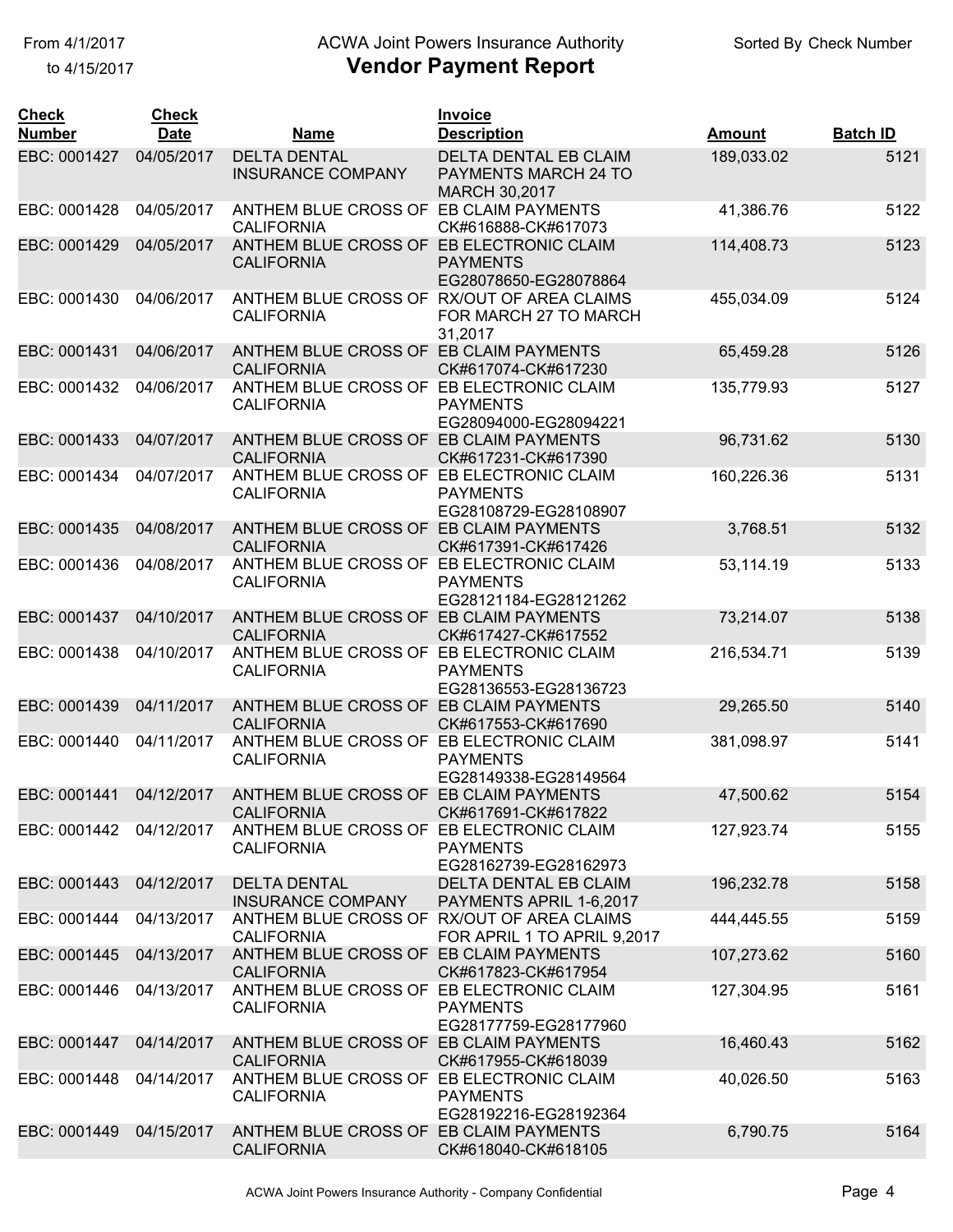#### to 4/15/2017

#### **Vendor Payment Report** From 4/1/2017 **Example 20 Transform Controller Authority** Check Number Check Number

| <b>Check</b><br><b>Number</b> | Check<br>Date | Name                                                          | <b>Invoice</b><br><b>Description</b>     | Amount    | <b>Batch ID</b> |
|-------------------------------|---------------|---------------------------------------------------------------|------------------------------------------|-----------|-----------------|
| EBC: 0001450                  | 04/15/2017    | ANTHEM BLUE CROSS OF EB ELECTRONIC CLAIM<br><b>CALIFORNIA</b> | <b>PAYMENTS</b><br>EG28253704-EG28253803 | 10.122.40 | 5165            |

**Total 8,061,663.00** 

# **Liability, Property, & Work Comp Claims Payments for this period: \$251,047.33**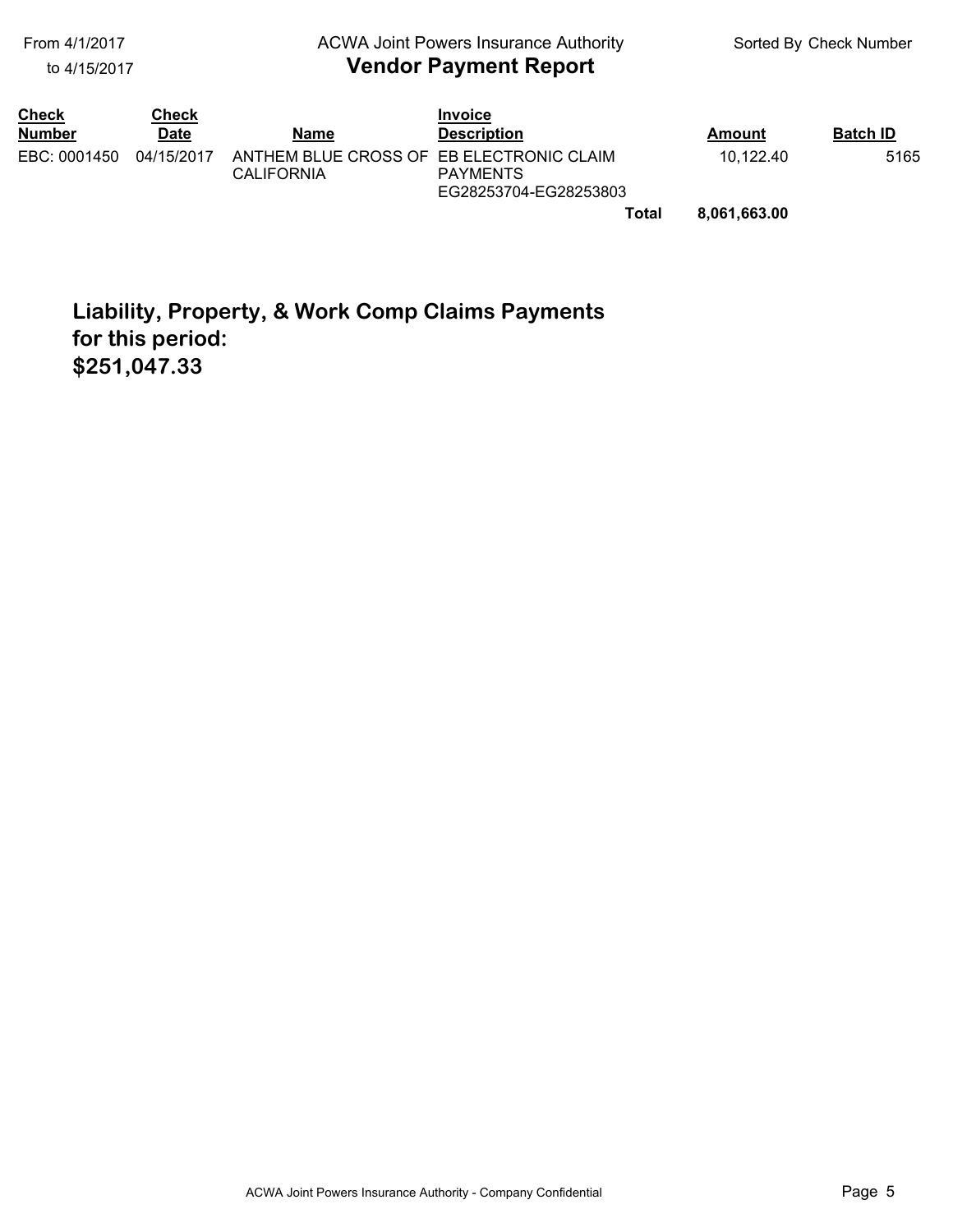From 04/16/2017

to 04/30/2017

#### ACWA Joint Powers Insurance Authority

| <b>Check</b><br><b>Number</b> | <b>Check</b><br><b>Date</b> | <b>Name</b>                                       | <b>Invoice</b><br><b>Description</b>                                                                                                         | <b>Amount</b> | <b>Batch ID</b> |
|-------------------------------|-----------------------------|---------------------------------------------------|----------------------------------------------------------------------------------------------------------------------------------------------|---------------|-----------------|
| 54014                         | 04/19/2017                  | <b>JENNIFER LYNN</b><br><b>NOGOSEK</b>            | STAFF TRAVEL 4/6/17                                                                                                                          | 232.09        | 5178            |
| 54015                         | 04/19/2017                  | THOMAS A. CUQUET                                  | <b>CHECK DELIVERY</b><br><b>TRAVEL 4/6/17</b>                                                                                                | 596.74        | 5178            |
| 54016                         |                             | 04/19/2017 PAUL E. DOREY                          | <b>LIABILITY COMMITTEE</b><br><b>MEETING MEALS/MISC</b><br>4/4/17                                                                            | 434.71        | 5178            |
| 54017                         |                             | 04/19/2017 ALTA IRRIGATION<br><b>DISTRICT</b>     | SMALL CLAIM ADMIN FEE<br>CLAIM #17-0613                                                                                                      | 100.00        | 5178            |
| 54018                         | 04/19/2017                  | ASSOCIATION OF CA<br><b>WATER AGENCIES</b>        | <b>SPRING AND FALL</b><br><b>CONFERENCE</b><br>SPONSORSHIP                                                                                   | 20,000.00     | 5178            |
| 54019                         | 04/19/2017                  | <b>BELLA VISTA WATER</b><br><b>DISTRICT</b>       | <b>DEFENSIVE DRIVER</b><br><b>CLASS REFRESHMENTS</b><br><b>REIMBURSEMENT FOR</b><br>4/5/17                                                   | 23.52         | 5178            |
| 54020                         | 04/19/2017                  | <b>CAGWIN AND</b><br><b>DORWARD</b>               | LANDSCAPE<br><b>MAINTENANCE SERVICE</b><br>FOR APRIL 2017                                                                                    | 218.00        | 5178            |
| 54021                         | 04/19/2017                  | <b>CAMROSA WATER</b><br><b>DISTRICT</b>           | <b>SMALL CLAIM ADMIN FEE</b><br>CLAIM #17-0597                                                                                               | 100.00        | 5178            |
| 54022                         | 04/19/2017                  | DENISE J.<br>DURAN-HANRATTY                       | EB POST CARDS                                                                                                                                | 529.79        | 5178            |
| 54023                         | 04/19/2017                  | Cisco WebEx, LLC                                  | <b>TELECONFERENCE</b><br><b>BILLING FOR MARCH 8 TO</b><br><b>APRIL 7,2017</b>                                                                | 1,951.94      | 5178            |
| 54024                         | 04/19/2017                  | <b>FRESNO IRRIGATION</b><br><b>DISTRICT</b>       | DRUG AND ALCOHOL<br><b>CLASS REFRESHMENTS</b><br><b>REIMBURSEMENT FOR</b><br>3/28/17                                                         | 40.80         | 5178            |
| 54025                         |                             | 04/19/2017 ISO SERVICES, INC.                     | UF CLAIMS MONO-LINE                                                                                                                          | 150.50        | 5178            |
| 54026                         | 04/19/2017                  | <b>MEYERS FOZI, LLP</b>                           | <b>REF: LUCERO FARMS V</b><br><b>SEMITROPIC WATER</b><br>STORAGE DIST #14-0779                                                               | 2,185.50      | 5178            |
| 54027                         | 04/19/2017                  | <b>MILLER LAW</b><br>ASSOCIATES, APC              | <b>REF: COVERAGE OPINION</b><br>(DEER CREEK WATER<br>CO) SERVICES 1/17/17 -<br>3/31/17                                                       | 3,517.50      | 5178            |
| 54028                         | 04/19/2017                  | <b>PACIFIC STANDARD</b><br><b>PRESS</b>           | <b>JPIA NEWSLETTER</b><br>PRINTING AND MAILING                                                                                               | 3,196.00      | 5178            |
| 54029                         | 04/19/2017                  | <b>SAN BENITO COUNTY</b><br><b>WATER DISTRICT</b> | ABESTO CEMENT PIP,<br>UNDERGROUND LINE<br><b>LOCATOR AND FIRST</b><br><b>RESPONDER CLASS</b><br><b>REFRESHMENTS</b><br>REIMBURSEMENT 3/21/17 | 99.00         | 5178            |
| 54030                         |                             | 04/19/2017 SOLON FIRE CONTROL                     | FIRE EXT ANNUAL<br><b>MAINTANCE</b>                                                                                                          | 80.50         | 5178            |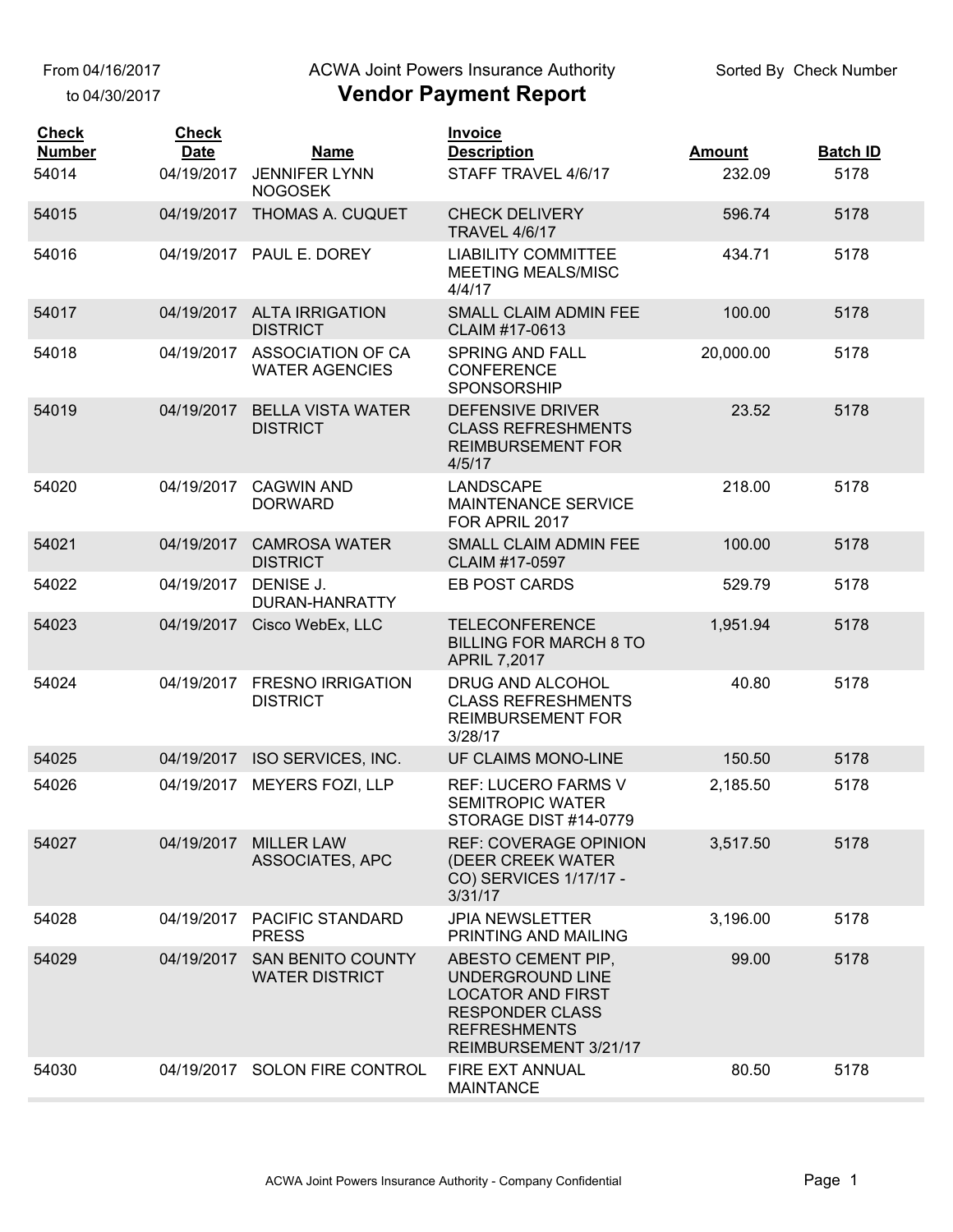From 04/16/2017

to 04/30/2017

#### ACWA Joint Powers Insurance Authority

| <b>Check</b>  | <b>Check</b>      |                                                       | <b>Invoice</b>                                                                                                       |               |                 |
|---------------|-------------------|-------------------------------------------------------|----------------------------------------------------------------------------------------------------------------------|---------------|-----------------|
| <b>Number</b> | <b>Date</b>       | <b>Name</b>                                           | <b>Description</b>                                                                                                   | <b>Amount</b> | <b>Batch ID</b> |
| 54031         | 04/19/2017        | <b>VICTORVILLE WATER</b><br><b>DISTRICT</b>           | <b>RPA FUND REFUND</b><br>9/30/16 BALDY MESA<br><b>WATER DISTRICT</b><br><b>MERGED WITH</b><br><b>VICTORVILLE WD</b> | 339.22        | 5178            |
| 54032         | 04/19/2017        | <b>VISTA IRRIGATION</b><br><b>DISTRICT</b>            | <b>LIABILITY COMMITTEE</b><br><b>TRAVEL FOR PAUL</b><br><b>DOREY 4/4/17</b>                                          | 372.10        | 5178            |
| 54033         | 04/19/2017        | <b>XEROX CORPORATION</b>                              | <b>WC4260X PRINTER</b><br>PERIODIC PAYMENT                                                                           | 90.42         | 5178            |
| 54034         | 04/26/2017        | <b>KAREN THESING</b>                                  | <b>STAFF TRAVEL FOR</b><br>5/22-24/17                                                                                | 441.32        | 5202            |
| 54035         | 04/26/2017        | <b>WILBERT D. KNUTSON</b>                             | <b>CHECK</b><br>DELIVERIES-EXCO<br>TRAVEL 4/19-20/17                                                                 | 660.94        | 5202            |
| 54036         | 04/26/2017        | ABSOLUTE SECURED<br>SHREDDING, INC.                   | SHREDDING SERVICE ON<br>4/17/17                                                                                      | 75.00         | 5202            |
| 54037         |                   | 04/26/2017 ACWA/JPIA                                  | <b>ACWA EAP INSURANCE</b><br><b>PREMIUM</b><br>MAY 2017                                                              | 96,192.75     | 5202            |
| 54038         | 04/26/2017        | MAILFINANCE, INC.                                     | LEASE #N17012383<br><b>COVERAGE PERIOD MAY</b><br><b>10,2017 TO AUGUST</b><br>9,2017                                 | 640.11        | 5202            |
| 54039         | 04/26/2017        | NATIONAL SAFETY<br><b>COUNCIL</b>                     | <b>ANNUAL MEMBERSHIP</b><br><b>RENEWAL</b><br><b>MEMBER ID# 360656</b>                                               | 395.00        | 5202            |
| 54040         | 04/26/2017        | PFM ASSET<br>MANAGEMENT, LLC.                         | <b>ACWA/JPIA EMPLOYEE</b><br><b>BENEFITS FOR MARCH</b><br>2017                                                       | 8,189.43      | 5202            |
| 54041         | 04/26/2017        | <b>POSTMASTER</b>                                     | MAY/JUNE 2017<br>PERSPECTIVE POSTAGE<br>POSTAGE ACCT #659830                                                         | 700.00        | 5202            |
| 54042         |                   | 04/26/2017 RALPH SCOTT                                | <b>MONTHLY SERVICE AND</b><br><b>SUPPLIES FOR APRIL</b><br>2017                                                      | 2,226.50      | 5202            |
| 54043         | 04/26/2017        | <b>UNITED PARCEL</b><br><b>SERVICE</b>                | <b>DELIVERY CHARGES</b><br>4/10/17-4/14/17                                                                           | 399.23        | 5202            |
| ACH: 0003607  | 04/17/2017        | <b>WALTER A SELLS</b>                                 | CEO AUTO ALLOWANCE<br>FOR APRIL 2017                                                                                 | 1,000.00      | 5170            |
| ACH: 0003613  | 04/18/2017        | <b>BANK CARD CENTER</b>                               | <b>VISA CARD PAYMENT</b><br><b>FOR STATEMENT</b><br>CLOSING MARCH 28,2017                                            | 21,971.63     | 5179            |
| ACH: 0003616  | 04/21/2017 ACCESS |                                                       | EB OFFSITE STORAGE<br><b>MARCH 2017</b>                                                                              | 115.70        | 5190            |
| ACH: 0003617  |                   | 04/21/2017 AON RISK INSURANCE<br><b>SERVICES WEST</b> | <b>COMMERICIAL PROPERTY</b><br><b>RENEWAL-POLICY</b><br>#US00070248PR17A<br>APRIL 1,2017-APRIL 1,2018                | 1,490,883.00  | 5191            |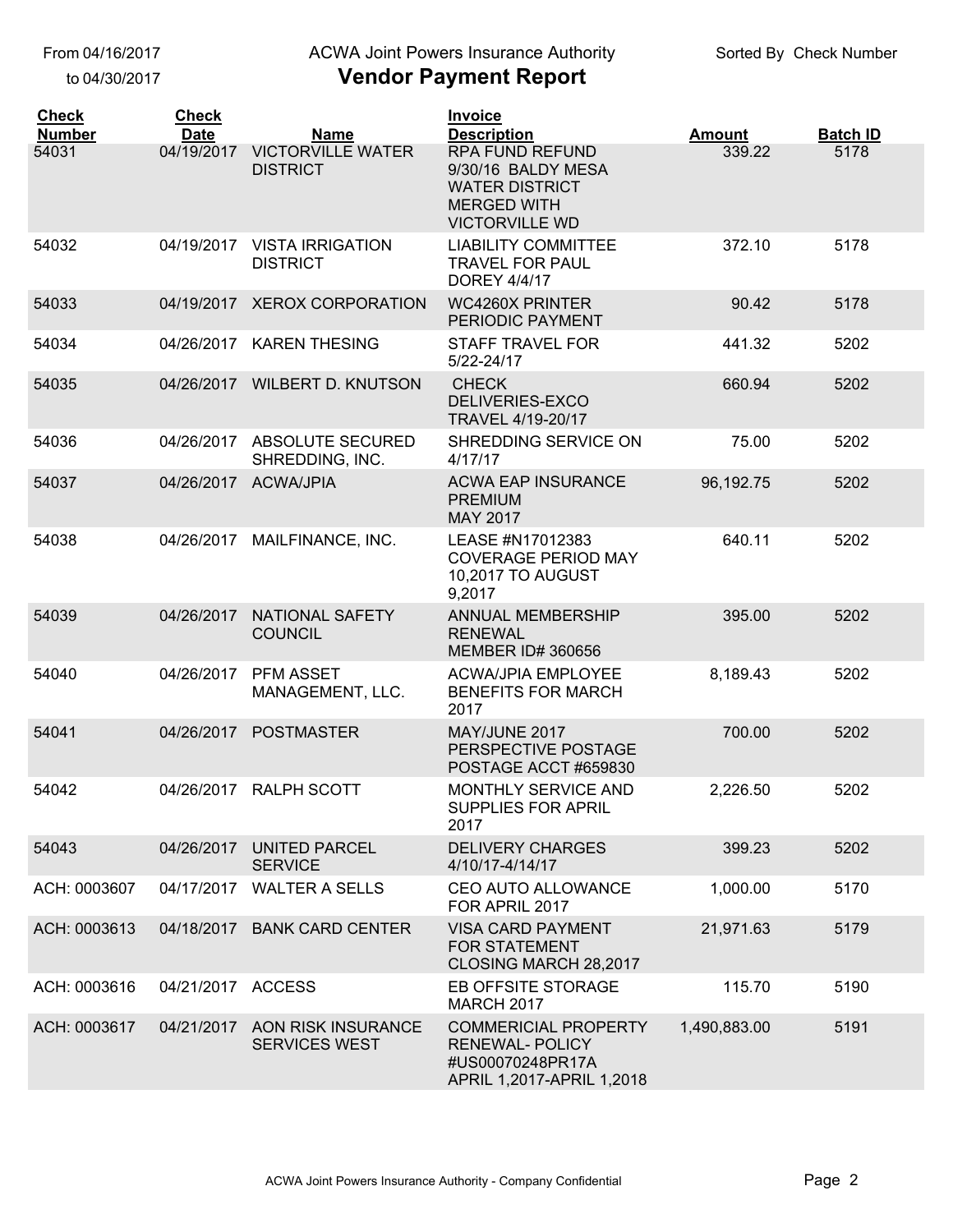From 04/16/2017

to 04/30/2017

#### ACWA Joint Powers Insurance Authority

| <b>Check</b><br><b>Number</b><br>ACH: 0003618 | <b>Check</b><br><b>Date</b><br>04/21/2017 | <b>Name</b><br>AON RISK INSURANCE<br>SERVICES WEST | <b>Invoice</b><br><b>Description</b><br><b>DIFFERENCE IN</b><br><b>CONDITIONS</b><br><b>RENEWAL-APRIL</b><br>1,2017-APRIL 1,2018<br>POLICY #LHQ422660 | <b>Amount</b><br>56,760.00 | <b>Batch ID</b><br>5192 |
|-----------------------------------------------|-------------------------------------------|----------------------------------------------------|-------------------------------------------------------------------------------------------------------------------------------------------------------|----------------------------|-------------------------|
| ACH: 0003619                                  | 04/21/2017                                | AON RISK INSURANCE<br><b>SERVICES WEST</b>         | <b>CRIME-PRIMARY</b><br><b>RENEWAL BOND APRIL</b><br>1,2017-APRIL 1,2018<br>POLICY #83FA026433817                                                     | 61,895.62                  | 5193                    |
| ACH: 0003620                                  | 04/21/2017                                | AON RISK INSURANCE<br><b>SERVICES WEST</b>         | <b>EXCESS DIC</b><br>BOND-RENEWAL APRIL<br>1.2017-APRIL 1,2018<br><b>POLICY</b><br>#MKLV14PP008266                                                    | 37,152.00                  | 5194                    |
| ACH: 0003621                                  | 04/21/2017                                | LEE S. PATTON                                      | Patton Lee                                                                                                                                            | 607.84                     | 5195                    |
| ACH: 0003622                                  | 04/21/2017                                | <b>BETTE BOATMUN</b>                               | EB MEETING PER DIEM<br>4/4/17                                                                                                                         | 283.39                     | 5195                    |
| ACH: 0003623                                  | 04/21/2017                                | <b>DAVID A DRAKE</b>                               | EXCO PER DIEM 4/4/17                                                                                                                                  | 283.39                     | 5195                    |
| ACH: 0003624                                  | 04/21/2017                                | <b>KEITH FORBES</b>                                | <b>RAS TRAVEL 4/4-6/17</b>                                                                                                                            | 373.07                     | 5195                    |
| ACH: 0003625                                  | 04/21/2017                                | EDWARD G. GLADBACH                                 | <b>EXCO CHECK DELIVERY</b><br><b>TRAVEL 3/15/17</b>                                                                                                   | 1,185.99                   | 5195                    |
| ACH: 0003626                                  | 04/21/2017                                | <b>BEN HAYDEN</b>                                  | <b>CDHP PRESENTATION</b><br><b>TRAVEL 4/13/17</b>                                                                                                     | 51.84                      | 5195                    |
| ACH: 0003627                                  | 04/21/2017                                | MELODY A.<br>HENRIQUES-McDONALD                    | <b>EXCO CHECK DELIVERY</b><br>MEALS/MISC 4/12/17                                                                                                      | 349.76                     | 5195                    |
| ACH: 0003628                                  | 04/21/2017                                | <b>CHRIS MIZUNO</b>                                | STAFF TRAVEL 4/4/17                                                                                                                                   | 8.03                       | 5195                    |
| ACH: 0003629                                  | 04/21/2017                                | <b>SYLVIA ROBINSON</b>                             | ACWA 2017 SPRING<br><b>CONFERENCE GIVE</b><br><b>AWAYS</b>                                                                                            | 1,152.75                   | 5195                    |
| ACH: 0003630                                  | 04/21/2017                                | <b>JOHN BRUCE RUPP</b>                             | EB MEETING MEALS/MISC<br>$4/3 - 4/17$                                                                                                                 | 1,266.28                   | 5195                    |
| ACH: 0003631                                  | 04/21/2017                                | <b>DIANNA SUTTON</b>                               | <b>CALPERS SOCIAL</b><br><b>SECURITY CLASS TRAVEL</b><br>3/23/17                                                                                      | 23.86                      | 5195                    |
| ACH: 0003632                                  | 04/21/2017                                | <b>DAVID HODGIN -</b><br><b>PATHFINDER</b>         | <b>LIABILITY MEETING</b><br>LODGING 4/3-4/17                                                                                                          | 955.54                     | 5195                    |
| ACH: 0003633                                  | 04/21/2017                                | <b>CHARLES P.</b><br><b>WAGENSELLER</b>            | <b>STAFF MEALS/MISC</b><br>3/30/17                                                                                                                    | 61.37                      | 5195                    |
| ACH: 0003634                                  | 04/21/2017                                | <b>CECILIA M. WUCHTER</b>                          | <b>CELL PHONE</b><br><b>REIMBURSEMENT MARCH</b><br>2017                                                                                               | 50.00                      | 5195                    |
| ACH: 0003635                                  | 04/26/2017                                | LEE S. PATTON                                      | Patton Lee                                                                                                                                            | 58.32                      | 5206                    |
| ACH: 0003636                                  | 04/26/2017                                | ROBERT GREENFIELD                                  | <b>Greenfield Robert</b>                                                                                                                              | 5.00                       | 5206                    |
| ACH: 0003637                                  | 04/26/2017                                | <b>ROBIN FLINT</b>                                 | <b>Flint Robin</b>                                                                                                                                    | 71.41                      | 5206                    |
| ACH: 0003638                                  | 04/26/2017                                | <b>KRISTAN ERICA BROWN</b>                         | <b>STAFF TRAVEL</b><br>3/27-4/17/17                                                                                                                   | 17.46                      | 5206                    |
| ACH: 0003639                                  | 04/26/2017                                | <b>DAVID EVARISTE</b><br>deBERNARDI                | PRESENTATION CHECK<br><b>TRAVEL 4/18/17</b>                                                                                                           | 178.69                     | 5206                    |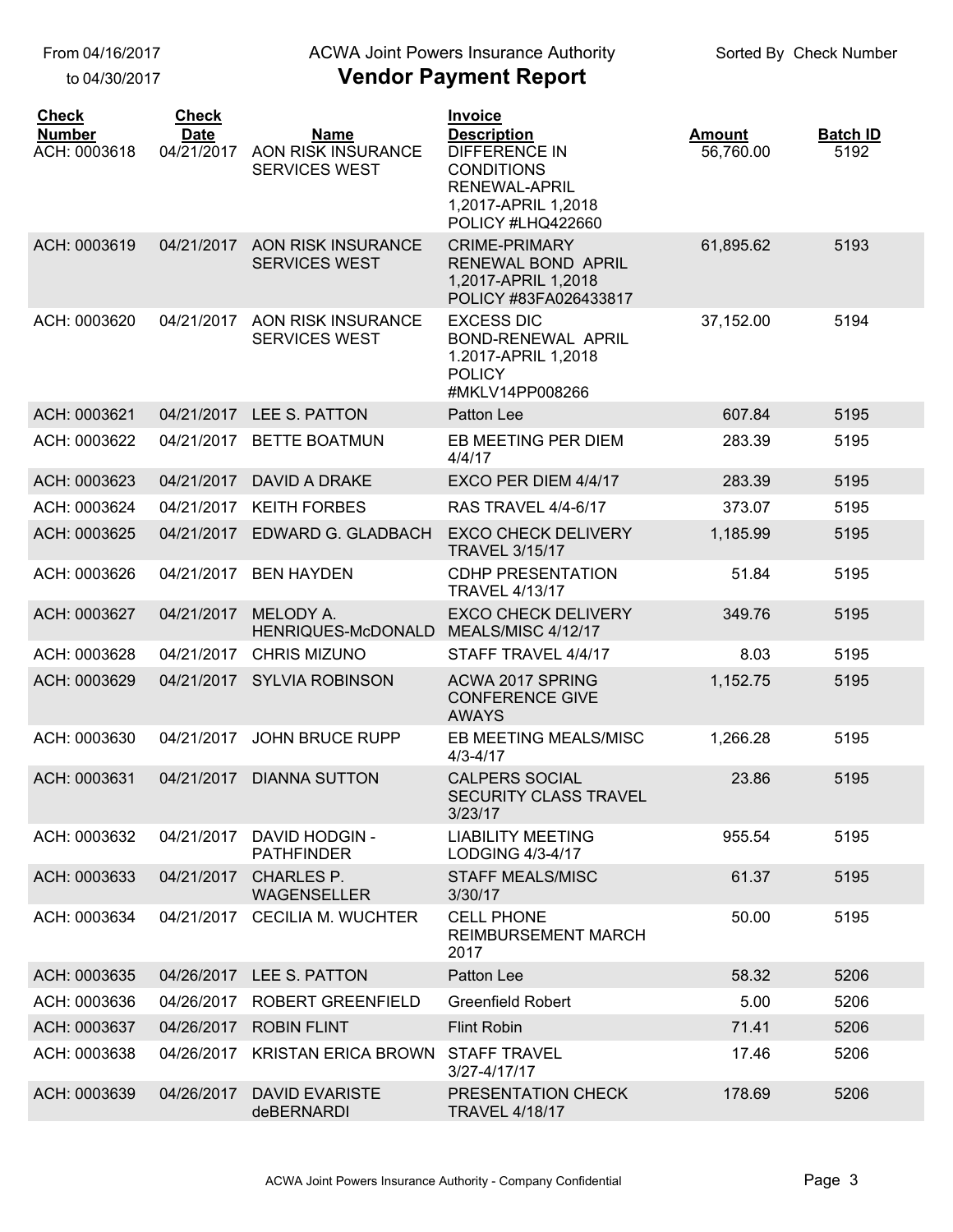to 04/30/2017

### ACWA Joint Powers Insurance Authority

| <b>Check</b><br><b>Number</b><br>ACH: 0003640 | <b>Check</b><br><b>Date</b><br>04/26/2017 | <b>Name</b><br>EDWARD G. GLADBACH                            | <b>Invoice</b><br><b>Description</b><br><b>CELL PHONE</b><br><b>REIMBURSEMENT</b><br>3/5/17-4/4/17              | <b>Amount</b><br>50.00 | <b>Batch ID</b><br>5206 |
|-----------------------------------------------|-------------------------------------------|--------------------------------------------------------------|-----------------------------------------------------------------------------------------------------------------|------------------------|-------------------------|
| ACH: 0003641                                  | 04/26/2017                                | <b>BEN HAYDEN</b>                                            | <b>CDHP PRESENTATION</b><br><b>TRAVEL 4/18/17</b>                                                               | 62.06                  | 5206                    |
| ACH: 0003642                                  | 04/26/2017                                | PETER KUCHINSKY II                                           | RAS MEALS/MISC 4/11/17                                                                                          | 14.13                  | 5206                    |
| ACH: 0003643                                  | 04/26/2017                                | <b>DEBORAH JEAN</b><br><b>KYBURZ</b>                         | <b>VISION CARE</b><br>REIMBURSEMENT-KEVIN<br>3/23/17                                                            | 158.00                 | 5206                    |
| ACH: 0003644                                  | 04/26/2017                                | <b>SYLVIA ROBINSON</b>                                       | 2017 SPRING<br><b>CONFERENCE SUPPLIES</b>                                                                       | 951.00                 | 5206                    |
| ACH: 0003645                                  | 04/26/2017                                | <b>AON RISK INSURANCE</b><br><b>SERVICES WEST</b>            | MISCELLANEOUS SURETY<br><b>BONDS ACWA POLICY#</b><br>APR 17 BB<br>POLICY TERM APRIL<br>01-2017 TO APRIL 01-2018 | 6,824.00               | 5209                    |
| ACH: 0003646                                  | 04/27/2017                                | <b>ALLIANT INSURANCE</b><br><b>SERVICES INC</b>              | APRIL 2017 BENEFITS<br><b>CONSULTING FEE</b>                                                                    | 5,000.00               | 5210                    |
| ACH: 0003647                                  | 04/27/2017                                | <b>EMPLOYMENT</b><br><b>DEVELOPMENT</b><br><b>DEPARTMENT</b> | <b>STATE PAYROLL TAXES</b><br>FOR STAFF PAYROLL<br>4/28/17                                                      | 6,775.57               | 5214                    |
| ACH: 0003648                                  | 04/27/2017                                | <b>INTERNAL REVENUE</b><br><b>SERVICE</b>                    | FEDERAL PAYROLL<br><b>TAXES FOR STAFF</b><br>PAYROLL 4/28/17                                                    | 24,742.93              | 5215                    |
| ACH: 0003649                                  | 04/27/2017                                | <b>Payroll Clearing Account</b>                              | STAFF PAYROLL 4/28/17                                                                                           | 116,310.09             | 5216                    |
| EBC: 0001451                                  | 04/17/2017                                | <b>ANTHEM BLUE CROSS</b><br>OF CALIFORNIA                    | <b>EB CLAIM PAYMENTS</b><br>CK#618106-CK#618249                                                                 | 24,720.56              | 5176                    |
| EBC: 0001452                                  | 04/17/2017                                | <b>ANTHEM BLUE CROSS</b><br>OF CALIFORNIA                    | EB ELECTRONIC CLAIM<br><b>PAYMENTS</b><br>EG28268412-EG28268594                                                 | 161,132.60             | 5177                    |
| EBC: 0001453                                  | 04/18/2017                                | <b>ANTHEM BLUE CROSS</b><br>OF CALIFORNIA                    | <b>EB CLAIM PAYMENTS</b><br>CK#618250-CK#618395                                                                 | 31,643.04              | 5180                    |
| EBC: 0001454                                  | 04/18/2017                                | <b>ANTHEM BLUE CROSS</b><br>OF CALIFORNIA                    | EB ELECTRONIC CLAIM<br><b>PAYMENTS</b><br>EG28281713-EG28281889                                                 | 219,052.18             | 5181                    |
| EBC: 0001455                                  | 04/19/2017                                | <b>DELTA DENTAL</b><br><b>INSURANCE COMPANY</b>              | <b>EB CLAIM PAYMENTS</b><br>APRIL 7 TO APRIL 13,2017                                                            | 179,596.60             | 5184                    |
| EBC: 0001456                                  | 04/19/2017                                | <b>ANTHEM BLUE CROSS</b><br>OF CALIFORNIA                    | <b>EB CLAIM PAYMENTS</b><br>CK#618396-CK#618528                                                                 | 78,643.03              | 5185                    |
| EBC: 0001457                                  | 04/19/2017                                | <b>ANTHEM BLUE CROSS</b><br>OF CALIFORNIA                    | EB ELECTRONIC CLAIM<br><b>PAYMENTS</b><br>EG28294769-EG28294964                                                 | 140,921.53             | 5186                    |
| EBC: 0001458                                  | 04/20/2017                                | ANTHEM BLUE CROSS<br>OF CALIFORNIA                           | RX/OUT OF AREA CLAIMS<br>FOR APRIL 10 TO APRIL<br>16,2017                                                       | 409,216.72             | 5187                    |
| EBC: 0001459                                  | 04/20/2017                                | <b>ANTHEM BLUE CROSS</b><br>OF CALIFORNIA                    | EB CLAIM PAYMENTS<br>CK#618529-CK#618666                                                                        | 123,575.41             | 5188                    |
| EBC: 0001460                                  | 04/20/2017                                | <b>ANTHEM BLUE CROSS</b><br>OF CALIFORNIA                    | EB ELECTRONIC CLAIM<br><b>PAYMENTS</b><br>EG28309476-EG28309686                                                 | 241,550.55             | 5189                    |
|                                               |                                           |                                                              |                                                                                                                 |                        |                         |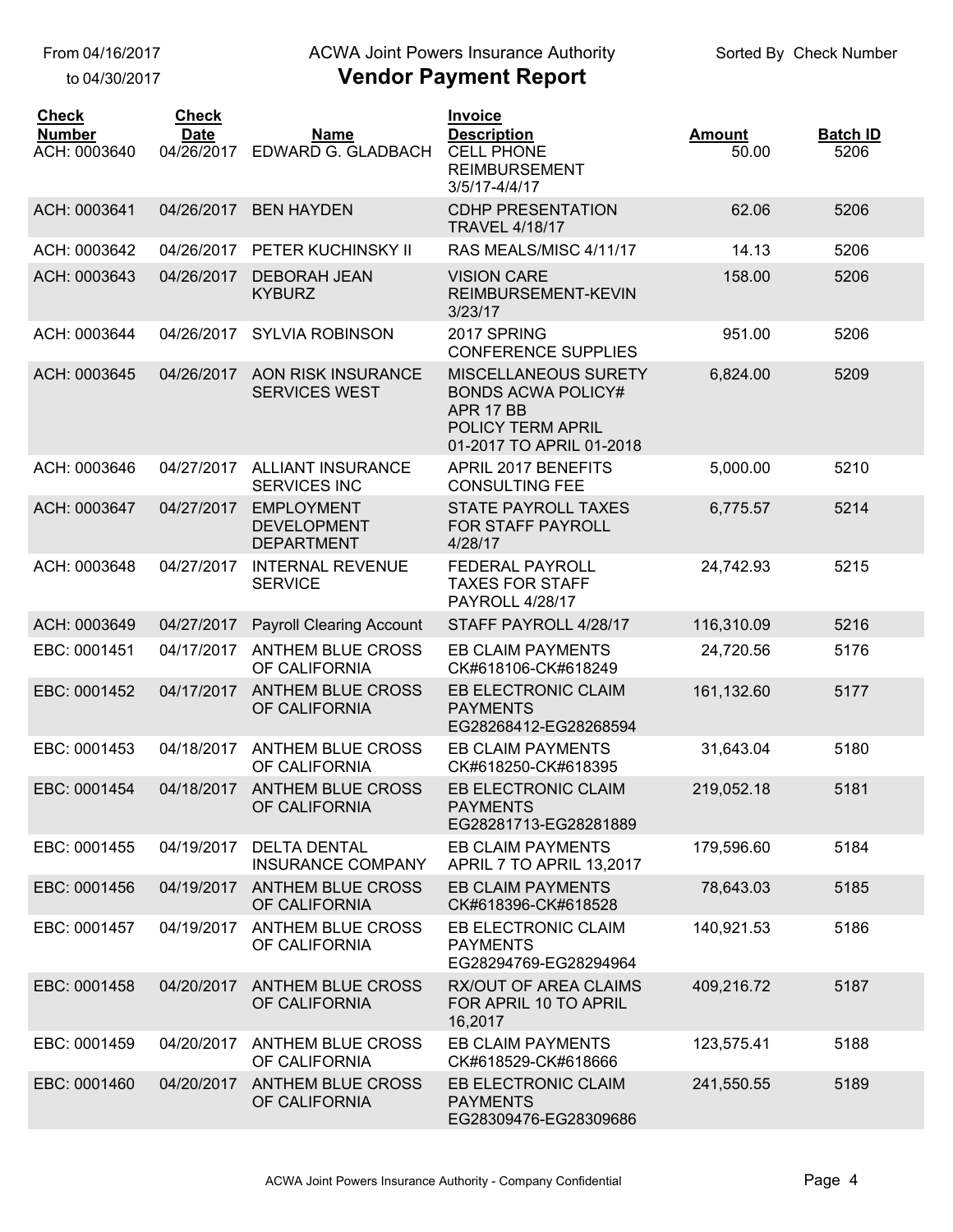to 04/30/2017

# ACWA Joint Powers Insurance Authority

# **Vendor Payment Report**

| <b>Check</b><br><b>Number</b><br>EBC: 0001461 | <b>Check</b><br><b>Date</b><br>04/21/2017 | Name<br>ANTHEM BLUE CROSS                       | Invoice<br><b>Description</b><br><b>EB CLAIM PAYMENTS</b>                             | <b>Amount</b><br>25,693.30 | <b>Batch ID</b><br>5196 |
|-----------------------------------------------|-------------------------------------------|-------------------------------------------------|---------------------------------------------------------------------------------------|----------------------------|-------------------------|
|                                               |                                           | OF CALIFORNIA                                   | CK#618667-CK#618791                                                                   |                            |                         |
| EBC: 0001462                                  |                                           | 04/21/2017 ANTHEM BLUE CROSS<br>OF CALIFORNIA   | EB ELECTRONIC CLAIM<br><b>PAYMENTS</b><br>EG28324003-EG28324187                       | 118,531.08                 | 5197                    |
| EBC: 0001463                                  | 04/22/2017                                | <b>ANTHEM BLUE CROSS</b><br>OF CALIFORNIA       | ANTHEM BLUE CROSS OF<br>CALIFORNIA-EB CLAIM<br><b>PAYMENTS</b><br>CK#618792-CK#618813 | 18,407.12                  | 5198                    |
| EBC: 0001464                                  | 04/22/2017                                | <b>ANTHEM BLUE CROSS</b><br>OF CALIFORNIA       | EB ELECTRONIC CLAIM<br><b>PAYMENTS</b><br>EG28335624-EG28335655                       | 10,224.52                  | 5199                    |
| EBC: 0001465                                  | 04/24/2017                                | <b>ANTHEM BLUE CROSS</b><br>OF CALIFORNIA       | EB CLAIM PAYMENTS<br>CK#618814-CK#618971                                              | 30,318.83                  | 5200                    |
| EBC: 0001466                                  | 04/24/2017                                | <b>ANTHEM BLUE CROSS</b><br>OF CALIFORNIA       | EB ELECTRONIC CLAIM<br><b>PAYMENTS</b><br>EG28352381-EG28352596                       | 164,406.05                 | 5201                    |
| EBC: 0001467                                  | 04/25/2017                                | ANTHEM BLUE CROSS<br>OF CALIFORNIA              | <b>EB CLAIM PAYMENTS</b><br>CK#618972-CK#619090                                       | 19,554.81                  | 5203                    |
| EBC: 0001468                                  | 04/25/2017                                | <b>ANTHEM BLUE CROSS</b><br>OF CALIFORNIA       | EB ELECTRONIC CLAIM<br><b>PAYMENTS</b><br>EG28365403-EG28365579                       | 316,186.26                 | 5204                    |
| EBC: 0001469                                  | 04/26/2017                                | <b>DELTA DENTAL</b><br><b>INSURANCE COMPANY</b> | <b>EB CLAIM PAYMENTS</b><br>APRIL 14 TO APRIL<br>20,2017                              | 205,567.94                 | 5205                    |
| EBC: 0001470                                  | 04/26/2017                                | <b>ANTHEM BLUE CROSS</b><br>OF CALIFORNIA       | <b>EB CLAIM PAYMENTS</b><br>CK#619091-CK#619243                                       | 36,663.50                  | 5207                    |
| EBC: 0001471                                  | 04/26/2017                                | <b>ANTHEM BLUE CROSS</b><br>OF CALIFORNIA       | EB ELECTRONIC CLAIM<br><b>PAYMENTS</b><br>EG28378928-EG28379168                       | 82,884.00                  | 5208                    |
| EBC: 0001472                                  | 04/27/2017                                | <b>ANTHEM BLUE CROSS</b><br>OF CALIFORNIA       | <b>RX/OUT OF AREA CLAIMS</b><br>FOR APRIL 17 TO APRIL<br>23,2017                      | 458,240.24                 | 5211                    |
| EBC: 0001473                                  | 04/27/2017                                | <b>ANTHEM BLUE CROSS</b><br>OF CALIFORNIA       | EB CLAIM PAYMENTS<br>CK#619244-CK#619331                                              | 12,173.04                  | 5212                    |
| EBC: 0001474                                  | 04/27/2017                                | <b>ANTHEM BLUE CROSS</b><br>OF CALIFORNIA       | EB ELECTRONIC CLAIM<br><b>PAYMENTS</b><br>EG28393065-EG28393213                       | 185,891.49                 | 5213                    |
|                                               |                                           |                                                 | <b>Total</b>                                                                          | 5,276,622.73               |                         |

Liability, Property, & Work Comp Claims Payments for this period: \$503,961.62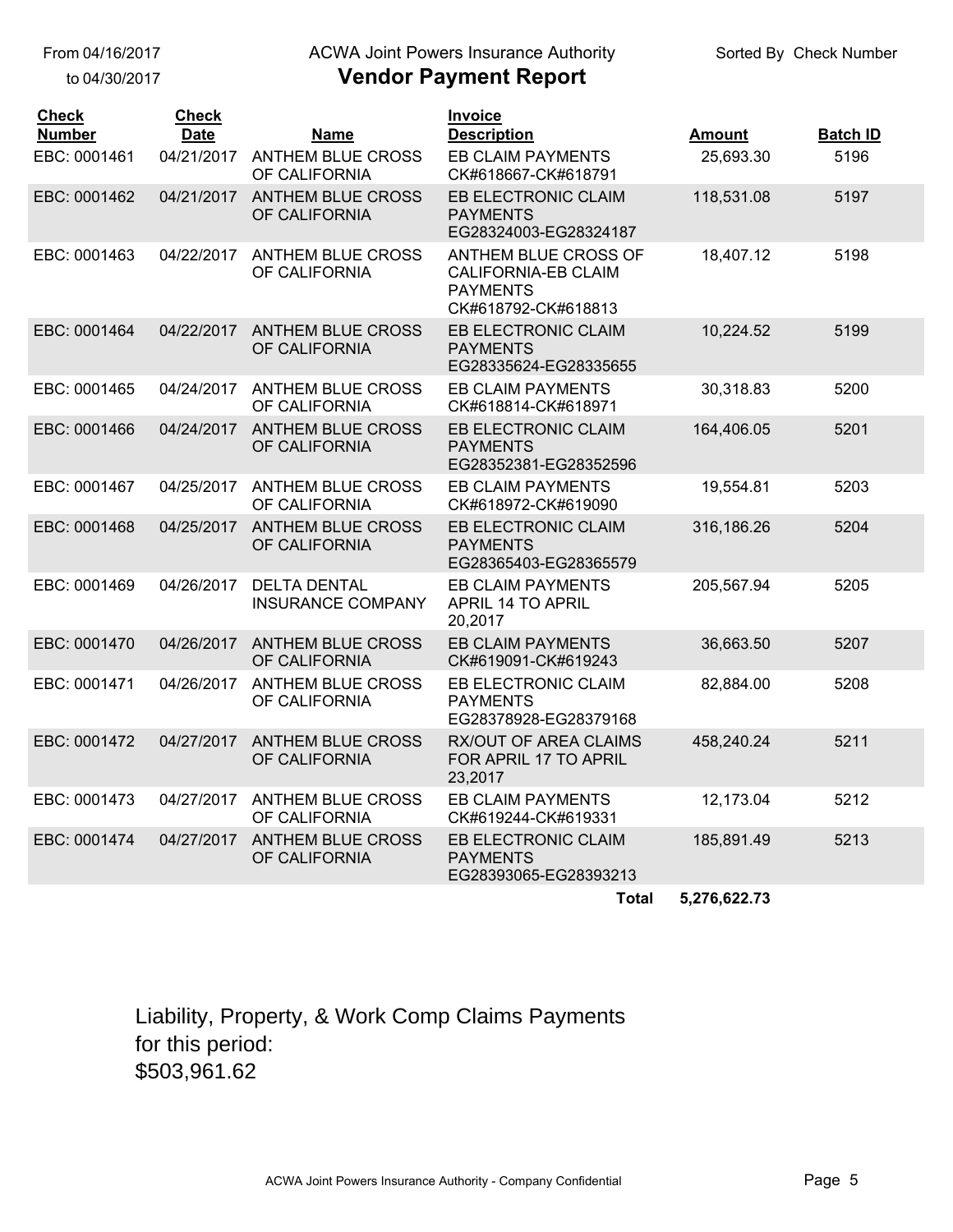From 05/01/2017

to 05/15/2017

#### ACWA Joint Powers Insurance Authority

| <b>Check</b><br><b>Number</b><br>54044 | <b>Check</b><br><b>Date</b><br>05/03/2017 | Name<br><b>BRYAN JONES</b>                    | <b>Invoice</b><br><b>Description</b><br>H.R. LABOUNTY SAFETY<br><b>AWARD SPRING 2017</b>        | <b>Amount</b><br>250.00 | <b>Batch ID</b><br>5226 |
|----------------------------------------|-------------------------------------------|-----------------------------------------------|-------------------------------------------------------------------------------------------------|-------------------------|-------------------------|
| 54045                                  | 05/03/2017                                | <b>CHRIS BROOKS</b>                           | H.R. LABOUNTY SAFETY<br><b>AWARD SPRING 2017</b>                                                | 50.00                   | 5226                    |
| 54046                                  | 05/03/2017                                | <b>CHRIS WEATHERWAX</b>                       | H.R. LABOUNTY SAFETY<br>AWARD SPRING 2017                                                       | 50.00                   | 5226                    |
| 54047                                  | 05/03/2017                                | <b>CLAY WICKS</b>                             | <b>H.R. LABOUNTY SAFETY</b><br><b>AWARD SPRING 2017</b>                                         | 50.00                   | 5226                    |
| 54048                                  | 05/03/2017                                | <b>DAN BILL</b>                               | H.R. LABOUNTY SAFETY<br><b>AWARD SPRING 2017</b>                                                | 40.00                   | 5226                    |
| 54049                                  | 05/03/2017                                | <b>HELIX WATER DISTRICT</b>                   | H.R. LABOUNTY SAFETY<br><b>AWARD SPRING 2017</b><br><b>CONFINED SPACE</b><br><b>RESCUE TEAM</b> | 200.00                  | 5226                    |
| 54050                                  | 05/03/2017                                | <b>HUMBOLDT BAY</b><br><b>MUNICIPAL</b>       | H.R. LABOUNTY SAFETY<br>AWARD SPRING 2017<br>THE MAINTENANCE<br><b>DEPARTMENT</b>               | 150.00                  | 5226                    |
| 54051                                  | 05/03/2017                                | <b>JAMES HENDERSON</b>                        | H.R. LABOUNTY SAFETY<br><b>AWARD SPRING 2017</b>                                                | 80.00                   | 5226                    |
| 54052                                  | 05/03/2017                                | <b>JAMES WES HAYDOCK</b>                      | H.R. LABOUNTY SAFETY<br>AWARD SPRING 2017                                                       | 25.00                   | 5226                    |
| 54053                                  | 05/03/2017                                | <b>JEFF HOLMES</b>                            | <b>H.R. LABOUNTY SAFETY</b><br>AWARD SPRING 2017                                                | 100.00                  | 5226                    |
| 54054                                  | 05/03/2017                                | <b>JIMMY MARTINEZ</b>                         | H.R. LABOUNTY SAFETY<br>AWARD SPRING 2017                                                       | 100.00                  | 5226                    |
| 54055                                  | 05/03/2017                                | <b>JON FULTON</b>                             | H.R. LABOUNTY SAFETY<br>AWARD SPRING 2017                                                       | 100.00                  | 5226                    |
| 54056                                  | 05/03/2017                                | <b>JOSE MARTINEZ</b>                          | H.R. LABOUNTY SAFETY<br>AWARD SPRING 2017                                                       | 100.00                  | 5226                    |
| 54057                                  | 05/03/2017                                | <b>JUSTIN CORREA</b>                          | H.R. LABOUNTY SAFETY<br>AWARD SPRING 2017                                                       | 75.00                   | 5226                    |
| 54058                                  |                                           | 05/03/2017 KELLY DRAKE                        | H.R. LABOUNTY SAFETY<br>AWARD SPRING 2017                                                       | 50.00                   | 5226                    |
| 54059                                  | 05/03/2017                                | <b>MARCO LAZARO</b>                           | <b>H.R. LABOUNTY SAFETY</b><br><b>AWARD SPRING 2017</b>                                         | 100.00                  | 5226                    |
| 54060                                  | 05/03/2017                                | <b>JAYZACK LEONARD</b>                        | H.R. LABOUNTY SAFETY<br>AWARD SPRING 2017                                                       | 100.00                  | 5226                    |
| 54061                                  | 05/03/2017                                | <b>MARIO RODRIGUEZ</b>                        | H.R. LABOUNTY SAFETY<br><b>AWARD SPRING 2017</b>                                                | 100.00                  | 5226                    |
| 54062                                  | 05/03/2017                                | <b>DENNIS MAXWELL</b>                         | H.R. LABOUNTY SAFETY<br>AWARD SPRING 2017                                                       | 100.00                  | 5226                    |
| 54063                                  | 05/03/2017                                | <b>MICHAEL PILATTI</b>                        | <b>H.R. LABOUNTY SAFETY</b><br>AWARD SPRING 2017                                                | 100.00                  | 5226                    |
| 54064                                  | 05/03/2017                                | <b>ORANGE COUNTY</b><br><b>WATER DISTRICT</b> | H.R. LABOUNTY SAFETY<br>AWARD SPRING 2017<br><b>CONFINED SPACE</b><br><b>RESCUE TEAM</b>        | 200.00                  | 5226                    |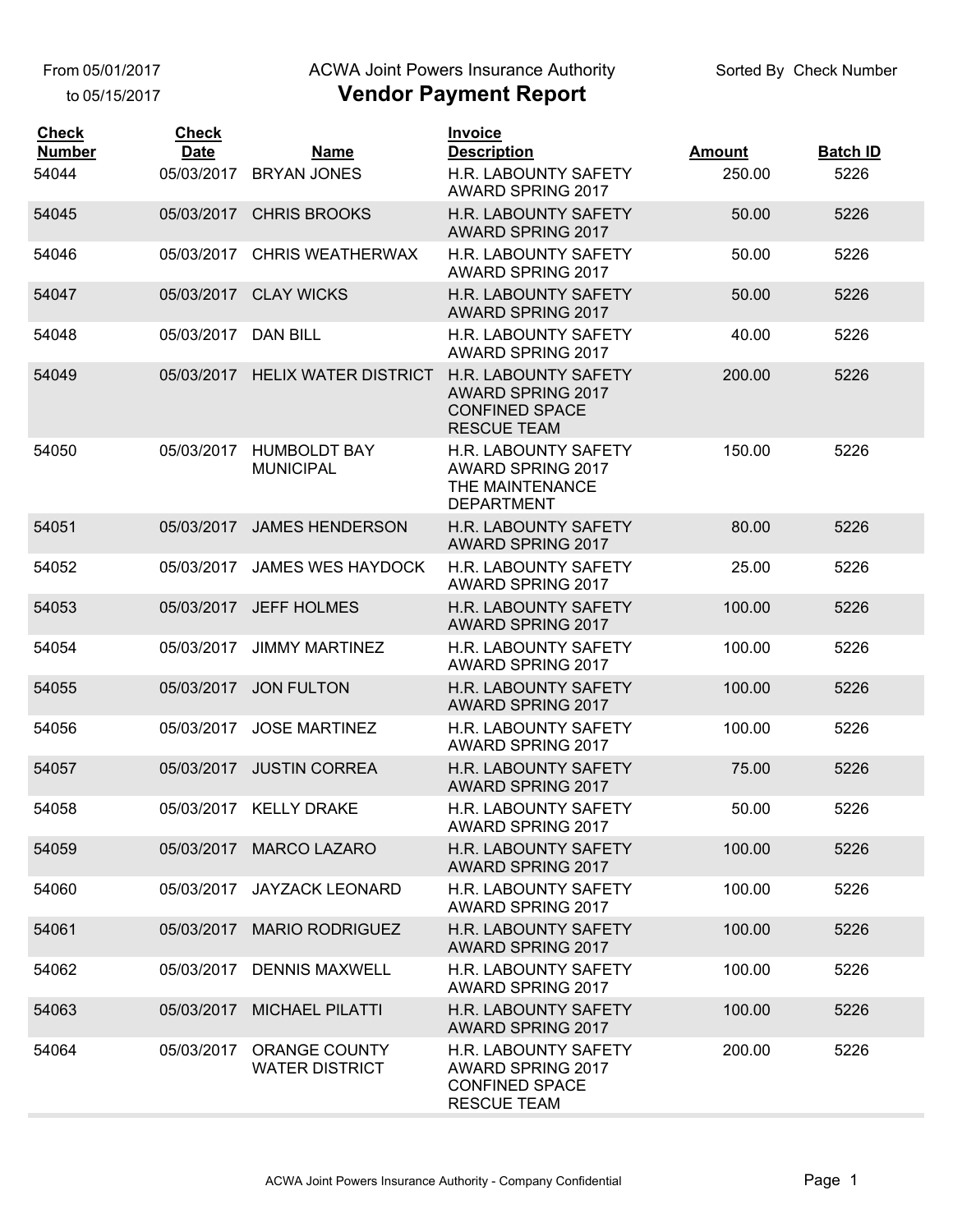to 05/15/2017

# ACWA Joint Powers Insurance Authority

| <b>Check</b><br><b>Number</b> | <b>Check</b><br><b>Date</b> | <b>Name</b>                                                          | <b>Invoice</b><br><b>Description</b>                                                              | <b>Amount</b> | <b>Batch ID</b> |
|-------------------------------|-----------------------------|----------------------------------------------------------------------|---------------------------------------------------------------------------------------------------|---------------|-----------------|
| 54064                         | 05/03/2017                  | ORANGE COUNTY<br><b>WATER DISTRICT</b>                               | H.R. LABOUNTY SAFETY<br><b>AWARD SPRING 2017</b><br><b>EMERGENCY RESPONSE</b><br><b>TEAM</b>      | 200.00        | 5226            |
| 54065                         | 05/03/2017                  | <b>JASON PATTERSON</b>                                               | H.R. LABOUNTY SAFETY<br><b>AWARD SPRING 2017</b>                                                  | 50.00         | 5226            |
| 54066                         | 05/03/2017                  | <b>BILL PETTERSON</b>                                                | <b>H.R. LABOUNTY SAFETY</b><br>AWARD SPRING 2017                                                  | 75.00         | 5226            |
| 54067                         | 05/03/2017                  | <b>RAMONA MUNICIPAL</b><br><b>WATER DISTRICT</b>                     | <b>H.R. LABOUNTY SAFETY</b><br><b>AWARD SPRING 2017</b><br><b>OPERATIONS</b><br><b>DEPARTMENT</b> | 150.00        | 5226            |
| 54068                         | 05/03/2017                  | <b>RON ROSE</b>                                                      | <b>H.R. LABOUNTY SAFETY</b><br><b>AWARD SPRING 2017</b>                                           | 75.00         | 5226            |
| 54069                         | 05/03/2017                  | <b>ROY SPAULDING</b>                                                 | <b>H.R. LABOUNTY SAFETY</b><br>AWARD SPRING 2017                                                  | 75.00         | 5226            |
| 54070                         | 05/03/2017                  | <b>RYAN STINSON</b>                                                  | H.R. LABOUNTY SAFETY<br><b>AWARD SPRING 2017</b>                                                  | 50.00         | 5226            |
| 54071                         | 05/03/2017                  | <b>SAN BENITO COUNTY</b><br><b>WATER DISTRICT</b>                    | H.R. LABOUNTY SAFETY<br>AWARD SPRING 2017<br><b>OPERS AND MAINT</b><br><b>DEPTS</b>               | 150.00        | 5226            |
| 54072                         |                             | 05/03/2017 ALEX SANDOVAL                                             | H.R. LABOUNTY SAFETY<br><b>AWARD SPRING 2017</b>                                                  | 75.00         | 5226            |
| 54073                         | 05/03/2017                  | <b>STEVE TESTER</b>                                                  | <b>H.R. LABOUNTY SAFETY</b><br>AWARD SPRING 2017                                                  | 80.00         | 5226            |
| 54074                         | 05/03/2017                  | <b>THOMAS MONTOYA</b>                                                | <b>H.R. LABOUNTY SAFETY</b><br>AWARD SPRING 2017                                                  | 100.00        | 5226            |
| 54075                         | 05/03/2017                  | <b>TIM ARMOND</b>                                                    | H.R. LABOUNTY SAFETY<br>AWARD SPRING 2017                                                         | 100.00        | 5226            |
| 54076                         | 05/03/2017                  | <b>RUSS WHITBEY</b>                                                  | <b>H.R. LABOUNTY SAFETY</b><br>AWARD SPRING 2017                                                  | 50.00         | 5226            |
| 54077                         | 05/03/2017                  | YOLO COUNTY FLOOD<br>CONTROL                                         | H.R. LABOUNTY SAFETY<br>AWARD SPRING 2017                                                         | 100.00        | 5226            |
| 54078                         |                             | 05/03/2017 ROBIN T. HUDSON                                           | <b>STAFF TRAVEL</b><br>3/22/17-4/20/17                                                            | 10.70         | 5230            |
| 54079                         |                             | 05/03/2017 ALHAMBRA AND SIERRA COFFEE SUPPLIES AND<br><b>SPRINGS</b> | <b>RENTAL</b>                                                                                     | 121.67        | 5230            |
| 54080                         | 05/03/2017                  | <b>AMERICAN TRAINING</b><br>RESOURCES, INC.                          | <b>LENDING LIBRARY</b><br><b>VIDEOS</b>                                                           | 1,076.68      | 5230            |
| 54081                         | 05/03/2017                  | <b>BURKETTS OFFICE</b><br>SUPPLIES, INC.                             | <b>OFFICE SUPPLIES</b>                                                                            | 2,034.39      | 5230            |
| 54082                         | 05/03/2017                  | DENISE J.<br>DURAN-HANRATTY                                          | <b>CONFIDENTIAL</b><br><b>ENVELOPES AND</b><br><b>VEHICLE REPORTING</b><br>PACKET ENVELOPES       | 1,352.09      | 5230            |
| 54083                         | 05/03/2017                  | <b>CREATIVE PLANT</b><br><b>DESIGNS</b>                              | MONTHLY MAINTENANCE<br>FEE PLUS PLANT                                                             | 185.74        | 5230            |
| 54084                         | 05/03/2017                  | FIRST ALARM SECURITY PATROL SERVICES FOR<br>AND PATROL               | <b>MAY 2017</b>                                                                                   | 37.79         | 5230            |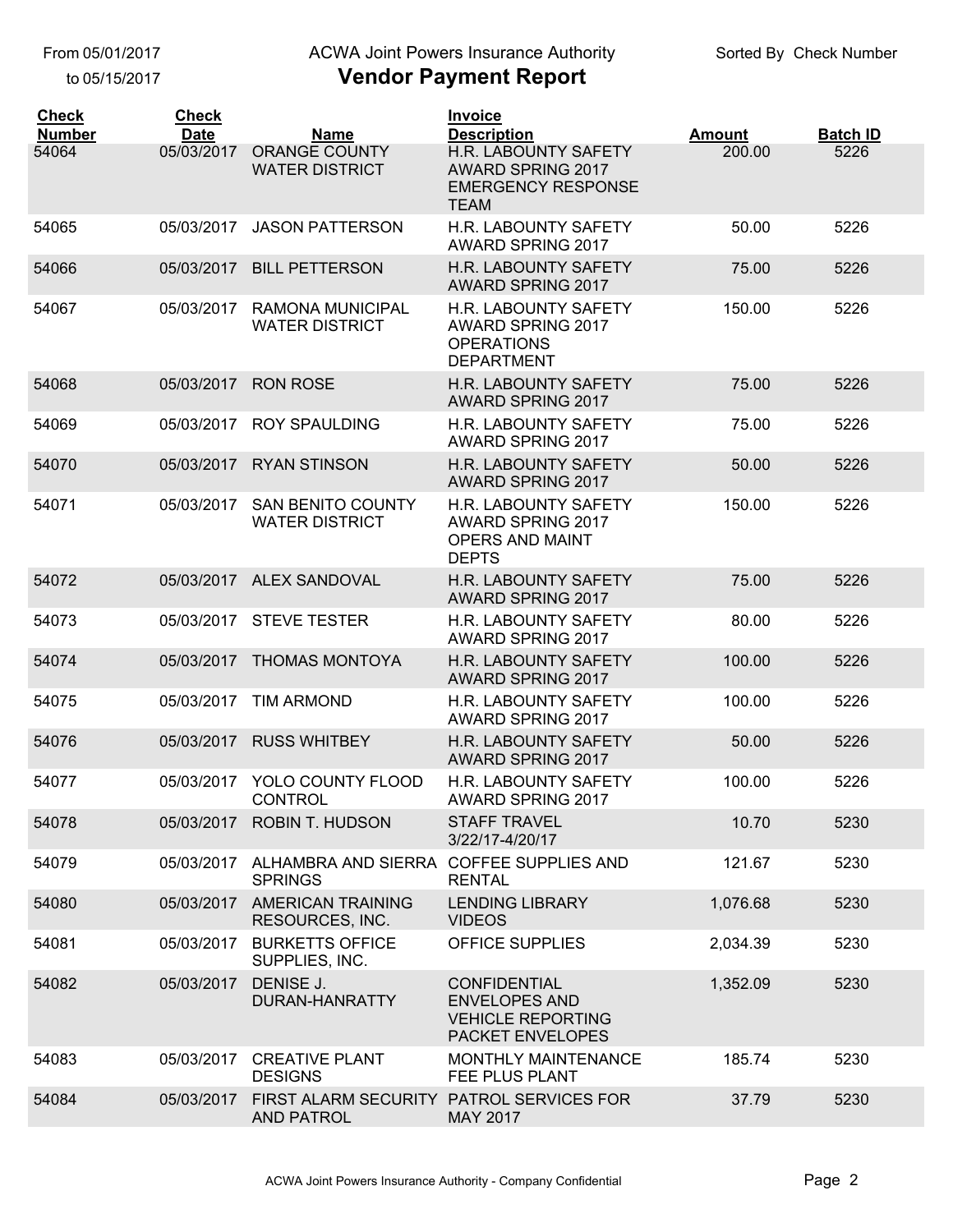to 05/15/2017

# ACWA Joint Powers Insurance Authority

| <b>Check</b><br><b>Number</b> | <b>Check</b><br><b>Date</b> | <b>Name</b>                                                         | <b>Invoice</b><br><b>Description</b>                                                                                     | <b>Amount</b> | <b>Batch ID</b> |
|-------------------------------|-----------------------------|---------------------------------------------------------------------|--------------------------------------------------------------------------------------------------------------------------|---------------|-----------------|
| 54085                         | 05/03/2017 IES              |                                                                     | <b>HVAC MAINTENANCE</b><br><b>APRIL 2014</b>                                                                             | 571.00        | 5230            |
| 54086                         | 05/03/2017                  | INFINISOURCE, INC.                                                  | <b>COBRA NOTICES ADMIN:</b><br><b>CORE SERVICE</b><br>6/1/17 TO 5/31/18                                                  | 760.00        | 5230            |
| 54087                         | 05/03/2017 LEVEL 3          | <b>COMMUNICATIONS, LLC</b>                                          | <b>CONFERENCE CHARGES</b><br>3/27/17-4/24/17                                                                             | 34.56         | 5230            |
| 54088                         | 05/03/2017                  | <b>STANDARD INSURANCE</b><br><b>COMPANY 1</b>                       | <b>SHORT TERM DISABILITY</b><br><b>MAY 2017</b>                                                                          | 3,235.38      | 5230            |
| 54089                         | 05/03/2017                  | <b>KEVIN J. CUTIGNI</b>                                             | <b>MAINTENANCE AND</b><br>SUPPLIES 4/13/17                                                                               | 1,802.66      | 5230            |
| 54090                         | 05/03/2017                  | <b>UNITED PARCEL</b><br><b>SERVICE</b>                              | <b>DELIVERY SERVICE</b><br>4/17-4/21/17                                                                                  | 183.12        | 5230            |
| 54091                         | 05/03/2017                  | <b>VALLECITOS WATER</b><br><b>DISTRICT</b>                          | <b>TENCHING AND</b><br><b>EXCAVATION CLASS</b><br><b>REFRESHMENTS</b><br><b>REIMBURSEMENT FOR</b><br>4/20/17             | 54.66         | 5230            |
| 54092                         |                             | 05/03/2017 VALLEY FIRE AND<br>SECURITY ALARMS, INC                  | <b>SECURITY SYSTEM AND</b><br><b>FIRE SPRINKLER</b><br><b>MONITORING MAY 2017</b>                                        | 70.00         | 5230            |
| 54093                         | 05/10/2017 CAJPA            |                                                                     | ACWA SPRING 2017<br><b>CONFERENCE</b><br>REGISTRATION-BARAKE                                                             | 3,000.00      | 5247            |
| 54094                         | 05/10/2017                  | <b>CLARK PEST CONTROL</b>                                           | PEST CONTROL SERVICE<br>5/2/17                                                                                           | 78.00         | 5247            |
| 54095                         | 05/10/2017                  | <b>ELSINORE VALLEY</b><br><b>MUNICIPAL WATER</b><br><b>DISTRICT</b> | UNDERGROUND UTILITY<br><b>LINE LOCATOR</b><br><b>REFRESHMENTS FOR</b><br>CLASS 4/19/17                                   | 150.00        | 5247            |
| 54096                         | 05/10/2017                  | <b>IAAP</b>                                                         | <b>MEMBERSHIP RENEWAL</b><br>PROFESSIONAL ID#<br>93897175<br><b>BOBBETTE WELLS</b>                                       | 150.00        | 5247            |
| 54097                         |                             | 05/10/2017 ISO SERVICES, INC.                                       | UF CLAIMS MONO-LINE<br><b>APRIL 2017</b>                                                                                 | 150.50        | 5247            |
| 54098                         |                             | 05/10/2017 PLEASANT VALLEY<br><b>COUNTY WATER DIST.</b>             | 2016/17 RETURN<br><b>PREMIUM FOR</b><br><b>CANCELLATION OF BOND</b><br>#57BSEZ2881 PER AON<br><b>BULK INVOICE 4/1/17</b> | 66.00         | 5247            |
| 54099                         |                             | 05/10/2017 SIGHT AND SOUND<br>AUDIO VISUAL INC                      | AV SERVICES FOR THE<br>2017 ACWA SPRING<br><b>CONFERENCE IN</b><br><b>MONTEREY</b>                                       | 7,783.00      | 5247            |
| 54100                         | 05/10/2017                  | <b>UNITED PARCEL</b><br><b>SERVICE</b>                              | <b>DELIVERY SERVICE</b><br>4/24-28/17                                                                                    | 172.17        | 5247            |
| 54101                         | 05/10/2017                  | WORKCOMPEDI, INC.                                                   | <b>CLEARINGHOUSE</b><br>MONTHLY MINIMUM APRIL<br>2017                                                                    | 300.00        | 5247            |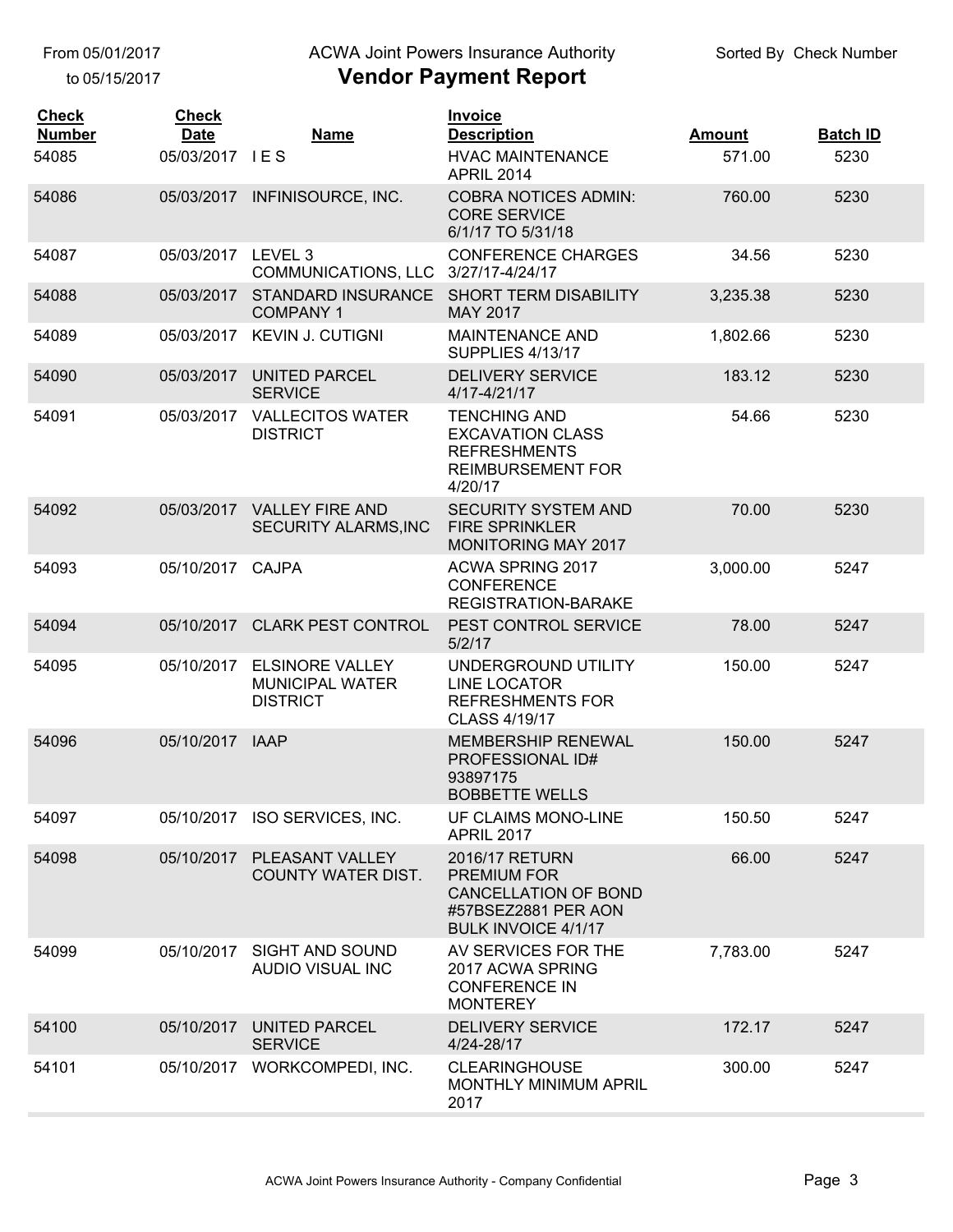From 05/01/2017

to 05/15/2017

### **Vendor Payment Report** ACWA Joint Powers Insurance Authority

| <b>Check</b><br><b>Number</b> | <b>Check</b><br><b>Date</b> |                                                     | Invoice                                                                                                 | <b>Amount</b> |                         |
|-------------------------------|-----------------------------|-----------------------------------------------------|---------------------------------------------------------------------------------------------------------|---------------|-------------------------|
| ACH: 0003653                  | 05/01/2017                  | Name<br><b>PUBLIC EMPLOYEES</b>                     | <b>Description</b><br>STAFF <sub>457</sub>                                                              | 7,336.08      | <b>Batch ID</b><br>5224 |
|                               |                             | <b>RETIREMENT SYSTEM</b>                            | <b>CONTRIBUTIONS FOR</b><br>4/28/17 PAYROLL                                                             |               |                         |
| ACH: 0003654                  | 05/01/2017                  | <b>PUBLIC EMPLOYEES</b><br><b>RETIREMENT SYSTEM</b> | <b>EMPLOYER</b><br><b>CONTRIBUTIONS PEPRA</b><br>FOR 4/28/17 PAYROLL                                    | 26,691.04     | 5225                    |
| ACH: 0003655                  | 05/01/2017                  | bswift                                              | <b>ONLINE SERVICE FEES</b><br>AND EBB CHARGES FOR<br><b>APRIL 2017</b>                                  | 30,420.71     | 5227                    |
| ACH: 0003656                  | 05/03/2017                  | LEE S. PATTON                                       | Patton Lee                                                                                              | 354.14        | 5233                    |
| ACH: 0003657                  | 05/03/2017                  | <b>ROBIN FLINT</b>                                  | <b>Flint Robin</b>                                                                                      | 249.86        | 5233                    |
| ACH: 0003658                  | 05/03/2017                  | <b>CAROL BARAKE</b>                                 | STAFF TRAVEL 4/28/17                                                                                    | 63.38         | 5233                    |
| ACH: 0003659                  | 05/03/2017                  | <b>SARAH CRAWFORD</b>                               | <b>CELL PHONE</b><br><b>REIMBURSEMENT</b><br>3/16-4/15/17                                               | 50.00         | 5233                    |
| ACH: 0003660                  | 05/03/2017                  | <b>DAVID EVARISTE</b><br>deBERNARDI                 | <b>CHECK PRESENTATION</b><br><b>TRAVEL 4/26/17</b>                                                      | 67.84         | 5233                    |
| ACH: 0003661                  | 05/03/2017                  | EDWARD G. GLADBACH                                  | <b>CHECK DELIVERIES</b><br><b>TRAVEL 4/17-19/17 AND</b><br>4/24/17                                      | 1,368.96      | 5233                    |
| ACH: 0003662                  | 05/03/2017                  | PETER KORFHAGE                                      | STAFF TRAVEL 4/28/17                                                                                    | 17.66         | 5233                    |
| ACH: 0003663                  | 05/03/2017                  | PETER KUCHINSKY II                                  | <b>POSTAGE</b>                                                                                          | 66.75         | 5233                    |
| ACH: 0003664                  | 05/03/2017                  | <b>SYLVIA ROBINSON</b>                              | 2017 SPRING<br><b>CONFERENCE SHIP</b><br><b>EXHIBIT BOOTH</b><br><b>MATERIALS TO</b><br><b>MONTEREY</b> | 403.18        | 5233                    |
| ACH: 0003665                  | 05/03/2017                  | <b>PATTI RIDER</b>                                  | <b>VISION CARE</b><br>REIMBURSEMENT-SELF                                                                | 157.00        | 5233                    |
| ACH: 0003666                  | 05/03/2017                  | <b>DANIEL STEELE</b>                                | <b>CAJPA WORKSHOP</b><br>TRAVEL 4/26-27/17                                                              | 76.22         | 5233                    |
| ACH: 0003667                  | 05/03/2017                  | <b>DIANNA SUTTON</b>                                | <b>CAJPA WORKSHOP</b><br>TRAVEL 4/26-27/17                                                              | 46.22         | 5233                    |
| ACH: 0003668                  | 05/03/2017                  | <b>DAVID HODGIN -</b><br><b>PATHFINDER</b>          | EXCO PER DIEM 2/17/17                                                                                   | 283.39        | 5233                    |
| ACH: 0003669                  | 05/03/2017                  | <b>BOBBETTE WELLS</b>                               | <b>MINERAL WATERS FOR</b><br><b>EMPLOYEE FUND</b>                                                       | 35.04         | 5233                    |
| ACH: 0003670                  | 05/03/2017                  | <b>BLUEPAY</b>                                      | <b>CREDIT CARD</b><br>PROCESSING FEES FOR<br><b>APRIL 2017</b>                                          | 40.70         | 5235                    |
| ACH: 0003671                  | 05/05/2017                  | <b>CITY OF ROSEVILLE</b>                            | <b>UTILITY BILLING FOR</b><br>3/7/17 TO 4/6/17                                                          | 2,544.90      | 5241                    |
| ACH: 0003672                  | 05/08/2017                  | <b>CONSOLIDATED</b><br><b>COMMUNICATIONS</b>        | <b>LONG DISTANCE</b><br>SERVICE 3/12/17 TO<br>4/10/17<br>ACCT# 916-774-7040/0                           | 2,043.63      | 5246                    |
| ACH: 0003673                  | 05/09/2017                  | <b>BLUEPAY</b>                                      | <b>MONTHLY FEE FOR APRIL</b><br>2017                                                                    | 10.00         | 5250                    |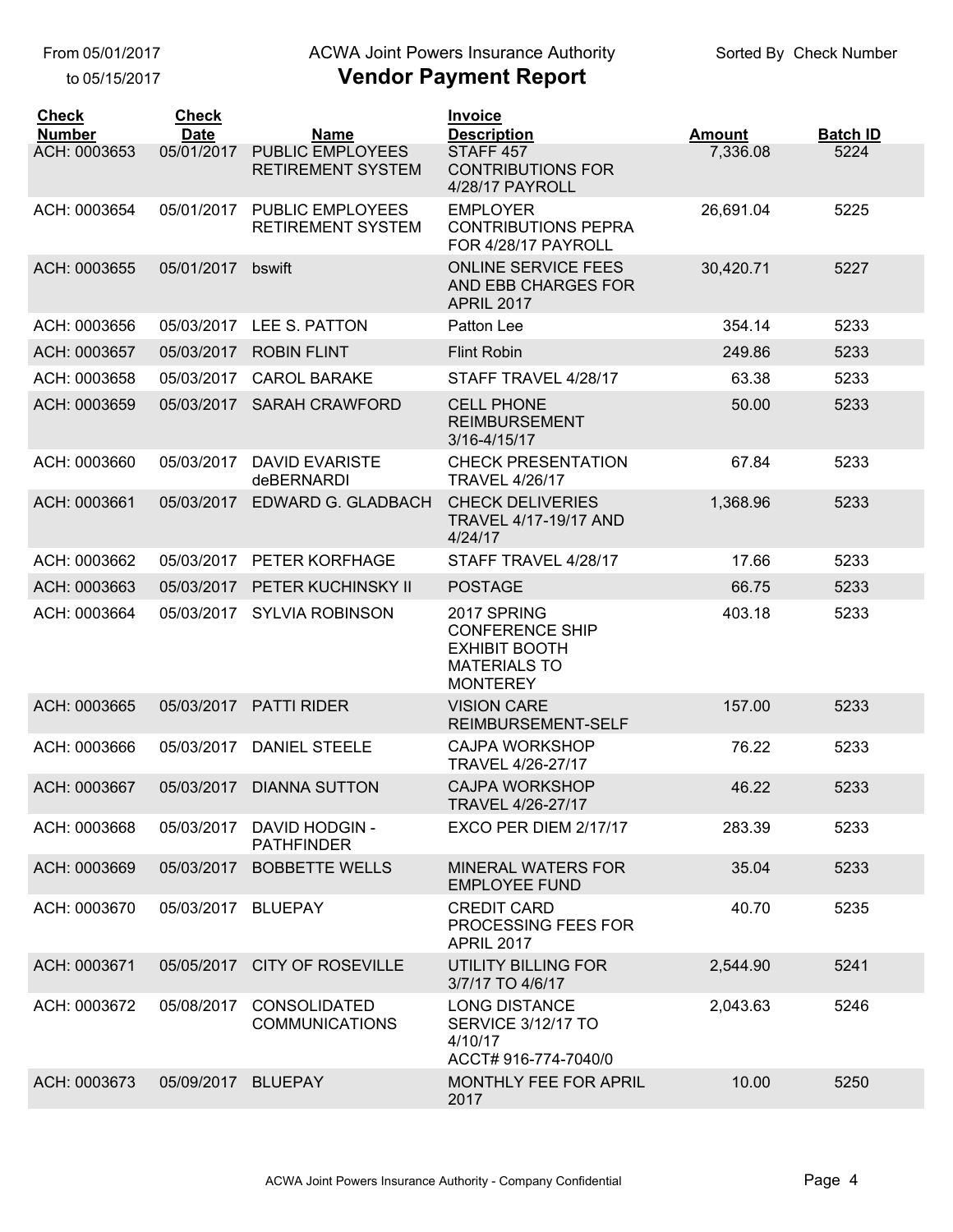to 05/15/2017

#### **Vendor Payment Report** ACWA Joint Powers Insurance Authority

| <b>Check</b><br><b>Number</b><br>ACH: 0003674 | <b>Check</b><br><b>Date</b><br>05/09/2017 | <b>Name</b><br>PG and E                                      | <b>Invoice</b><br><b>Description</b><br><b>GAS CHARGES FOR</b><br>3/20/17 TO 4/18/17                                                   | <b>Amount</b><br>703.35 | <b>Batch ID</b><br>5251 |
|-----------------------------------------------|-------------------------------------------|--------------------------------------------------------------|----------------------------------------------------------------------------------------------------------------------------------------|-------------------------|-------------------------|
| ACH: 0003675                                  | 05/10/2017                                | KRONICK, MOSKOVITZ,<br><b>TIEDEMANN AND</b><br><b>GIRARD</b> | <b>RECORD STORAGE FEE</b><br><b>FOR MAY 2017</b>                                                                                       | 50.00                   | 5255                    |
| ACH: 0003676                                  | 05/10/2017                                | <b>AON RISK INSURANCE</b><br><b>SERVICES WEST</b>            | <b>AUDIT-EXCESS</b><br>WC-POLICY#<br>WCX005673501 TERM<br>JUL-01-2015 TO<br>JUL-01-2016<br>AMT DUE ON REVISED<br>INVOICE 8200000221585 | 943.50                  | 5256                    |
| ACH: 0003677                                  | 05/10/2017                                | <b>KEITH FORBES</b>                                          | <b>MEMBER TRAINING</b><br><b>TRAVEL 4/25/17</b>                                                                                        | 314.37                  | 5257                    |
| ACH: 0003678                                  | 05/12/2017                                | <b>ANTHEM BLUE CROSS</b><br>OF CALIFORNIA                    | <b>EGWP PREMIUM</b><br>PAYMENT HMO MAY 2017                                                                                            | 3,765.24                | 5263                    |
| ACH: 0003679                                  | 05/12/2017                                | MHN MANAGED HEALTH<br><b>NETWORK</b>                         | PREMIUM PAYMENT FOR<br><b>MAY 2017</b>                                                                                                 | 5,732.03                | 5264                    |
| ACH: 0003680                                  | 05/12/2017                                | DeltaCare USA                                                | PREMIUMS FOR MAY 2017                                                                                                                  | 7,623.27                | 5265                    |
| ACH: 0003681                                  | 05/12/2017                                | <b>VISION SERVICE PLAN</b>                                   | PREMIUM PAYMENT FOR<br><b>MAY 2017</b>                                                                                                 | 14,655.96               | 5266                    |
| ACH: 0003682                                  | 05/12/2017                                | <b>STANDARD LIFE</b><br><b>INSURANCE COMPANY</b>             | PREMIUM PAYMENT FOR<br>MAY 2017                                                                                                        | 55,962.86               | 5267                    |
| ACH: 0003683                                  | 05/12/2017                                | <b>VISION SERVICE PLAN</b>                                   | APRIL 2017 CLAIMS                                                                                                                      | 100,187.61              | 5268                    |
| ACH: 0003684                                  | 05/12/2017                                | <b>STEALTH BENEFIT</b><br><b>SOLUTIONS</b>                   | EB EXCESS INS<br>PREMIUMS MAY 2017                                                                                                     | 136,222.45              | 5269                    |
| ACH: 0003685                                  | 05/12/2017                                | <b>ANTHEM BLUE CROSS</b><br>OF CALIFORNIA                    | PPO PREMIUM PAYMENT<br><b>FOR MAY 2017</b>                                                                                             | 183,844.57              | 5270                    |
| ACH: 0003686                                  | 05/12/2017                                | <b>ANTHEM BLUE CROSS</b><br>OF CALIFORNIA                    | <b>HMO PREMIUM PAYMENT</b><br><b>FOR MAY 2017</b>                                                                                      | 2,295,769.37            | 5271                    |
| ACH: 0003687                                  | 05/12/2017                                | KAISER PERMANENTE -<br><b>NORTH</b>                          | PREMIUM PAYMENT FOR<br><b>MAY 2017</b>                                                                                                 | 465,554.42              | 5272                    |
| EBC: 0001479                                  |                                           | 05/01/2017 ANTHEM BLUE CROSS<br>OF CALIFORNIA                | EB CLAIM PAYMENTS<br>CK#619512-CK#619694                                                                                               | 43,163.87               | 5228                    |
| EBC: 0001480                                  | 05/01/2017                                | <b>ANTHEM BLUE CROSS</b><br>OF CALIFORNIA                    | EB ELECTRONIC CLAIM<br><b>PAYMENTS</b><br>EG28437760-EG28437979                                                                        | 170,319.31              | 5229                    |
| EBC: 0001481                                  | 05/02/2017                                | ANTHEM BLUE CROSS<br>OF CALIFORNIA                           | EB CLAIM PAYMENTS<br>CK#619695-CK#619791                                                                                               | 27,572.06               | 5231                    |
| EBC: 0001482                                  | 05/02/2017                                | <b>ANTHEM BLUE CROSS</b><br>OF CALIFORNIA                    | EB ELECTRONIC CLAIM<br><b>PAYMENTS</b>                                                                                                 | 190,753.73              | 5232                    |

EG28463788-EG28463995

EG28450435-EG28450572

PAYMENTS APRIL 21 TO

CK#619792-CK#619885

APRIL 27,2017

PAYMENTS

EBC: 0001483 DELTA DENTAL EB CLAIM 05/03/2017 DELTA DENTAL

INSURANCE COMPANY

EBC: 0001484 EB CLAIM PAYMENTS 05/03/2017 ANTHEM BLUE CROSS

EBC: 0001485 05/03/2017 ANTHEM BLUE CROSS EB ELECTRONIC CLAIM

05/03/2017 ANTHEM BLUE CROSS OF CALIFORNIA

OF CALIFORNIA

190,939.96 5234

23,794.81 5236

160,554.55 5237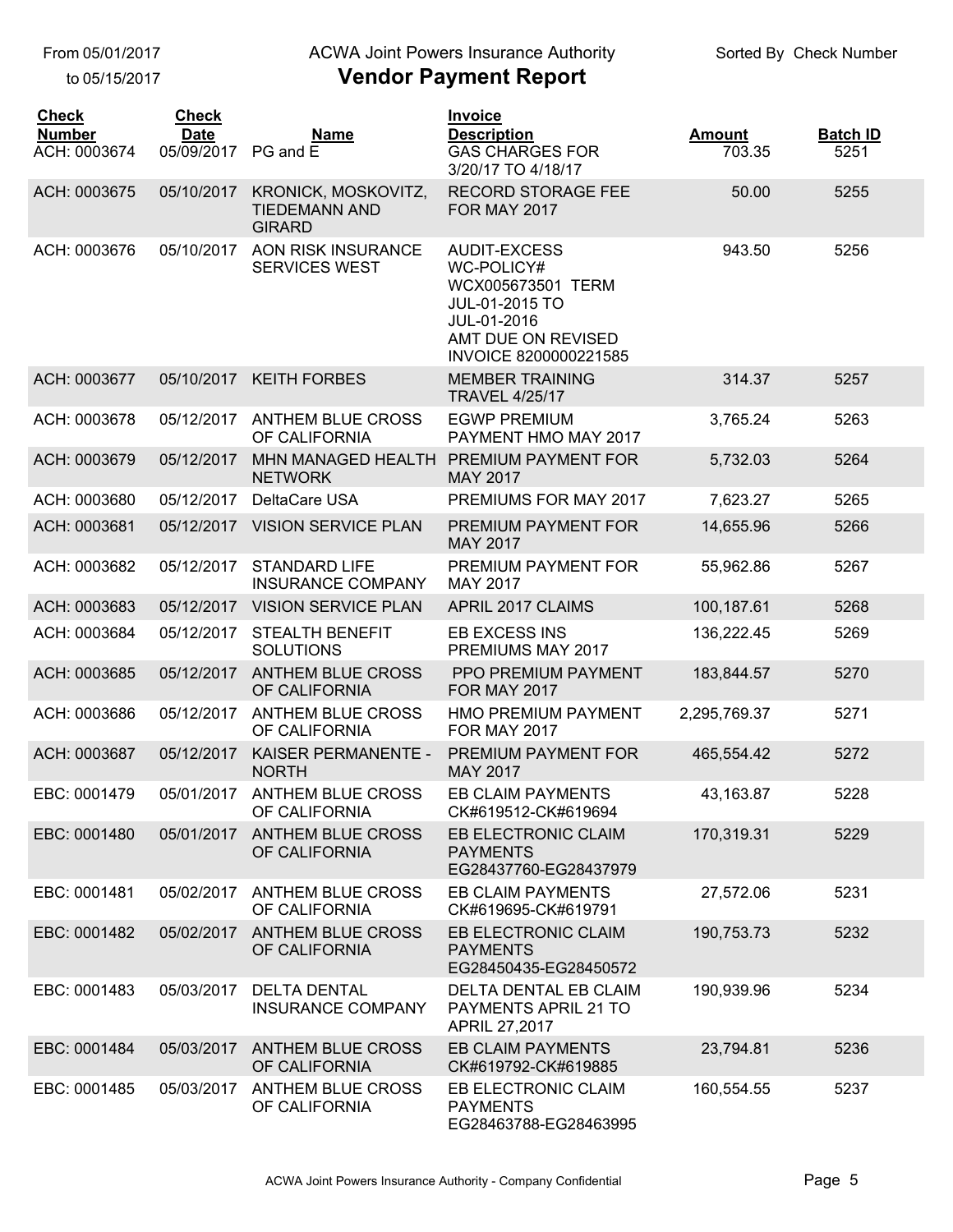to 05/15/2017

# ACWA Joint Powers Insurance Authority

| <b>Check</b><br><b>Number</b> | <b>Check</b><br><b>Date</b> | <b>Name</b>                                     | Invoice<br><b>Description</b>                                    | <b>Amount</b> | <b>Batch ID</b> |
|-------------------------------|-----------------------------|-------------------------------------------------|------------------------------------------------------------------|---------------|-----------------|
| EBC: 0001486                  | 05/04/2017                  | <b>ANTHEM BLUE CROSS</b><br>OF CALIFORNIA       | <b>RX/OUT OF AREA CLAIMS</b><br>FOR APRIL 24 TO APRIL<br>30,2017 | 525,872.08    | 5238            |
| EBC: 0001487                  | 05/04/2017                  | <b>ANTHEM BLUE CROSS</b><br>OF CALIFORNIA       | <b>EB CLAIM PAYMENTS</b><br>CK#619886-CK#620090                  | 30,869.76     | 5239            |
| EBC: 0001488                  | 05/04/2017                  | <b>ANTHEM BLUE CROSS</b><br>OF CALIFORNIA       | EB ELECTRONIC CLAIM<br><b>PAYMENTS</b><br>EG28479324-EG28479540  | 73,763.17     | 5240            |
| EBC: 0001489                  | 05/05/2017                  | <b>ANTHEM BLUE CROSS</b><br>OF CALIFORNIA       | <b>EB CLAIM PAYMENTS</b><br>CK#620091-CK#620159                  | 17,149.88     | 5242            |
| EBC: 0001490                  | 05/05/2017                  | <b>ANTHEM BLUE CROSS</b><br>OF CALIFORNIA       | EB ELECTRONIC CLAIM<br><b>PAYMENTS</b><br>EG28492550-EG28492707  | 160,927.63    | 5243            |
| EBC: 0001491                  | 05/06/2017                  | <b>ANTHEM BLUE CROSS</b><br>OF CALIFORNIA       | <b>EB CLAIM PAYMENTS</b><br>CK#620160-CK#620252                  | 13,260.16     | 5244            |
| EBC: 0001492                  | 05/06/2017                  | <b>ANTHEM BLUE CROSS</b><br>OF CALIFORNIA       | EB ELECTRONIC CLAIM<br><b>PAYMENTS</b><br>EG28506847-EG28506950  | 27,262.45     | 5245            |
| EBC: 0001493                  | 05/08/2017                  | <b>ANTHEM BLUE CROSS</b><br>OF CALIFORNIA       | <b>EB CLAIM PAYMENTS</b><br>CK#620253-CK#620377                  | 31,752.64     | 5248            |
| EBC: 0001494                  | 05/08/2017                  | <b>ANTHEM BLUE CROSS</b><br>OF CALIFORNIA       | EB ELECTRONIC CLAIM<br><b>PAYMENTS</b><br>EG28522474-EG28522624  | 138,342.69    | 5249            |
| EBC: 0001495                  | 05/09/2017                  | <b>ANTHEM BLUE CROSS</b><br>OF CALIFORNIA       | EB CLAIM PAYMENTS<br>CK#620378-CK#620503                         | 21,037.24     | 5252            |
| EBC: 0001496                  | 05/09/2017                  | <b>ANTHEM BLUE CROSS</b><br>OF CALIFORNIA       | EB ELECTRONIC CLAIM<br><b>PAYMENTS</b><br>EG28535132-EG28535344  | 163,015.38    | 5253            |
| EBC: 0001497                  | 05/10/2017                  | <b>DELTA DENTAL</b><br><b>INSURANCE COMPANY</b> | DELTA DENTAL EB CLAIM<br>PAYMENTS MAY 1 TO<br>MAY 4,2017         | 179,282.97    | 5254            |
| EBC: 0001498                  | 05/10/2017                  | <b>ANTHEM BLUE CROSS</b><br>OF CALIFORNIA       | <b>EB CLAIM PAYMENTS</b><br>CK#620504-CK#620642                  | 44,492.64     | 5258            |
| EBC: 0001499                  | 05/10/2017                  | ANTHEM BLUE CROSS<br>OF CALIFORNIA              | EB ELECTRONIC CLAIM<br><b>PAYMENTS</b><br>EG28547722-EG28547935  | 153,856.81    | 5259            |
| EBC: 0001500                  | 05/11/2017                  | <b>ANTHEM BLUE CROSS</b><br>OF CALIFORNIA       | <b>RX/OUT OF AREA CLAIMS</b><br>FOR MAY 1 TO MAY 7,<br>2017      | 485,819.09    | 5260            |
| EBC: 0001501                  | 05/11/2017                  | ANTHEM BLUE CROSS<br>OF CALIFORNIA              | EB CLAIM PAYMENTS<br>CK#620643-CK#620810                         | 46,778.30     | 5261            |
| EBC: 0001502                  | 05/11/2017                  | <b>ANTHEM BLUE CROSS</b><br>OF CALIFORNIA       | EB ELECTRONIC CLAIM<br><b>PAYMENTS</b><br>EG28563563-EG28563769  | 96,325.69     | 5262            |
| EBC: 0001503                  | 05/12/2017                  | <b>ANTHEM BLUE CROSS</b><br>OF CALIFORNIA       | EB CLAIM PAYMENTS<br>CK#620811-CK#620946                         | 24,448.59     | 5274            |
| EBC: 0001504                  | 05/12/2017                  | <b>ANTHEM BLUE CROSS</b><br>OF CALIFORNIA       | EB ELECTRONIC CLAIM<br><b>PAYMENTS</b><br>EG28578584-EG28578768  | 70,055.54     | 5275            |
| EBC: 0001505                  | 05/13/2017                  | <b>ANTHEM BLUE CROSS</b><br>OF CALIFORNIA       | EB CLAIM PAYMENTS<br>CK#620947-CK#621041                         | 22,902.88     | 5276            |